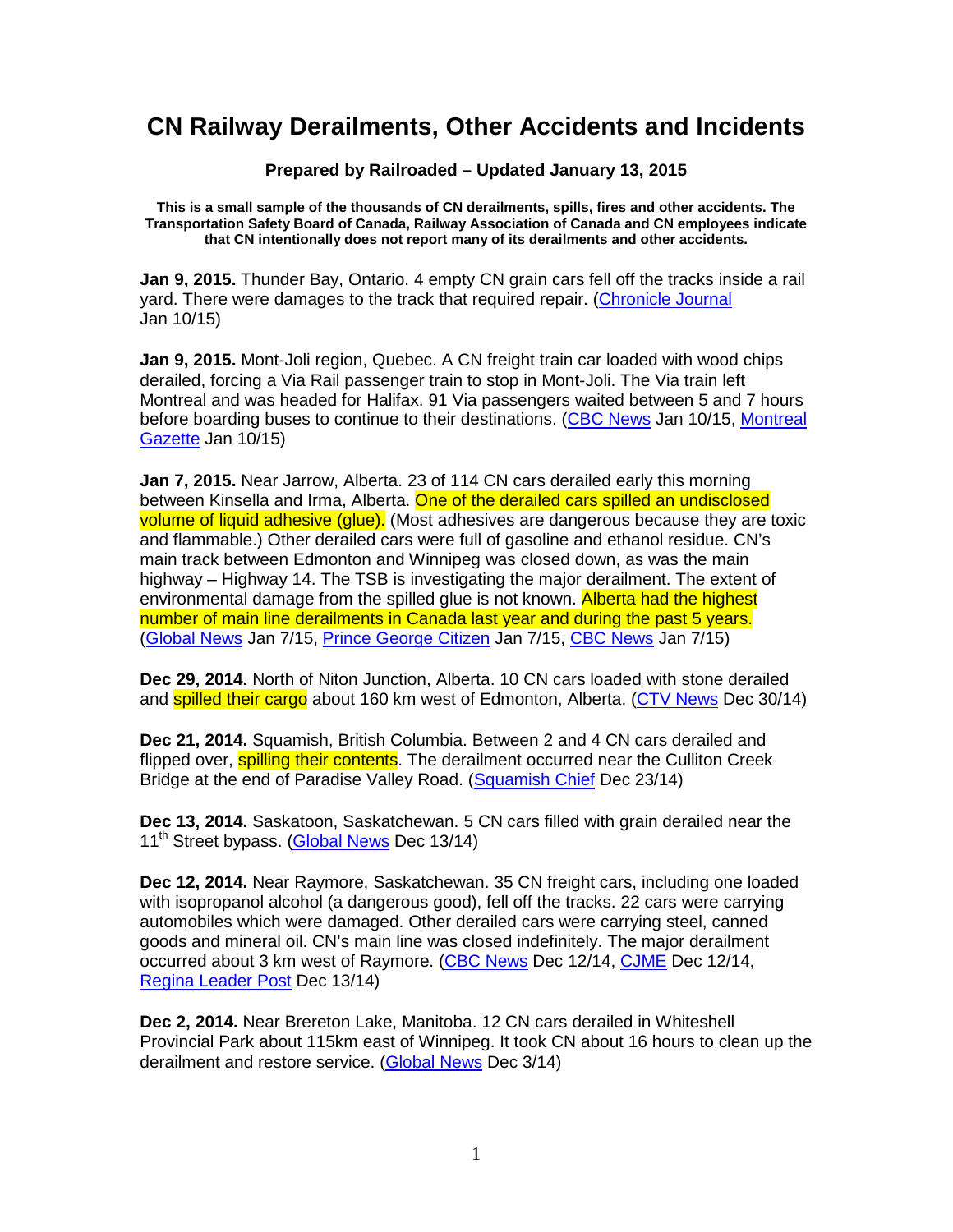**Nov 28, 2014.** Sudbury, Ontario. CN tanker car loaded with highly corrosive sulphuric acid flipped off the tracks on Vale Canada Ltd. property. Vale captures sulphur dioxide at its smelter and converts it into sulphuric acid for sale. (Sudbury Star Dec 2/14)

**Nov 17, 2014.** Winnipeg, Manitoba. Two locomotives collided near CN's Symington Yard, *injuring an engineer* who was sent to the hospital. No further details. (Winnipeg Free Press Nov 17/14)

**Nov 15, 2014.** East of Prince Rupert, British Columbia. 26 intermodal CN cars and one locomotive derailed. The derailed cars carried distiller grain, lumber, pulp and rolls of paper. The derailment disrupted CN operations for about 24 hours. (BC Local News Nov 17/14)

**Nov 8, 2014.** Moncton, New Brunswick. 16 cars derailed while entering CN's Gordon Yard – 10 were loaded with unrefined crude oil and 6 cars for transporting vehicles were empty. Over 150 litres of crude oil spilled from one of the derailed tank cars. The Moncton Fire Chief complained that his department was not contacted by CN about the derailment even though 10 of the cars carried flammable product. A contractor hired by CN to transfer oil from the damaged car to a spare car contacted the fire department more than 7 hours after the derailment. It took about 2 days to clean up the tracks. (CBC News Nov 8/14, CBC News Nov 10/14)

**Oct 26, 2014.** North of Sault Ste. Marie, Ontario. 9 CN cars derailed about 130 km north of Sault Ste. Marie. One of the derailed cars spilled an undisclosed volume of diesel fuel. It is not known whether any of the fuel spilled into nearby waterbodies. Another one of the derailed cars was loaded with sulphuric acid. It took over 3 weeks to clean up the derailment site, including mobile vacuum units trying to remove spilled diesel fuel. (Soo Today Oct 26/14, Soo Today Nov 10/14)

**Oct 21, 2014.** Calgary, Alberta. 3 CN cars derailed at a southeast Calgary intersection, closing  $52<sup>nd</sup>$  Street to vehicular traffic in both directions. One derailed car was loaded with oil, one with automobiles, and the  $3<sup>rd</sup>$  car was empty. (Calgary Herald Oct 21/14)

**Oct 7, 2014.** Near Clair and Wadena, Saskatchewan. 26 of 100 CN rail cars derailed. 6 of the derailed cars were loaded with hazardous goods, 4 with either hydrochloric acid or caustic soda and 2 with petroleum distillate. An explosion and fire resulted from an undisclosed volume of spilled petroleum distillate from 2 cars. Huge plumes of thick, heavy, black smoke and fire at least 30m high were reported. Local officials were concerned about the toxic smoke, and kept people 8 kilometres away from the scene. 50 people from Clair and others from farm homes in the area were evacuated and school students in Wadena were kept indoors during the day. The extent of environmental damage was not disclosed. (CBC News Oct 7/14, CTV News Oct 7/14)

**Sept 26, 2014.** Near Wildwood, Alberta. About 15 CN cars loaded with coal fell off the tracks, **spilling coal all over the rail right-of-way**. The extent of environmental damage was not disclosed. (Global Edmonton Sept 26/14)

**Sept 25, 2014.** East of Vermilion, Alberta. 17 to 20 CN freight cars loaded with peas derailed, forcing the closure of the rail line for at least 24 hours. The TSB is investigating. (CTV News Sept 26/14)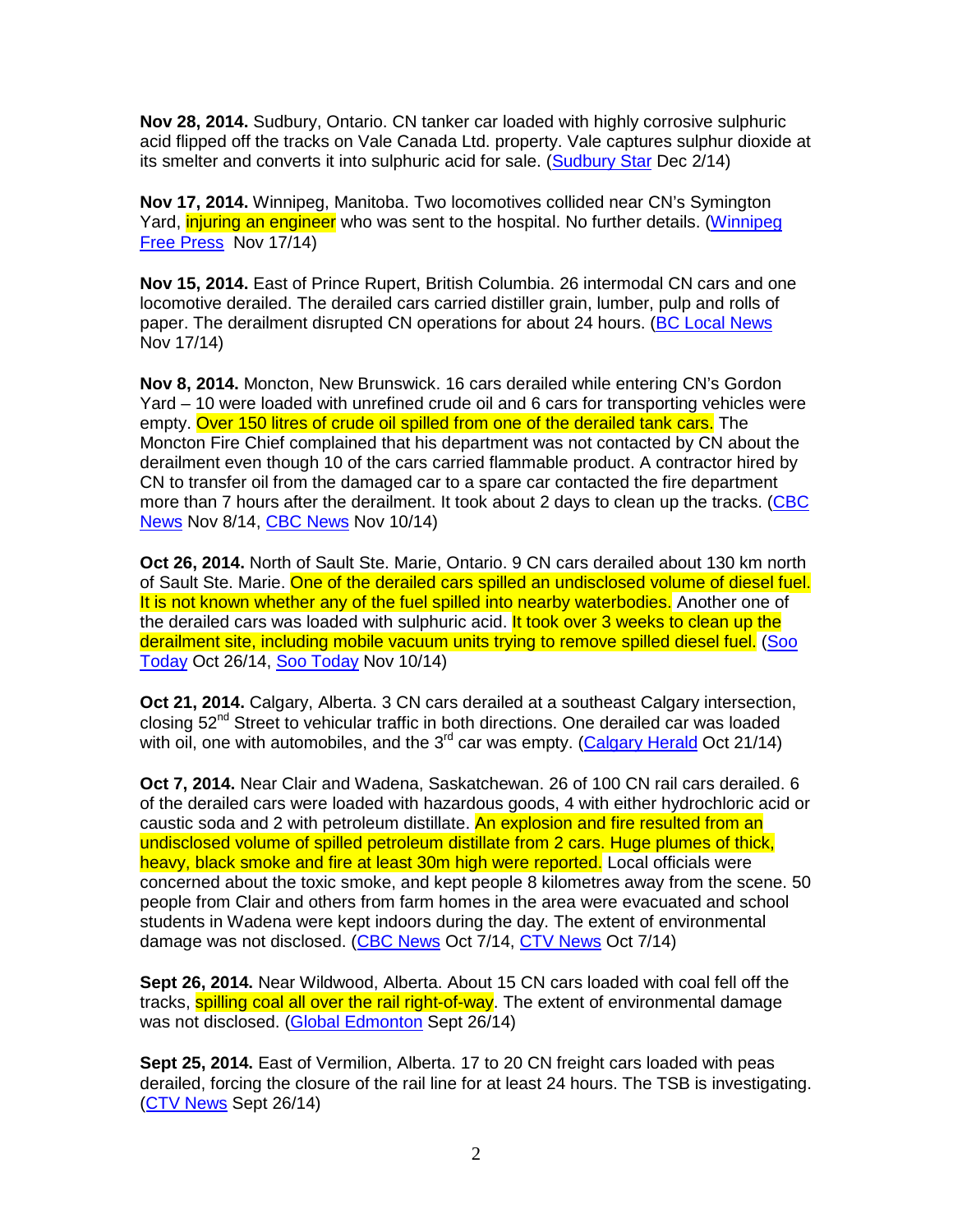**Sept 18, 2014.** Near Central City, Iowa. 9 CN cars including box cars and hopper cars fell off the tracks near Ford Road. The cars were carrying agricultural and forest products. (KWWL Sept 18/14)

**Sept 16, 2014.** East of Slave Lake, Alberta. 4 CN locomotives and 21 cars derailed in the Mitsue Industrial area about 10km east of Slave Lake. 3 of the derailed cars were carrying dangerous chemicals: 2 cars carried sodium chloride and 1 carried sulphuric acid. The Slave Lake Fire Dept. sent 4 crews, including a dangerous goods team and more than a dozen firefighters, to the scene. (CBC News Sept 16/14)

**Sept 14, 2014.** Macomb County, Michigan. CN freight train derailed about 4:00 a.m. in the morning about 20 miles NE of Detroit. Police said a broken axle caused the crash. CN provided no additional details. Traffic on several major roads was blocked and the tracks were cleared some time later in the afternoon. (Associated Press Sept 14/14)

**Sept 9, 2014.** Near Cherhill, Alberta. 8 CN cars filled with gravel fell off the tracks near Cherhill, about 100km NW of Edmonton. 4 of the cars tipped over and spilled their loads on and around the tracks. It is not known how long the main line was shut down to clean up the mess. (QMI Agency Sept 9/14)

**Aug 31, 2014.** Near Hondo, Alberta. 15 CN cars carrying grain derailed near Hondo, about 200km NW of Edmonton. Initial reports suggested 25 cars had derailed, but CN has since lowered the number to 15. An undisclosed amount of grain was spilled. 2 TSB officials were sent to the site to investigate. (Edmonton Sun Aug 31/14)

**Aug 27, 2014.** Toronto, Ontario. A CN derailment south of York University caused delays for several hours on the Barrie and Richmond Hill GO Transit train lines. As a result, there was no train service to York University on August 27; shuttle buses were used instead. (City News Toronto Aug 27/14)

**Aug 26, 2014.** Emerson, Manitoba. 2 CN cars full of propane and a third empty car toppled off the tracks. Crews from 4 fire departments were on the scene. About 40 people who live near the derailment were forced to evacuate from their homes until the derailed cars were back on the tracks again. (CBC News Aug 26/14)

**Aug 20, 2014.** Regina, Saskatchewan. 8 CN cars derailed at Regina's Co-op refinery: 6 tanker cars full of residue, an empty asphalt car and an empty coke car. The media questioned why the public was not informed of the derailment. Emily Hamer, a CN public affairs spokesperson, said it is not CN's practice to release derailment information unless asked by the media. She also said there is no plan to release findings from an investigation into the derailment. Based on CN's comments and information from the TSB and other CN employees, it is highly probable that the majority of CN derailments are not reported. (CJME Aug 21/14)

**Aug 12, 2014.** 145 km NE of Prince George, British Columbia. 11 empty sulfur and centre beam cars of a 127-car CN train jumped the tracks near the Parsnip River. (CBC News Aug 12/14, 250 News Aug 12/14)

**Aug 1, 2014.** Near Lacombe, Alberta. 16 CN cars carrying grain derailed, closing the main line track and a local road for at least a day. (Global News Aug 1/14)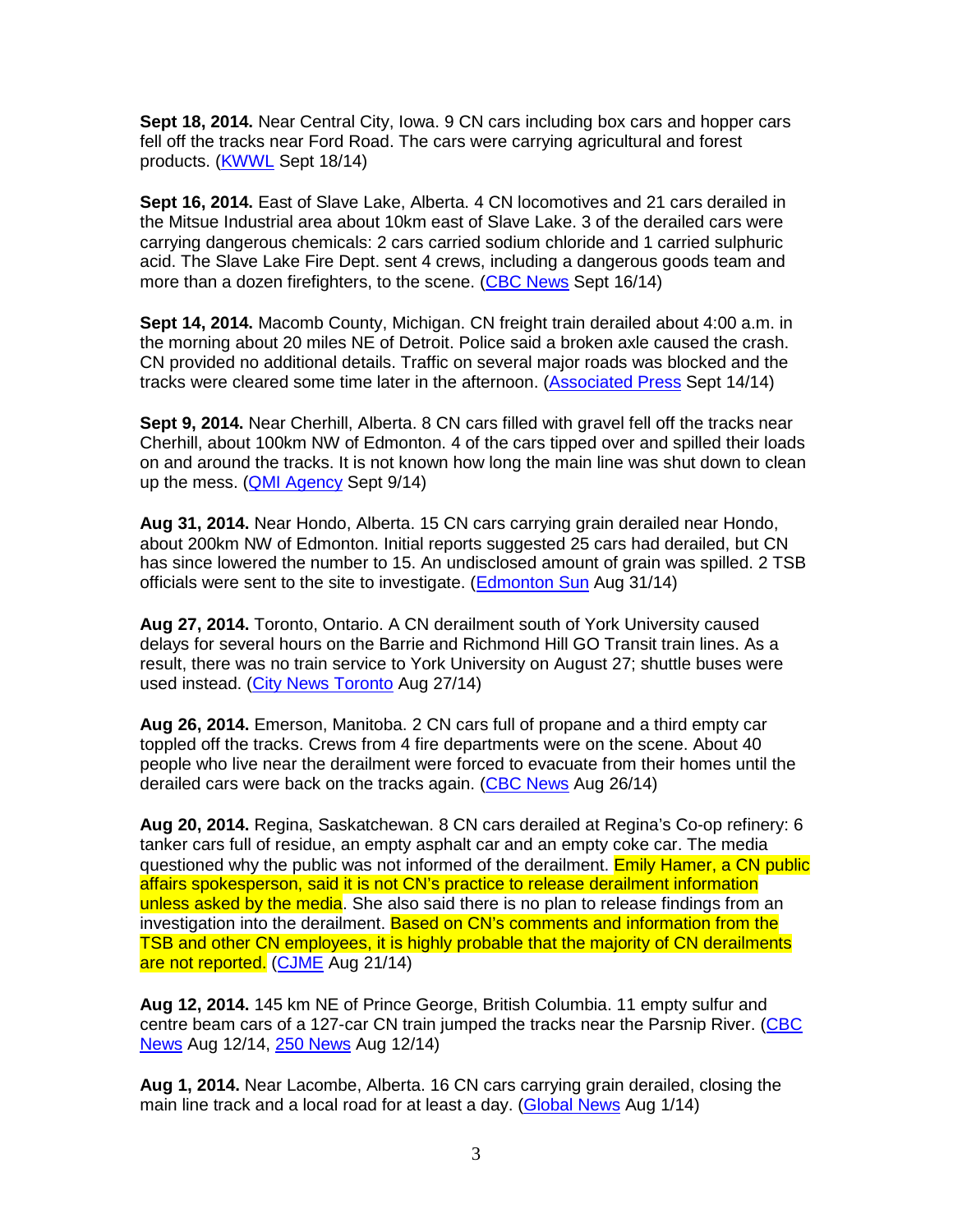**Aug 1, 2014.** East of Gananoque, Ontario. Via Rail passenger train struck a derailed CN train. 6 cars of a 120-car CN train had derailed on the main line, 1 car carrying lube oil and 5 empty lumber cars. The Via train hit one of the derailed lumber cars, **puncturing** the Via locomotive's fuel tank and spilling an undisclosed amount of fuel. One of the 300 Via passengers was injured. Via cancelled all trains August 1 between Toronto and Ottawa and between Toronto and Montreal. (Wall Street Journal Aug 1/14)

**Aug 1, 2014.** Baton Rouge, Louisiana. 7 cars of a 105-car CN train derailed and overturned on a main line. 2 derailed cars were full of lube oil, 1 car was full of difluoromethane residue, 1 car carried fiber board and 3 were full of plastic pellets that spilled onto the tracks. The derailment shut down local traffic. (Times-Picayune Aug 1/14)

**July 26, 2014.** Edson, Alberta. 2 cars carrying lumber fell off the tracks in the Edson CN rail yards. There were 2 other CN derailments in the same yard during the previous few weeks, with no details. Jim Feeny, a CN public Affairs spokesperson, said derailments are not uncommon and are often not reported by CN. The TSB has expressed concern in the past about CN not reporting derailments and other accidents. (Edson Leader Aug 7/14)

**July 25, 2014.** West of Burns Lake, British Columbia. A CN train rammed into a logging truck at an uncontrolled crossing, knocking 22 train cars and 2 locomotives off the tracks. An undisclosed amount of diesel fuel was spilled. (CTV News July 25/14)

**July 20, 2014.** Slinger, Wisconsin. 3 CN locomotives and 3 CN cars derailed, flipped over, and crashed into a Wisconsin & Southern train at a rail crossing, causing another 7 cars to derail. About 5,000 gallons of diesel fuel spilled from one of the locomotives. A CN engineer and a CN conductor were taken to hospital with unspecified injuries. A temporary shelter was set up at a local middle school for more than 120 people who were evacuated. The derailed CN cars were carrying frack sand and the Wisconsin & Southern train was carrying steel, lumber and plastic pellets. Lumber was spilled at the site. The extent of environmental damage caused by the fuel spill was not disclosed. The derailment resulted in more than \$3.1 million in damages. (Washington Times July 21/14)

**July 12, 2014.** North of Three Hills, Alberta. 15 CN cars derailed about 60km NE of Calgary, causing disruptions to transportation services in the area. Most of the cars carried general consumer merchandise, while 2 contained chemicals for household and industrial use. Alberta Emergency Alert indicated a local road was closed for an undisclosed length of time. (CBC News July 13/14)

**July 10, 2014.** Brockville, Ontario. 26 CN freight cars derailed, including 13 tanker cars carrying hazardous goods residue, 5 cars carrying carbon powder and 2 loaded auto carriers. Via Rail passenger service was disrupted due to the derailment on the main line. CN provided no further details. (Reuters July 10/14)

**July 4, 2014.** Near Whitecourt, Alberta. 6 cars of an 81-car CN train carrying crude oil, methanol, gravel and lumber derailed and flipped over on their sides. 3 of the derailed cars carried crude oil and 1 carried highly volatile methanol. At least 1 of the tanker cars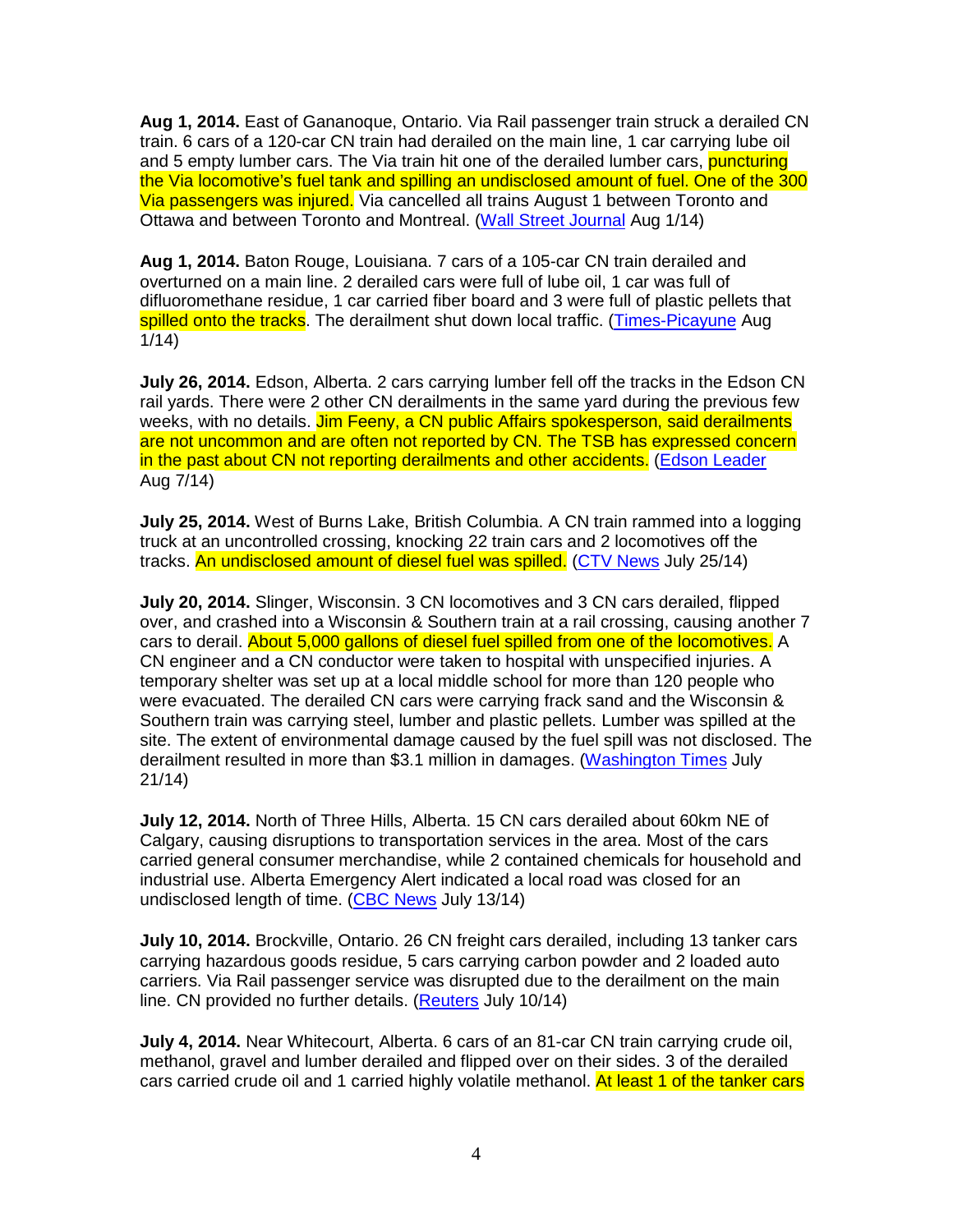spilled an undisclosed volume of hazardous product. (QMI Agency July 4/14, Reuters July 4/14)

**June 27, 2014.** Near Chisholm, Alberta. 11 CN grain cars derailed, blocking the main line and a railroad crossing for about a day. A Chisholm resident, Gene Crick, said, "I just don't know what to think of it. But something's got to be done because, what the heck, three derailments in a row?" Regarding this latest CN derailment, he said, "The mess that I'd seen was the tracks, a real mess; twisted right up in the air. It's just like a cat came in and plowed it up." (South Peace News July/14)

**June 11, 2014.** Near Faust, Alberta. 20 CN cars fell off the main line tracks near Faust, about 60km west of Slave Lake: 17 cars carried dangerous goods residue (up to 2,000 gallons per tank car), 2 were grain hopper cars and 1 was a lumber car. (Global News June 11/14)

**June 4, 2014.** Ladysmith, Wisconsin. At least 2 CN cars derailed, as the last 5 cars in a longer train became disconnected. One of the derailed cars tipped over. (Leader-Telegram June 4/14)

**May 30, 2014.** North of Lac La Biche, Alberta. About 50,000 litres of molten sulphur spilled from 3 of 7 derailed CN cars. The spill took several days to clean up and CN's main line was closed for an undisclosed period of time. Local residents were upset that CN did not notify them of the derailment; rather, they found out about the accident numerous days later from a Canadian Press story. (Brandon Sun June 4/14)

**May 23, 2014.** Alberton Township, 3 miles west of Fort Frances, Ontario. 35 CN cars derailed, the majority of which were carrying potash and paper products; 2 were carrying sulphur. Local fire officials had to extinguish a grass fire started by the derailment. Vehicle traffic had to be diverted around the derailment site. (Fort Frances Times May 24/14)

**May 9, 2014.** Just outside Grand Falls, New Brunswick. 6 CN rail cars fell off the tracks as the train was exiting the main line onto a side track. 2 of the cars were carrying automobiles, 2 had fertilizer, 1 carried railway ties and 1 was empty. It is not known how long the tracks were closed to clean up the derailed cars. (4-Traders May 10/14)

**May 8, 2014.** Slave Lake, Alberta. 9 CN cars loaded with wood pulp derailed on CN's main line in downtown Slave Lake. Some of the cars tipped completely over on their sides, and crushed several nearby sheds. 6 nearby residences were evacuated. About 245 feet of track had to be replaced, as the main line and several road crossings were closed down for some time. (CBC News May 9/14, Edmonton Journal May 9/14, plus other sources)

**May 4, 2014.** Racine County, Wisconsin. CN locomotive fuel tank was punctured by a piece of metal on the tracks, spilling 4,000 gallons of diesel fuel. Crews were able to clean up only about 1,600 gallons of the spilled diesel fuel and the rest soaked into the ground. Local officials were concerned about possible contamination of very shallow nearby water wells. The local fire chief said soils contaminated with hazardous liquids are typically replaced with new soil. (The Republic May 5/14)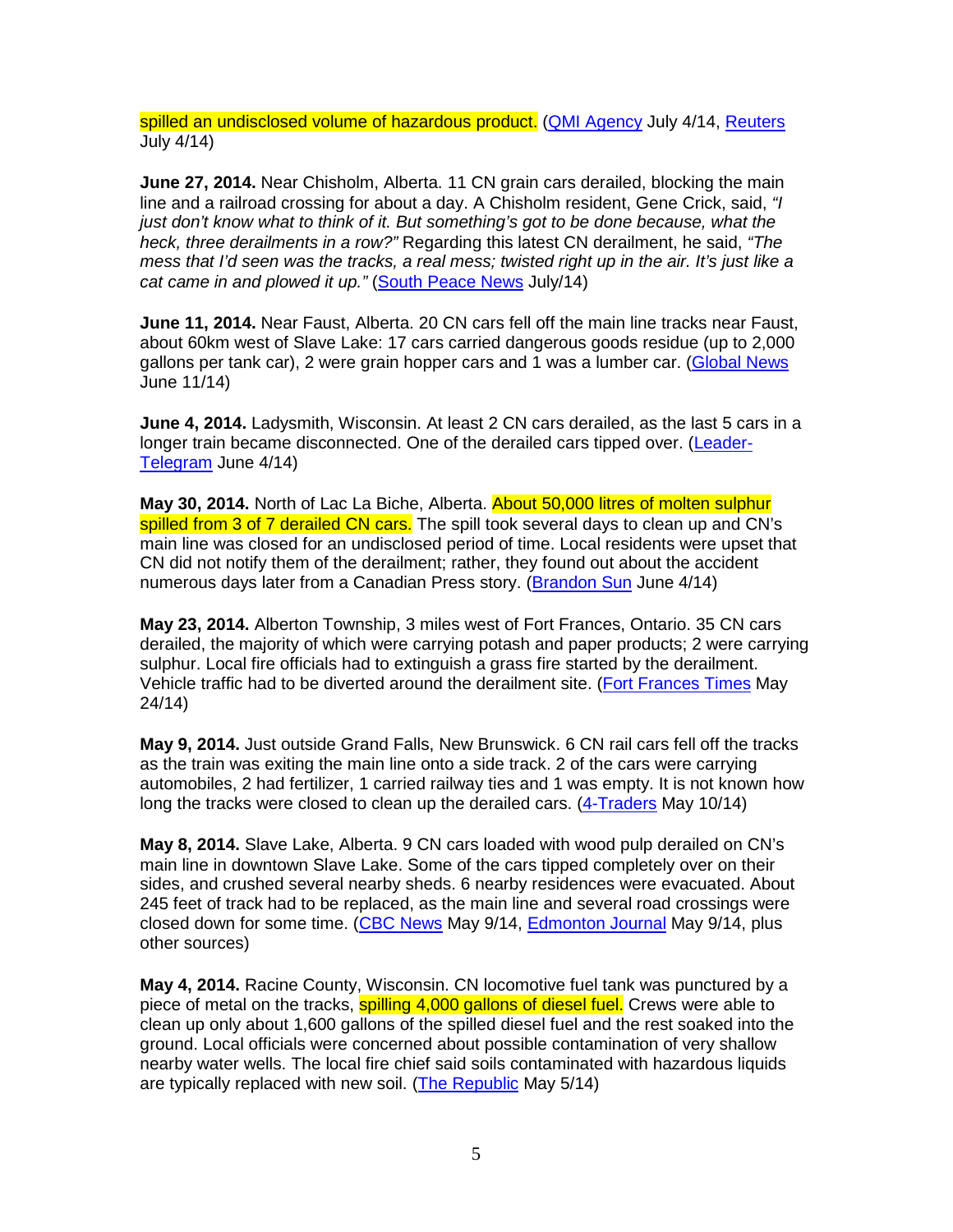**April 22, 2014.** Burlington, Ontario. 3 CN cars carrying rock derailed in the Aldershot Rail Yard at a point where 2 rails crossed. (Toronto Star April 22/14)

**April 20, 2014.** St. Norbert, Winnipeg, Manitoba. 7 CN cars carrying plastic, wood products and pipes fell off the tracks not far from several homes along Highway 75. The line where the derailment occurred was flagged for trains to slow to 16 km/h due to track and surface conditions. A day later, 2 derailed cars still hadn't been removed; there was no word from CN when the track would be back in service. (Global News April 22/14)

**March 16, 2014.** Saint-Laurent, Montreal, Quebec. A CN worker was crushed to death between 2 railway cars in the Taschereau Yards after one of the cars on the moving train he was on derailed. (Montreal Gazette March 17/14)

**March 5, 2014.** Beaver County, Alberta. Two empty CN grain cars derailed and sustained damage along a stretch of track adjacent to Highway 14. (Alberta Police Report March 5/14)

**Feb 24, 2014.** Between Prince George and Tumbler Ridge, British Columbia. 24 loaded coal cars derailed, forcing the closing of CN's main line. The spilled coal caused an undisclosed amount of environmental damage. (250 News Feb 25/14)

**Feb 24, 2014.** Fairbanks, St. Louis County, Minnesota. 50 CN cars plus 2 locomotives derailed. The train had a total of 116 cars. The train was loaded with iron ore pellets and was bound for Two Harbors. **2 engineers on the train were taken to a local hospital**. (Duluth News Tribune Feb 25/14)

**Feb 23, 2014.** Saint-Henri, Montreal, Quebec. 2 CN locomotives and 2 cars carrying grain fell off the rails on a CN main line close to homes, community organizations and schools. About 3,500 litres of diesel fuel spilled from one of the locomotives and caused an undisclosed amount of environmental damage. (Global News Feb 24/14, Globe and Mail Feb 23/14)

**Feb 9, 2014.** New Lenox, Illinois. 3 to 4 CN cars derailed near Lincoln-Way High School and one of the cars hit and damaged a locomotive that was stopped on an adjacent track. One of the derailed cars was carrying plastic; the others were apparently empty. Traffic was blocked and had to be rerouted. This particular area is contentious among New Lenox residents because when CN bought the former EJ&E tracks, they announced plans to quadruple the number of freight trains. Local officials tried to get CN to build an overpass at one of the major crossings to mitigate the additional train traffic, but CN refused. (CBS Chicago Feb 10/14)

**Jan 31, 2014.** Outside New Augusta, Mississippi. 19 CN cars fell off the tracks, **spilling** 50,000 gallons of crude oil, 17,000 gallons of fertilizer and 10,000 gallons of petroleum distillate. Other hazardous goods reported spilled included undisclosed volumes of fuel oil, methanol and ethanol. Most of the hazardous goods spilled from 3 of the derailed tank cars, although other derailed cars were also spilling hazardous products. About 50 nearby Perry County residents were evacuated for over 2 days and sheltered in a special Red Cross facility set up for those affected by the derailment. About 100 railroad employees and 50 government officials, firemen and police officers were on site assisting with clean up efforts which were estimated to take about a week to complete.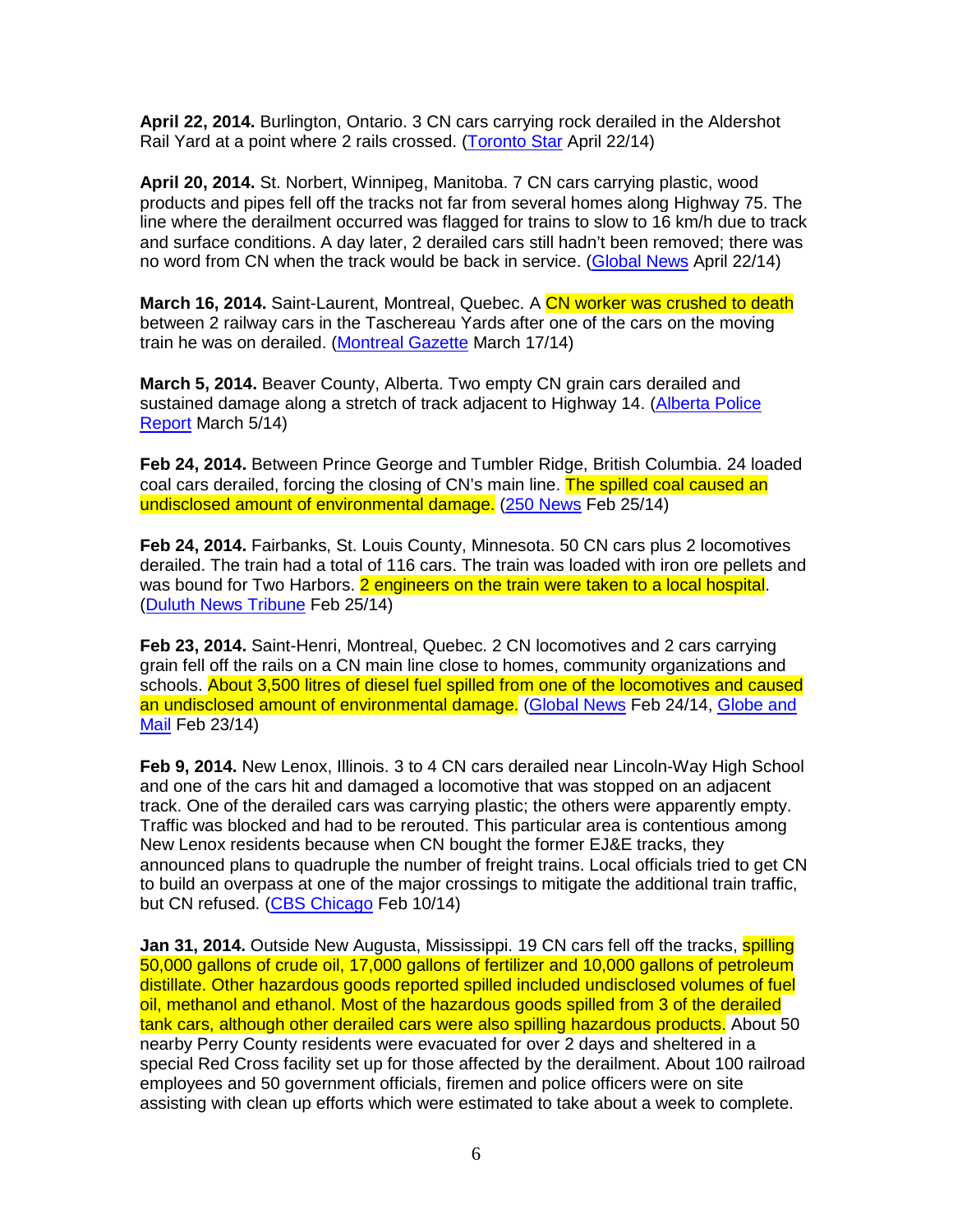The extent of environmental damage was not disclosed; however, **some of the spilled** hazardous goods made its way into a local waterway. (The Republic Jan 31/14, Hattiesburg American 1 Jan 31/14, Hattiesburg American 2 Feb 4/14)

**Jan 28, 2014.** Mundelein, Illinois. A CN freight train derailed and forced Metra commuters on the North Central Services to make other transportation plans for at least a day. The cold hampered CN from repairing the tracks and moving the derailed cars, one of which was carrying plastic pellets. Several other CN freight trains were halted on the single track and had to be moved before the Metra service could be restored. (Daily Herald Jan 28/14)

**Jan 26, 2014.** Saint-Basile, Edmundston, New Brunswick. 5 CN freight cars jumped the tracks; 3 were carrying automobiles, one was carrying clay and the  $5<sup>th</sup>$  car was carrying flammable liquefied petroleum gas. The cars tipped over and were lying on their side in a ditch. A local farmer had warned CN last summer that repairs were required at the site of the derailment. This was the second derailment on the same farmer's property. About 15-20 years ago, fuel cars derailed and were upside down in the local brook, spilling hazardous product. (CBC News 1 Jan 27/14, CBC News 2 Jan 28/14)

**Jan 16, 2014.** Crystal Springs, Mississippi. A CN train hauling coal caught fire. 2 men were able to escape from the locomotive which sustained major damage from the fire. (WJTV Jan 17/14)

**Jan 15, 2014.** Edmonton, Alberta. 3 moving CN trains collided. 3 locomotives, 2 tank cars loaded with dangerous goods and 1 empty flat car fell off the tracks. One of the locomotives spilled an undisclosed amount of diesel fuel. CN told the Edmonton Journal they did not know what dangerous goods were in the derailed tank cars, whereas CN contacted Edmonton Fire Rescue about 1 of the derailed tank cars possibly containing propane. Municipalities across Canada are concerned because CN and other rail companies are not required to provide municipalities with real-time information on what dangerous goods are travelling through their communities and when. (Edmonton Journal Jan 16/14)

**Jan 11, 2014.** Burnaby, British Columbia. 7 cars loaded with coal from a 152-car CP train operated by a CN crew went off the CN tracks. 3 of the cars tipped over and spilled about 270 tons of coal, much of it into Silver Creek which is sensitive fish habitat. A substantial amount of coal was also carried downstream into Brunette River and Burnaby Lake. Government officials were concerned about the negative effects of the coal on salmon eggs and eggs of the endangered Western Painted Turtle. Turtles and their eggs had to be removed from the clean-up area, and a turtle beach had to be restored and basking logs cleaned. Chum salmon were observed spawning in the creek near where the coal was spilled. Coho salmon and rainbow trout were also in the area. Burnaby Lake Regional Park was negatively impacted. Local observers said Silver Creek turned black following the spill. B.C. Environment officials called CN's follow-up reports on the spill "deficient" and "unsatisfactory", citing significant types of information that was missing. Washed out ground under the CN tracks may be the cause of the derailment, as heavy rains had fallen in the area. Local residents were quick to denounce plans to expand coal export at the Neptune Terminals. They pointed to this derailment as proof that the recent decision by the port authority to expand coal exports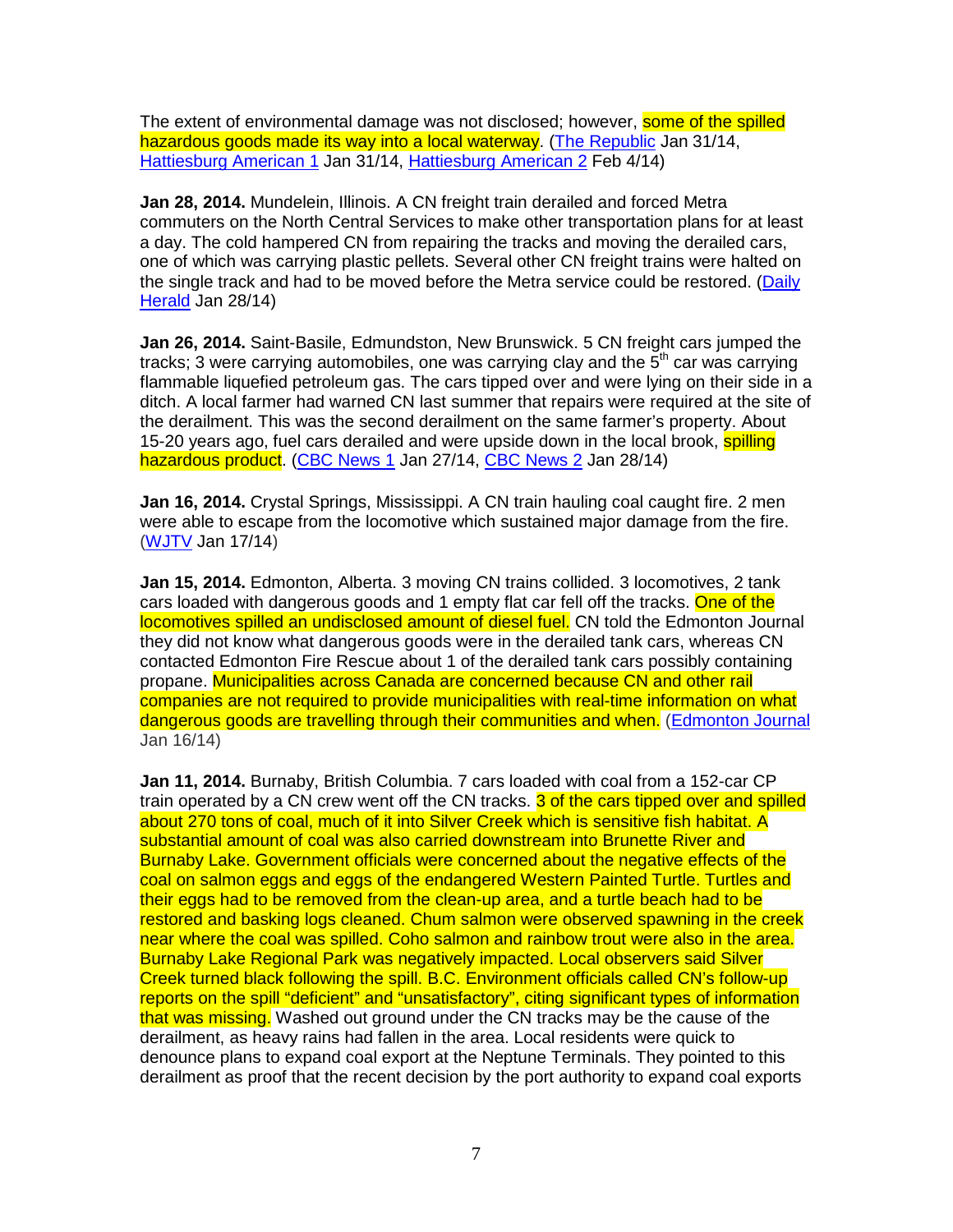was a poor one. (Vancouver Sun Jan 11/14, Globe and Mail Jan 11/14, The Straight Apr 17/14, Burnaby Now Apr 19/14)

**Jan 7, 2014.** Near Plaster Rock, New Brunswick. A 122-car CN train derailed, with 19 cars and an unmanned locomotive falling off the tracks. A cracked wheel and an emergency brake application likely contributed to the derailment. 9 of the derailed cars were loaded with hazardous goods  $-5$  with crude oil and 4 with propane. A significant fire resulted with huge clouds of orange smoke and flames billowing into the air. Fires continued burning 4 days following the derailment. About 50 households (150 people) were forced to evacuate within a 2-kilometre radius of the fire, and 4 days following the derailment were still not permitted to return to their homes. Firefighters, police, ambulances and a hazardous materials team were dispatched to the site. The volume of hazardous product spilled and the extent of environmental damage were not provided by CN. An earlier derailment near Plaster Rock unreported by CN was one of 2 unreported incidents that prompted the TSB to seek a summons in 2006 ordering CN to turn over all of its accident records. A subsequent in-depth CBC investigation in 2013 uncovered that CN did not report to authorities more than 1,840 derailments and other accidents over a 6-year period, including 44 on main rail lines. (Edmonton Journal Jan 8/14, CBC News Jan 7/14)

**Dec 29, 2013.** Killy, British Columbia. 5 CN cars derailed with 4 tipping over on their side in the Killy Yard. One of the derailed cars blocked the main track. (Vancouver Sun April 24/14)

**Dec 27, 2013.** Wainwright, Alberta. 7 cars derailed in the CN Rail yard. Although CN provided few details, apparently 3 grain cars flipped off the tracks while 4 other cars remained upright. Derailed cars were carrying grain and salt. There was damage to derailed cars. (Star News Dec 27/13)

**Dec 5, 2013.** Two Harbors, Minnesota. Three crew members were injured when a 107 car CN train carrying iron ore derailed as it entered the Two Harbors rail yard, sending 76 cars off the tracks. Another 17 cars parked next to the moving train were also pushed off the tracks. Trains were unable to operate in that portion of the yard for some time, interrupting shipment of iron ore. The attorney representing the 3 injured CN crew members blamed the incident on CN's failure to remove snow and ice from the tracks. He said CN had been informed earlier in the day of unsafe snow and ice conditions between the Highland siding and Waldo and the 4-mile descent into the Two Harbors rail yard. The same day, another runaway train had been reported on the same track, but fortunately that train's crew was able to regain control of the train. The attorney was quoted as saying, "The railroad had advance knowledge of the storm and information from knowledgeable railroaders about conditions. If attempts were made to clear the snow, they were inadequate. As a consequence, these guys were not going to be able to control that train. The railroad knew it, but they kept sending the train on the track with deep snow." He said CN's decision-making did not reflect a regard for the well-being of its employees. "When you put profits over safety, this is what happens", he said. Neighbouring business operators said they had never seen a train pileup of this magnitude, and a retired CN engineer said the derailment was one of the 2 most serious train-related incidents he had seen since he started working on railroads in 1974. (Lake County News Chronicle Dec 15/13, Northlands News Center Dec 6/13)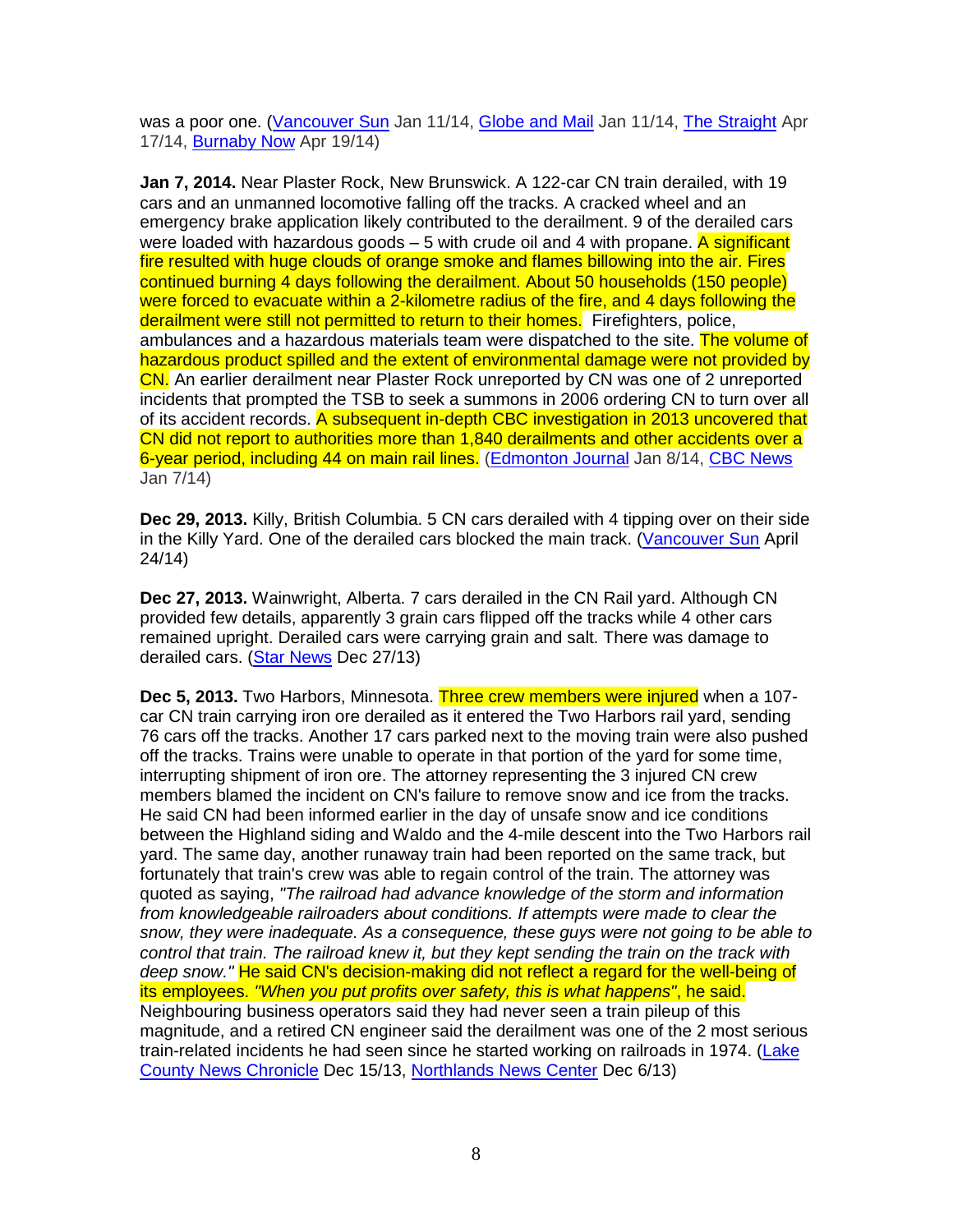**Nov 18, 2013.** Near Tisdale, Saskatchewan. A CN conductor trainee was hit and killed by a CN freight train at the Murphy's interchange track during switching operations. CN would provide no further details, other than to suggest that CN's safety record is good (which is their standard response lately, following a recently heightened interest by Canadians in rail safety). A year later, the TSB said the accident could have been prevented – the trainee was unsupervised, which led to the fatal accident. (Reuters Nov 19/13, CBC News Oct 22/14)

**Nov 11, 2013.** Near Fort Frances, Ontario. A 184-car CN train derailed, **spilling grain all** over the tracks. A total of 39 freight cars fell off the tracks. It took several days for the spilled grain to be cleaned up and for the rail cars to be removed. (Fort Frances Times Nov 12/13)

**Nov 9, 2013.** Near Asquith, Saskatchewan. Six CN cars carrying lumber jumped the tracks. Nearby residents expressed concern not only about derailments close to their homes, but also about challenges getting compensation from CN for damages incurred by CN-started fires. (Global News Nov 10/13)

**Nov 3, 2013.** Near Peers, Alberta. 13 CN cars derailed. 12 of the derailed cars were loaded with lumber and 1 was carrying sulphur dioxide. CN rail traffic along its main line was shut down while mangled rail cars and spilled broken lumber were cleaned off the tracks. (CTV News Nov 3/13)

**Oct 19, 2013.** Gainford, Alberta. A 134-car CN train carrying crude oil and liquefied petroleum gas (propane) derailed about 90 km west of Edmonton, **causing explosions** and a massive fire. 9 of the 13 derailed tank cars were carrying propane and 4 carried crude oil. 1 of the cars carrying propane exploded and 3 others also caught fire. The amount of petroleum product spilled and the extent of environmental and property damages were not disclosed. A state of emergency was ordered for the entire area. All 100 Gainford residents and another 25 people living within 2 km of the derailment site were evacuated for 4 days due to the fear of additional explosions, fires and noxious fumes. The intensity of the fire was so severe, firefighters were forced to let the fire burn itself out, which took 4 days. The main east-west highway (Yellowhead No. 16) and the main east-west rail line (Trans-Continental) through western Canada were closed for 5 days. Evacuated residents were upset they received very limited compensation from CN, restricted primarily to out-of-pocket expenses. Residents who claimed for lost wages due to the evacuation order were not compensated. Some residents described CN's small compensation payments as "reprehensible". (Chicago Tribune Oct 19/13, CBC News Oct 19/13, plus additional sources)

**Oct 16, 2013.** Sexsmith, Alberta. 4 CN tank cars carrying anhydrous ammonia derailed. One of the derailed tank cars was leaning and sinking. Anhydrous ammonia is a dangerous good. In the absence of receiving any information from CN, Sexsmith fire resources ordered an evacuation of about 150 homes. (Calgary Herald Oct 16/13)

**Oct 7, 2013.** Brampton, Ontario. The last 4 cars of a 73-car CN train derailed, sending one CN employee to the hospital with minor injuries. A CN public relations spokesperson suggested to the media there were no injuries, whereas the Peel Emergency Services reported the CN employee suffered minor injuries. The 4 derailed tank cars carried jet fuel residue. (Rail tank car "residue" can consist of up to several thousand gallons of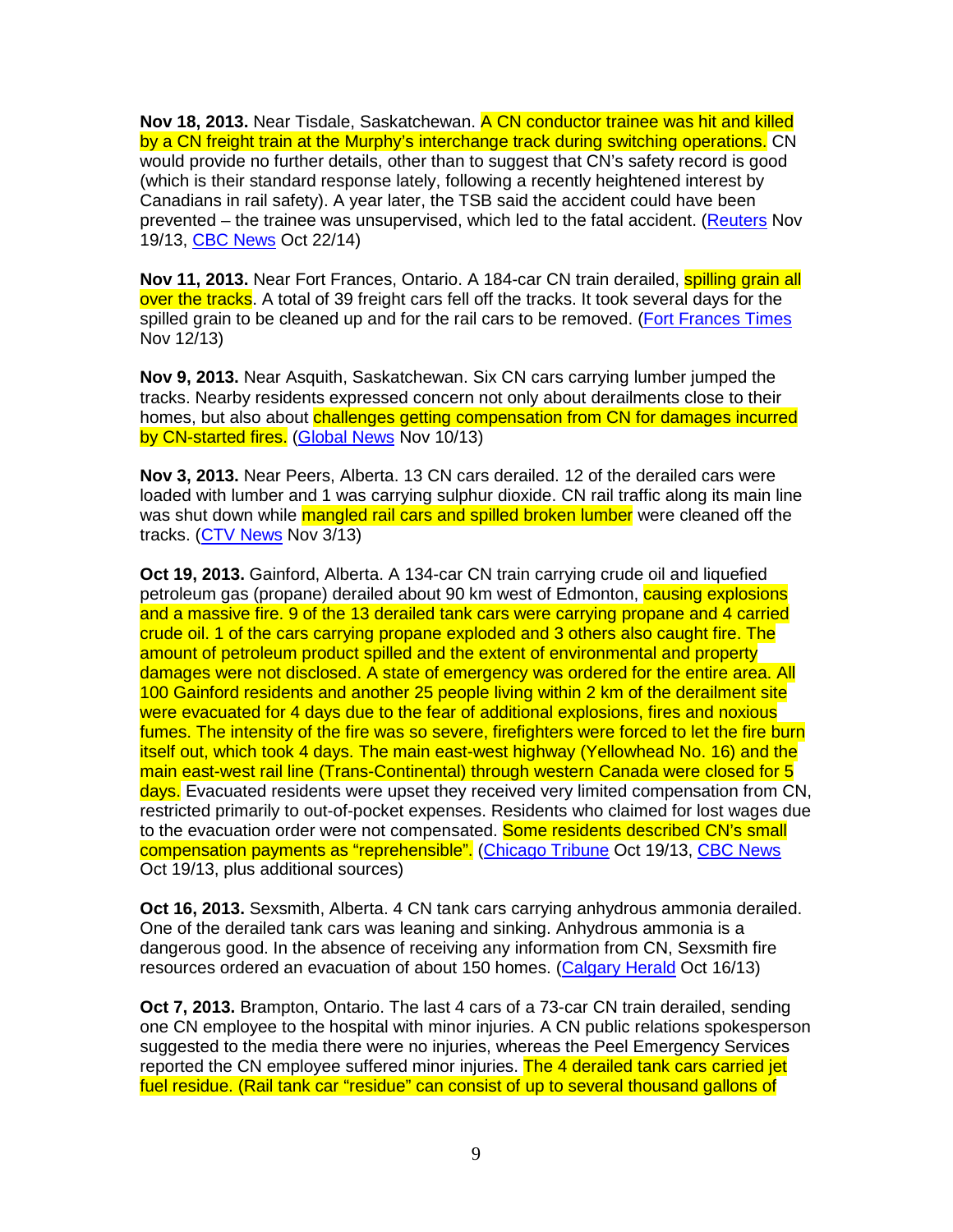dangerous goods per tank car. Rail companies erroneously refer to these cars as being empty.) The derailment held up numerous Kitchener GO trains. (Toronto Star Oct 7/13)

**Oct 2, 2013.** North Battleford, Saskatchewan. 3 CN tank cars derailed; 2 of the cars contained crude oil and the other contained asphalt. Human error likely caused the derailment when a wrong switch was aligned while connecting rail cars together. CN waited 5 hours before notifying North Battleford emergency crews about the derailment. Mayor Ian Hamilton says he was angry the City wasn't notified right away by CN. (Global News Oct 3/13)

**Sept 25, 2013.** Near Landis, Saskatchewan. 17 of 130 CN cars carrying oil, condensate, ethanol and mixed freight derailed. 1 tank car **spilled an undisclosed amount of oil, and** the derailment sparked a grass fire. The Landis school was evacuated for a day as a precaution. The extent of environmental damage was not disclosed. (Toronto Star Sept 25/13)

**Sept 16, 2013.** About 60 km south of North Bay near South River, Ontario. 11 CN freight cars derailed, of which 1 carried methanol, 3 carried sulphuric acid residue, and 7 were hauling general merchandise and consumer goods. The tracks were closed for about 2 days. (The Nugget Sept 17/13)

**Aug 27, 2013.** Watson Island, British Columbia. 2 CN locomotives derailed. (Vancouver **Sun** April 24/14)

**Aug 8, 2013.** Near Morey, British Columbia. An intermodal flat car derailed on the Albreda Subdivision after being struck by a rock slide. (Vancouver Sun April 24/14)

**Aug 1, 2013.** Near Tumbler Ridge, British Columbia. 15 CN cars loaded with ore derailed. (Vancouver Sun April 24/14)

**June 2, 2013.** Symington Rail Yard, Winnipeg, Manitoba. 6 empty CN lumber cars crashed off the tracks, damaging 2 power poles and knocking power out to 1,900 customers in the Windsor Park area. (CTV Winnipeg June 3/13)

**May 24, 2013.** Chetwynd, British Columbia. A bulkhead flat car derailed in the Chetwynd Yard. (Vancouver Sun April 24/14)

**May 24, 2013.** Quesnel, British Columbia. A CN locomotive derailed in the Quesnel Yard. (Vancouver Sun April 24/14)

**May 15, 2013.** Near Chetwynd, British Columbia. 12 CN cars carrying sulphur derailed. (Vancouver Sun April 24/14)

**April 30, 2013.** Near Pense, west of Regina, Saskatchewan. 11 CN cars fell off the tracks, blocking a grid road. Fertilizer spilled from some of the cars. (National Post May 1/13)

**April 28, 2013.** Togo, Saskatchewan. A Via Rail passenger train travelling on track owned and maintained by CN derailed at a washed out section of track, only hours after the tracks had been inspected. 2 locomotives, a baggage car and the first passenger train derailed but remained upright. The diesel fuel tanks of both locomotives ruptured,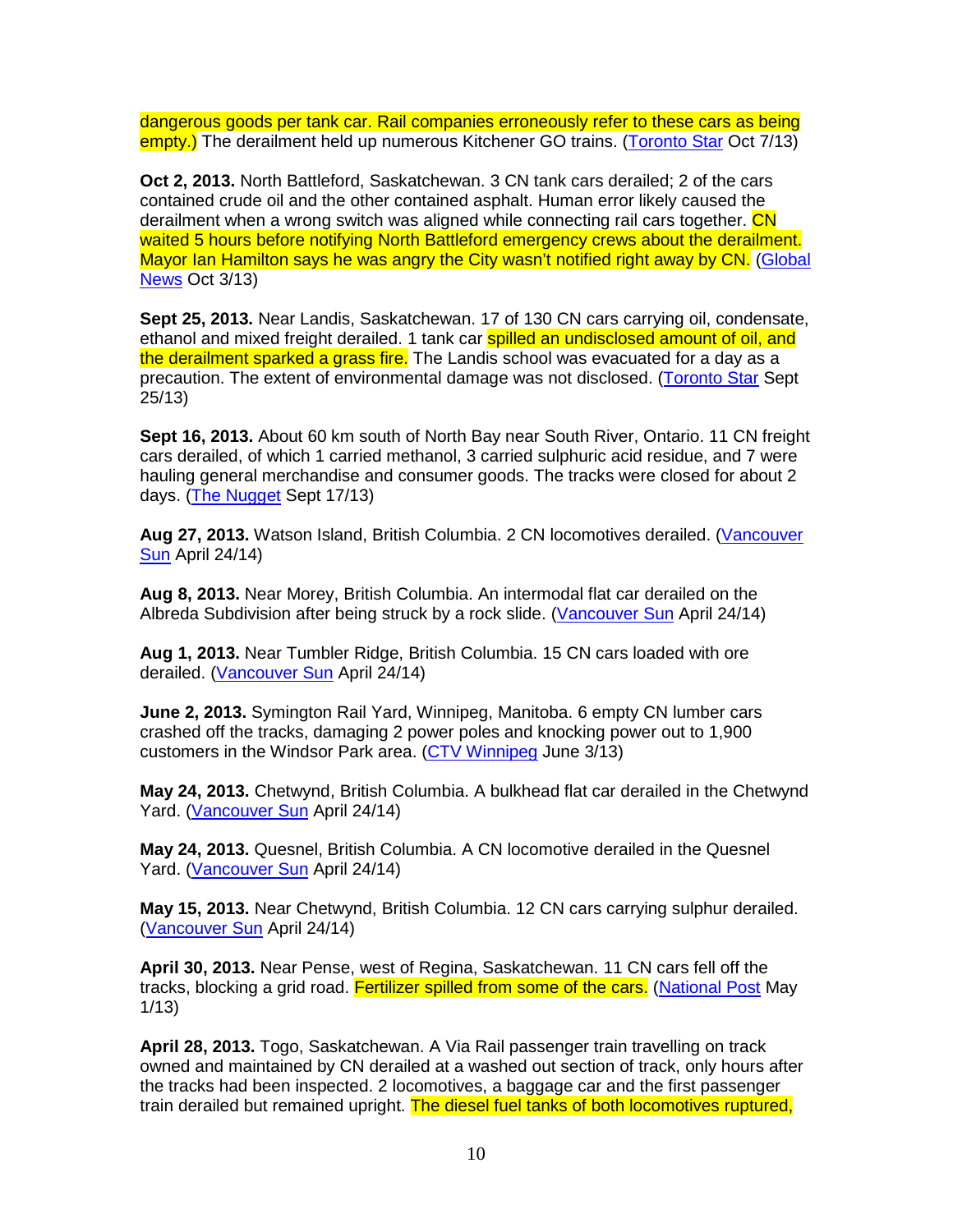spilling diesel fuel and causing the train to catch on fire. The Via crew and passengers were evacuated from the train without any serious injuries. The TSB reported the main cause of the washout was a blocked culvert combined with a rapid melt of snow, which led to the ground being saturated and the embankment weakened. The TSB also noted that the CN track inspectors responsible for the location had not received "any significant" training" in identifying potential ground hazards. (CBC News June 11/14)

**April 19, 2013.** Near Cedarvale, British Columbia. 5 intermodal CN cars carrying household consumer goods derailed east of Terrace, causing the rail line to be shut down for an undisclosed length of time. There was track and signal damage. (CJFW April 19/13)

**March 31, 2013.** Near Matsqui, British Columbia. A CN gondola car derailed on the main Yale Subdivision track. (Vancouver Sun April 24/14)

**March 30, 2013.** Gary, Indiana. 35 cars of a 101-car CN freight train derailed. 3 of the derailed cars carried hazardous materials. The derailment also ruptured a 14-inch industrial gas line. Hazmat responded to the accident and directed that South Shore train service be halted until the gas rupture was cleaned up and the area was determined to be safe. (WSBT TV March 30/13 & Chicago Sun-Times March 30/13)

**March 25, 2013.** Kenner, Louisiana. 14 cars of a 141-car CN train derailed. 2 of the derailed cars carrying coal tipped over and another 5 leaned, looking close to toppling over. An undisclosed amount of coal was spilled. The derailment blocked Farm Avenue and Morey Street in Kenner. (The Times-Picayune March 25/13)

**March 19, 2013.** Williams Lake, British Columbia. 2 CN locomotives derailed in the Williams Lake Yard. (Vancouver Sun April 24/14)

**March 16, 2013.** Near Hatfield, Wisconsin. 19 CN cars loaded with sand plowed off the railway, **spilling sand across the area**. County Road K remained closed for at least a day. (La Cross Tribune March 17/13)

**March 15, 2013.** Fort Nelson, British Columbia. A tank car full of fuel oil residue derailed in the Fort Nelson Yard. (Vancouver Sun April 24/14)

**March 10, 2013.** North Vancouver, British Columbia. 3 cars derailed in the CN Lynn Creek Yard. (Vancouver Sun April 24/14)

**March 7, 2013.** Winnipeg, Manitoba. A CN locomotive and 1 intermodal car derailed in a rail yard, blocking traffic on the East Perimeter Highway for over 4 hours. It appeared that 2 CN trains collided, causing the derailment. (Metro Winnipeg March 7/13)

**Feb 22, 2013.** McComb Subdivision, Jackson, Mississippi. 18 CN cars derailed – 17 were loaded with grain and the other was empty. Some track was damaged and will need to be replaced. Rail traffic between Jackson and New Orleans was expected to be shut down for most of the day. As of April 4, 2013, 11 tons of the wheat spilled during the derailment was rotting and emitting a foul odour at the Hinds County Penal Farm in Raymond where it had been piled, and was causing concern to local residents. (WLBT Feb 22/13 & other sources)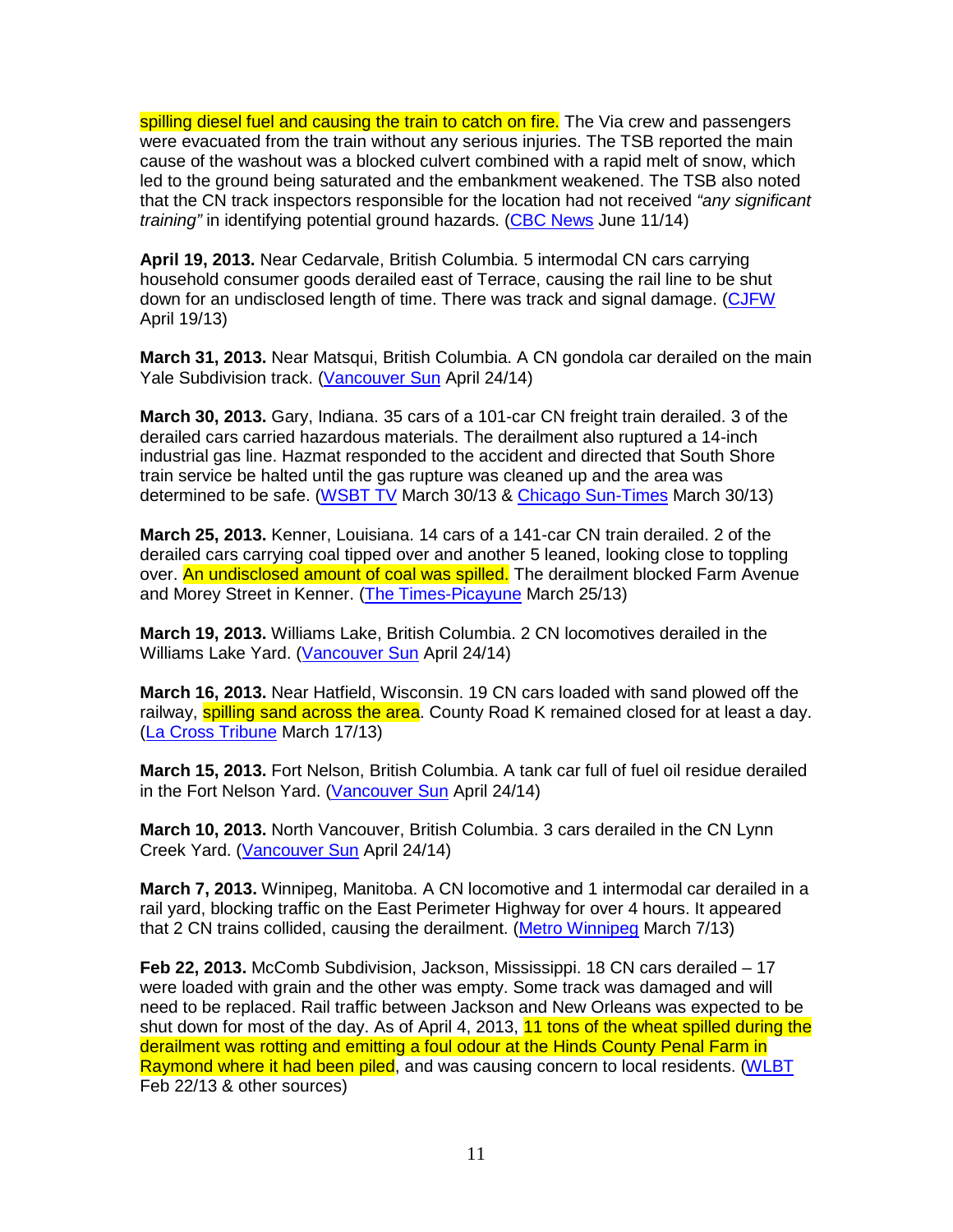**Feb 9, 2013.** Fort Rouge Rail Yard, Winnipeg, Manitoba. About 8 CN cars derailed, 6 of which flipped over on their sides. The cars were carrying household and consumer goods. (CBC News Feb 9/13)

**Feb 7, 2013.** Near Biggar, Saskatchewan. A CN locomotive and 17 containers derailed about 5 km west of Biggar. The cars were carrying consumer and household products. (Leader Post Feb 7/13)

**Jan 30, 2013.** Prince George, British Columbia. More than 3,000 litres of diesel fuel spilled from a punctured CN locomotive fuel tank in the Prince George rail yard. (Vancouver Sun April 24/14)

**Jan 25, 2013.** Kaukauna, Wisconsin. Diesel fuel spilled from a CN locomotive's fuel tank punctured by a portion of track beside the main line that had been pushed up by frost. At least 1,200 gallons of fuel spilled for about a mile along the track. Options considered for clean up included using a chemical that consumes fuel oil and excavating beneath the railroad bed to remove any contaminated soil. The extent of environmental damage was not disclosed. (Post-Crescent Media Jan 28/13)

**Jan 24, 2013.** Blackfoot Subdivision, near Paynton, Saskatchewan. A CN train carrying crude oil crashed into a road grader on a public crossing, killing the driver of the grader. A locomotive and 16 tank cars loaded with crude oil derailed. At least 2 of the tank cars toppled over on their sides and spilled an undisclosed amount of crude oil. (Each tank car can carry up to 650 barrels of oil.) The extent of environmental damage was not disclosed. (Canadian Press Jan 24/13, TSB Investigation R13E0015)

**Jan 22, 2013.** Thornton, British Columbia. 2 CN cars derailed in the Thornton Yard. Track and drawbar damage was sustained. (Vancouver Sun April 24/14)

**Jan 22, 2013.** Near McBride, British Columbia. 21 CN cars derailed on the Fraser Subdivision. (Vancouver Sun April 24/14)

**Jan 18, 2013.** Prince George, British Columbia. 2 cars derailed in the Prince George Yard. About 200 feet of track were damaged. (Vancouver Sun April 24/14)

**Jan 6, 2013.** Decatur, Illinois. 6 cars derailed on a dead end siding. Cars rammed through the end of the track, ending up in a heap and partly toppled down a steep embankment. 4 cars contained soybean oil, 1 was loaded with limestone and 1 tank car carried residue of an undisclosed product. (Herald & Review Jan 8/13)

**Jan 3, 2013.** South of Pemberton, British Columbia. 3 empty wood pellet hopper cars derailed while crossing a bridge, 1 toppling off the bridge and closing Highway 99 for about 2 hours. (Globe & Mail Jan 3/13)

**Dec 26, 2012.** Wainwright Subdivision, near Clover Bar Station, NE Edmonton, Alberta. 3 CN contractors were injured when they were hit by a CN freight train as they were clearing snow off rail switches. 2 were in critical condition, while the third man had relatively minor injuries. It appears the "Safety Watch" protocol was not followed. (Edmonton Journal Dec 28/12, TSB Investigation R12E0182)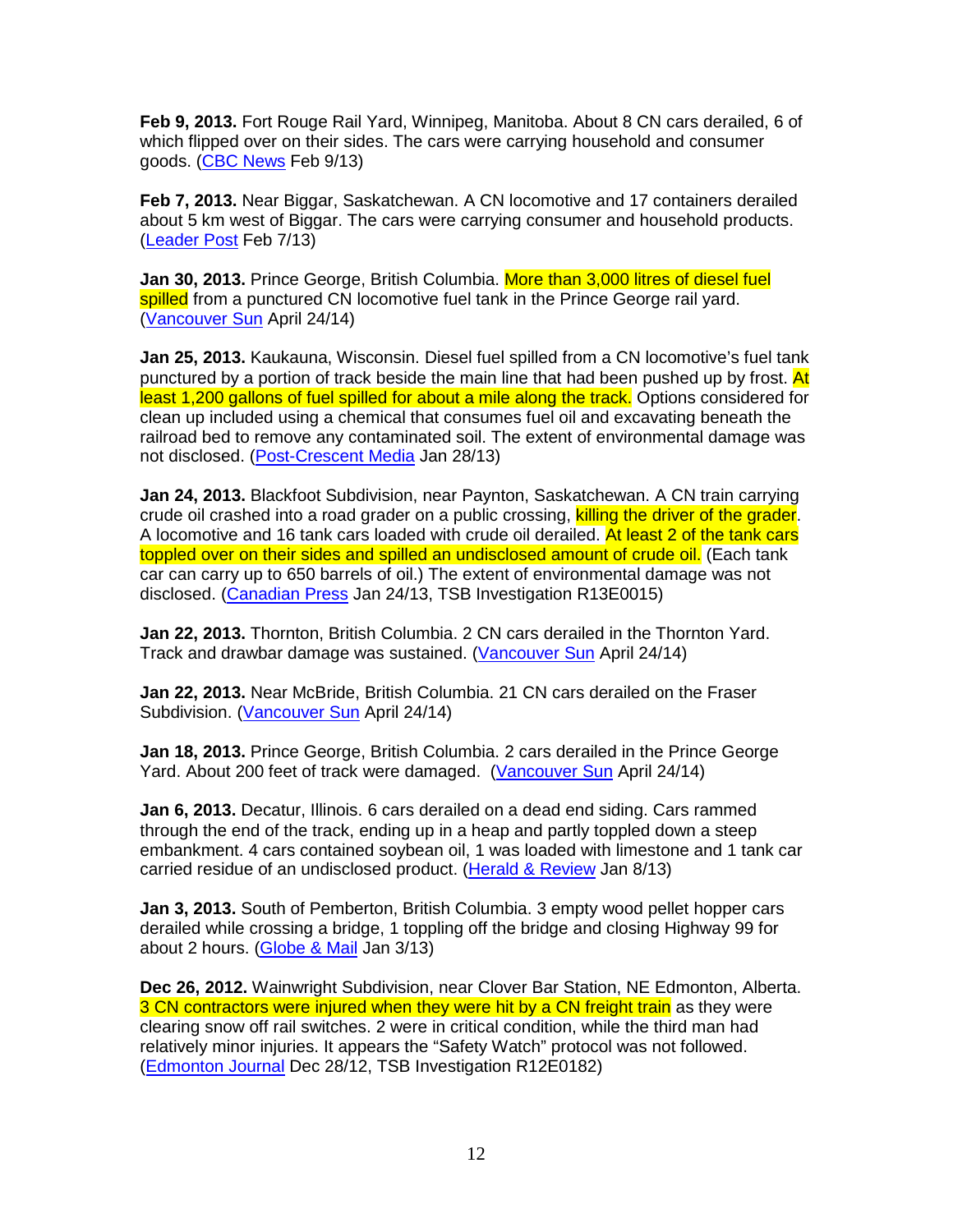**Dec 19, 2012.** The Canadian Transportation Agency ruled today that both Canadian National Railway and Canadian Pacific Railway exceeded revenue caps for the movement of western grain for the 2011-12 crop year. Both railways must pay the amount by which they exceeded their 2011-12 caps plus a penalty to the Western Grains Research Foundation. (Canada News Centre Dec 19/12)

**Dec 17, 2012.** Williams Lake, British Columbia. 2 locomotives derailed as they entered a rail yard. (Got News Network Dec 17/12)

**Nov 28, 2012.** About 180km north of Fort St. John, British Columbia. Workers were switching cars on and off a train in a rail yard when a fuel tank car derailed and rolled onto a CN conductor, killing him. (Canadian Press Nov 30/12)

**Nov 19, 2012.** A new Canadian National Railway "Quiet Zone" restriction in Naperville and Warrenville, Illinois will take effect today. CN trains will not be allowed to sound their horns in this quiet zone unless deemed necessary for safety purposes. Naperville and Warrenville join Aurora and DuPage County in successfully pressing for the quiet zone after residents complained about the excessive horn use by CN on the rail line they took over from Elgin, Joliet & Eastern Railway in January 2009. 33 communities along the former EJ&E Railway main line have been battling with CN over their concern about CN's aggressive approach to the EJ&E takeover. Communities have been concerned about increased rail traffic, increased noise and diesel exhaust pollution, adjacent property devaluation, and increased traffic jams at many rail crossings which have very significant impacts on emergency vehicle response times. (Beacon-News Nov 15/12)

**Nov 8, 2012.** North of Squamish Terminals, British Columbia. A 6-axle CN locomotive had its fuel tank punctured by a broken piece of track, causing about 5,700 litres of diesel fuel to spill onto the track and into the Squamish Estuary. Containment booms were used to try to limit migration of the diesel fuel in the sensitive estuary ecosystem. Concerns were expressed by local residents because the herring spawning season was close to starting and herring eggs are very sensitive to environmental contamination. About 50 feet of rail track were also torn up and the subsurface soil dug up in an attempt to remove some of the diesel fuel. A local former B.C. Rail employee placed part of the blame on CN using large 6-axle locomotives on the line whereas when B.C. Rail was operating the same line it used smaller 4-axle locomotives. He indicated the 6-axle units can't make the turns on that section of track without placing too much stress on the track. (Squamish Chief Nov 14/12)

**Nov 1, 2012.** Ontario's Superior Court gave the go-ahead today for a multi-million dollar lawsuit against CN Rail and Via Rail on behalf of most of the passengers of a fatal train derailment February 26, 2012 in Burlington, Ontario. The train was traveling 4 times faster than the speed limit while changing tracks. Arguments for the class-action lawsuit to proceed included that CN Rail and Via Rail were negligent in the derailment that killed 3 Via employees, injured 1 Via employee and injured 45 passengers. Altogether, 68 of the 75 passengers have joined the lawsuit. (Toronto Sun Nov 1/12, CBC News Oct 26/12)

**Oct 11, 2012.** Waterloo, Ontario. 4 tank cars derailed in uptown Waterloo. CN failed to notify the Region of Waterloo, which was a violation of an agreement between the 2 parties. A Waterloo Chronicle news article read, "The incident has left Waterloo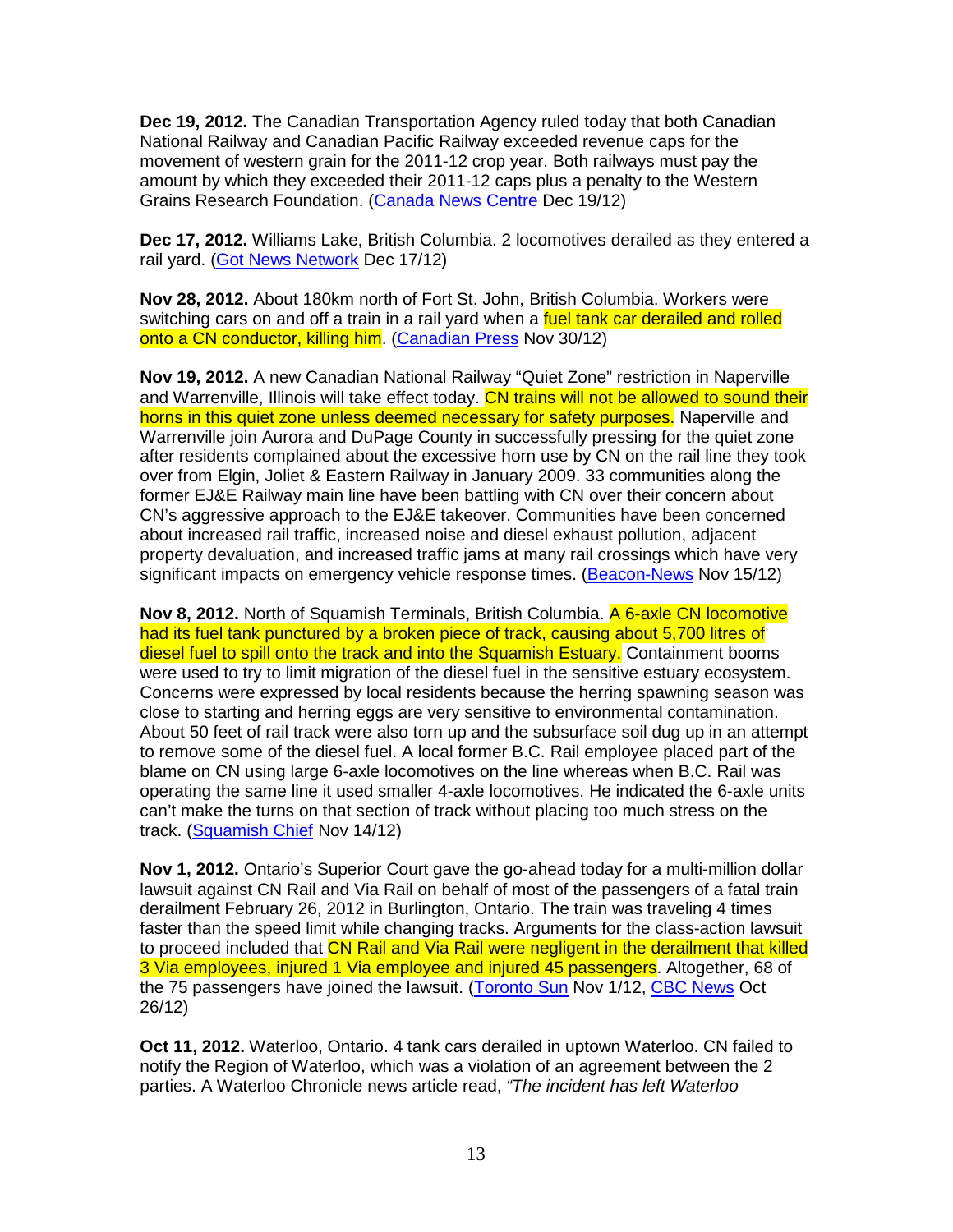residents worried, as the train was bound for the Chemtura chemical manufacturing plant in Elmira." (Waterloo Chronicle Oct 24/12)

**Sept 7, 2012.** Battle Creek Yard, Michigan. About 8 cars loaded with grain derailed and ripped up about 700 feet of track and a switch. (Railroadfan.com Sept 8/12)

**June 26, 2012.** Near Poser, west of McBride, British Columbia. 8 loaded coke cars went off the tracks. (250 News June 26/12)

**May 26, 2012.** Hixon, British Columbia. 8 empty freight cars derailed and toppled over. (250 News May 28/12)

**May 15, 2012.** Outside Oakville, Manitoba. Train derailed when it made an emergency stop. The rear wheels of 1 of the cars carrying wheat went off the rails. Sparks from the derailment started a grass fire, causing nearby piles of old rail ties to also catch fire. Highway 13 in Oakville was closed throughout the night due to the accident. (CN often leaves old discarded rail ties by the track, which creates a fire hazard.) (CTV Winnipeg News May 16/12)

**May 9, 2012.** Just outside Collins, Mississippi. About 2 dozen loaded coal cars derailed on the CN main line. A significant amount of coal was spilled. Rails and a bridge were damaged. The train consisted of 105 cars, all loaded with coal. The Collins Fire Department Chief said, "There have been multiple derailments over the years, but nothing of this magnitude or this size." (WDAM May 9/12)

**April 26, 2012.** Between Valemont & Blue River, British Columbia. A locomotive and up to 15 cars derailed due to a washout. At least 2 container cars fell into the North Thompson River. A contamination containment boom was set up on the river in an attempt to contain what was described as a chemical slick on the surface of the water. Crews were still cleaning up debris from the derailment over 2 weeks later. The extent of environmental damage, including from the chemical spill, was not disclosed. (Castanet News May 12/12, CFJC TV May 13/12)

**April 1, 2012.** Near Searchmont, Ontario. 11 of 34 cars derailed – 5 tank cars carrying residue and 6 cars carrying steel products. Damaged rail cars and rolls of steel were scattered in the surrounding bush. (The Sault Star April 3/12)

**March 20, 2012.** SE Calgary, Alberta. 4 cars and 1 engine derailed in CN's Ogden Rail Yard. A conductor was reported to have suffered injuries when he jumped from the train. A fuel tank on the engine was punctured and an undisclosed amount of fuel spilled onto the ground. (CBC News March 20/12)

**March 15, 2012.** 35km east of Melville, Saskatchewan. 22 empty cars derailed on CN's main line. (Leader-Post March 16/12)

**March 6, 2012.** Saint John, New Brunswick. 12 CN cars derailed. 4 of the cars carrying potash flipped on their sides, **spilling potash on the ground.** (CBC News March 6/12)

**Feb 26, 2012.** Oakville Subdivision, near Aldershot Station, Burlington, Ontario. Three Via Rail engineers were killed and 46 other people were injured when the Via Train 92 locomotive and 5 cars derailed on track owned, operated and maintained by CN Rail.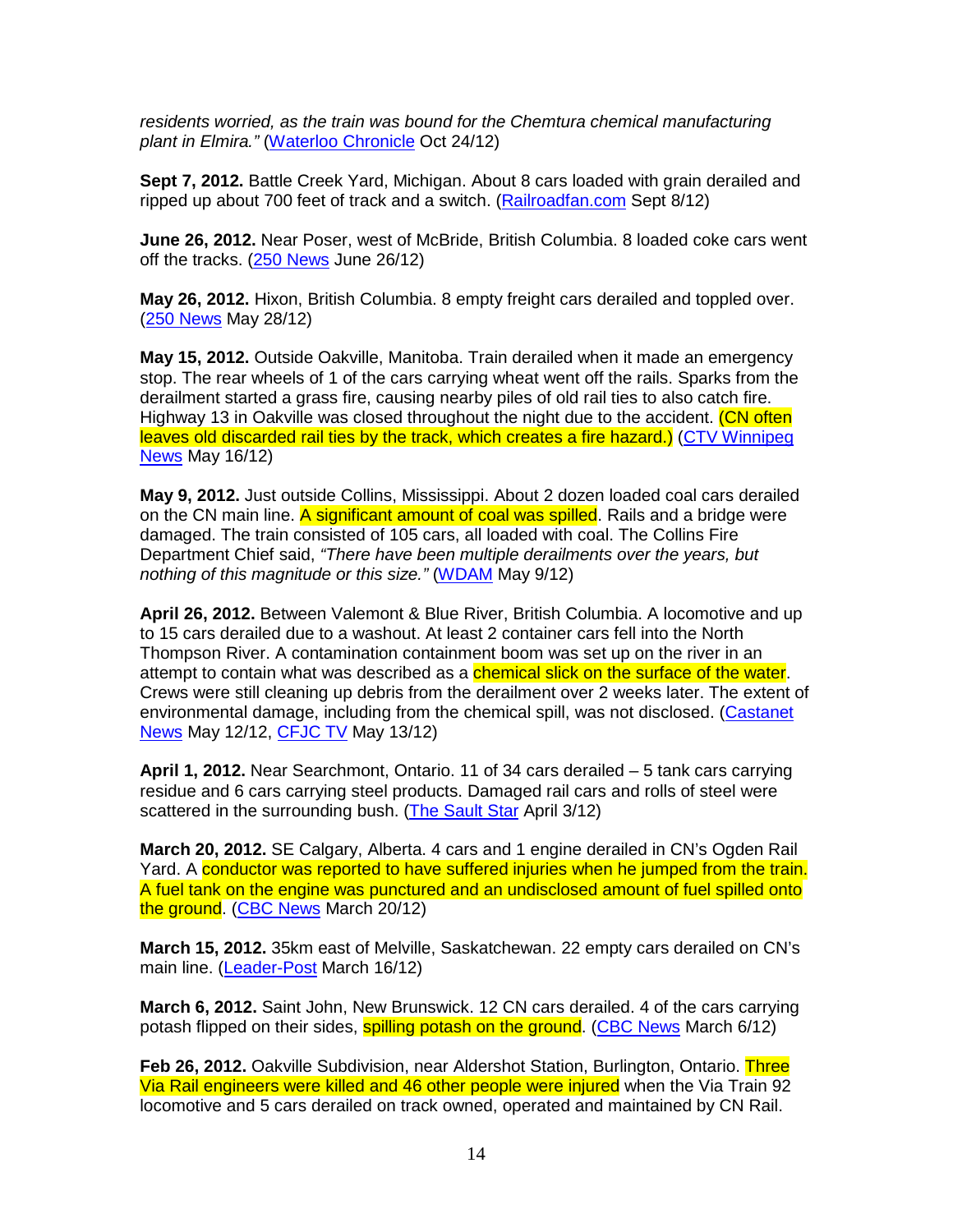The train was switching from one track to another when it flew off the tracks and collided with a building, destroying the locomotive that the 3 deceased crew members were in. The locomotive's fuel tank was punctured and about 4,300 litres of diesel fuel spilled. The train was traveling 4 times faster than the speed limit while changing tracks. A lawsuit was later initiated against CN and Via Rail by passengers who are seeking compensation for physical and emotional injury, damage to property and loss of income as a result of the derailment and crash. An Orangeville Citizen editorial read, *"There* should be no need to await the safety board's final report on the crash before replacing such wholly inadequate switching, something that would likely have happened many years ago had the CNR not had such a cavalier attitude toward safety." The TSB slammed Transport Canada and the railway industry for not having voice recording included in locomotive data recorders, a recommendation made repeatedly by the TSB since 2003. The TSB said, "Voice recordings allow investigators to understand the environment in which crews operated and the decisions they made leading up to an accident. The lack of this information in rail investigations deprives the TSB of a key tool it needs to help make Canadians safer." The federal NDP said a positive train-control system, mandatory in the U.S. since 2008, would have prevented the accident, and having mandatory voice recorders in trains would have allowed investigators to know exactly what happened. Emile Therien, past Canada Safety Council President, said Transport Canada has relinquished its regulatory control to individual rail companies, making it more perilous to ride the rails. He said it's time for rail companies to stop monitoring themselves and for the federal government to step up to its on-the-track oversight responsibilities. (Orangeville Citizen March 1/12, TSB Investigation R12T0038)

**Feb 21, 2012.** 12km east of Smithers, British Columbia. 46 coal cars went off the track, spilling coal and damaging rail cars and rail tracks. One nearby resident said, "My property is a hell of a mess. I have property on both sides and they've made a mess of everything." (Houston Today March 3/12)

**Jan 21. 2012.** Tumbler Subdivision, 50km NE of Prince George, British Columbia. 13 CN cars loaded with coal derailed. (250 News Jan 22/12)

**Jan 21, 2012.** Near Fabyan, Alberta. 31 cars hauling grain derailed as a CN train crossed the Fabyan Bridge on the Wainwright Subdivision main track. The outside rail in a curve at the end of the bridge rolled over, causing the derailment. About 1,760 feet of track were destroyed, 17 of the derailed cars fell into the Battle River valley far below, rail cars were destroyed or sustained major damage, and there was significant damage to the bridge itself. The TSB found that loose and broken lag screws securing the track led to the derailment. As an example of the misleading information often provided by CN public affairs staff, both Julie Senecal and Warren Chandler of CN had told Star News that all 137 cars in the train were grain cars. Shortly following the derailment, a TSB investigator informed Star News that CN's information was not correct; there were only 74 cars that contained grain, while 31 tank cars contained dangerous goods residue (up to several thousand gallons in each car), 19 were empty, 5 were auto carriers, 2 carried pulp and 4 cars carried steel pipe. (Star News March 2/12, TSB Report R12E0008)

**Jan 20, 2012.** Near Hay Lakes, Alberta. 18 cars hauling plastic pellets and other general merchandise derailed. (CBC News Jan 20/12)

**Jan 18, 2012.** 16km north of Prince George, British Columbia. 11 cars in a CN train carrying lumber and pulp products went off the tracks. (250 News Jan 22/12)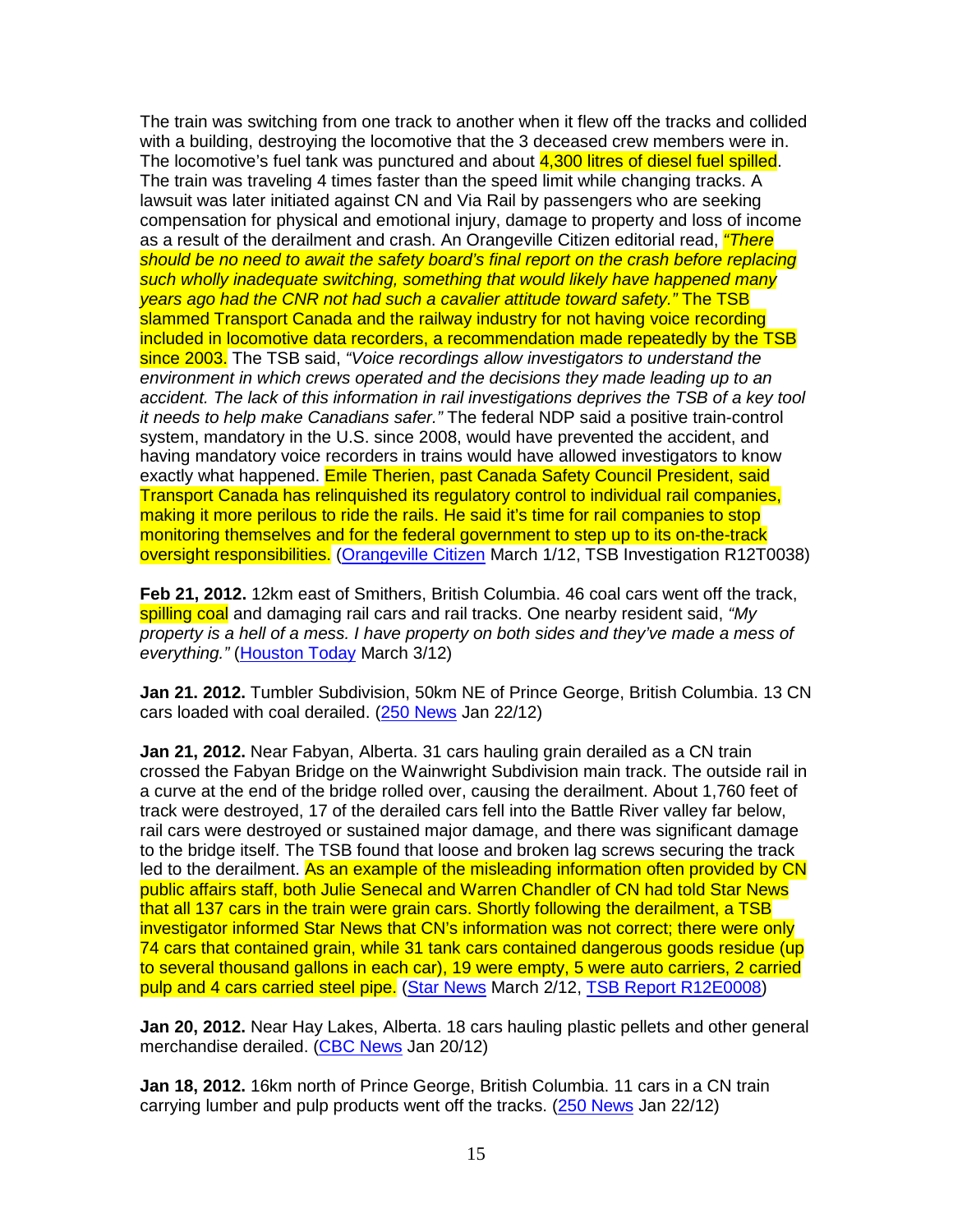**Jan 18, 2012.** Grande Cache Subdivision, Hanlon (between Hinton & Grande Cache), Alberta. CN train with 6 locomotives, 91 loaded coal cars and 1 empty car had a number of problems that eventually resulted in 13 loaded coal cars from the 13,620-ton train being left unattended on an incline with hand brakes improperly applied. The 13 loaded cars ran away uncontrolled for about 3 miles and plowed into a stationary CN train on the main line, causing 9 loaded cars and 3 locomotives to derail. 7 of the derailed cars were destroyed and the 3 derailed locomotives were extensively damaged. 1 locomotive flipped on top of another locomotive, with 2 locomotives ending up on their side. 1 crew member was seriously injured and taken to hospital by helicopter, while 2 crew members sustained minor injuries. At least 2,800 litres of fuel and 740 tons of coal spilled, resulting in undisclosed environmental damage. About 250 feet of track were damaged. (Canadian Press Jan 18/12, TSB Report R12E0004)

**Dec 21, 2011.** Near Caribou, British Columbia. 19 CN rail cars carrying coal derailed on the main track after a wheel gave out and caused emergency braking. The TSB criticized CN and reiterated to Transport Canada to put regulations in place for wheel safety inspections on rail cars. The American Association of Railways has set a threshold of 90,000 pounds of impact for rail operators in the U.S. to pull the train and replace wheels. Unfortunately, Transport Canada has no threshold in place even though on Dec. 1, 2011 the TSB called on Transport Canada to establish one. A similar CN derailment of 36 coal cars occurred along the same line near Fort Fraser, B.C. February 12, 2011. (Canadian Press Jan 22/13, TSB Report R11V0254)

**Oct 29, 2011.** Near Meharry, Manitoba. A CN freight train and a Via Rail passenger train approached one another on the same track, without either of the crews being aware, until it was almost too late. The trains were able to come to emergency stops within 1,500 feet of one another. An October 17, 2012 TSB investigation report determined that the rail near-miss resulted when short-cuts were made to railway operating rules and procedures. The redundancy and safeguards built into the rules are often compromised when short-cuts are taken, which increases the risk of accidents. The investigation also highlighted one of many outstanding issues on the TSB's Watchlist – the need for video and voice recorders on locomotives. The absence of such recorders has hindered many TSB investigations of rail accidents and rail near-misses, including this one. (TSB News Release Oct 17/12, TSB Report R11V0057)

**Oct 21, 2011.** Three Hills Subdivision, near Alix Junction, Alberta. A too-long freight train over 2 miles long consisting of 3 locomotives and 87 loaded cars derailed in a curve on the main track near the Ardley Bridge over the Red Deer River. The train consisted of 62 loaded double-stack intermodal cars (140 platforms) and 25 mixed freight cars. The TSB investigation found that 7 loaded double-stack intermodal flat cars (13 car bodies) derailed over a mile behind the locomotives when a sudden catastrophic failure of a rail occurred likely due to an existing defect in the rail. Several of these cars rolled down a bank and came to rest upside down. One derailed 3-unit intermodal flat car was carrying paint, paint products, sodium hydroxide, phosphoric acid and other dangerous goods. About **900 litres of phosphoric acid were spilled** and 470 feet of track were destroyed. The extent of environmental damage was not disclosed. The TSB criticized CN by indicating that their ultrasonic rail tests did not identify all the transverse defects in the older vintage rail. (TSB Report R11C0118)

**Sept 24, 2011.** Near Point-Saint-Charles, Quebec. A train exceeded the authorized speed limit at a switching crossover, causing a derailment on the main track. The TSB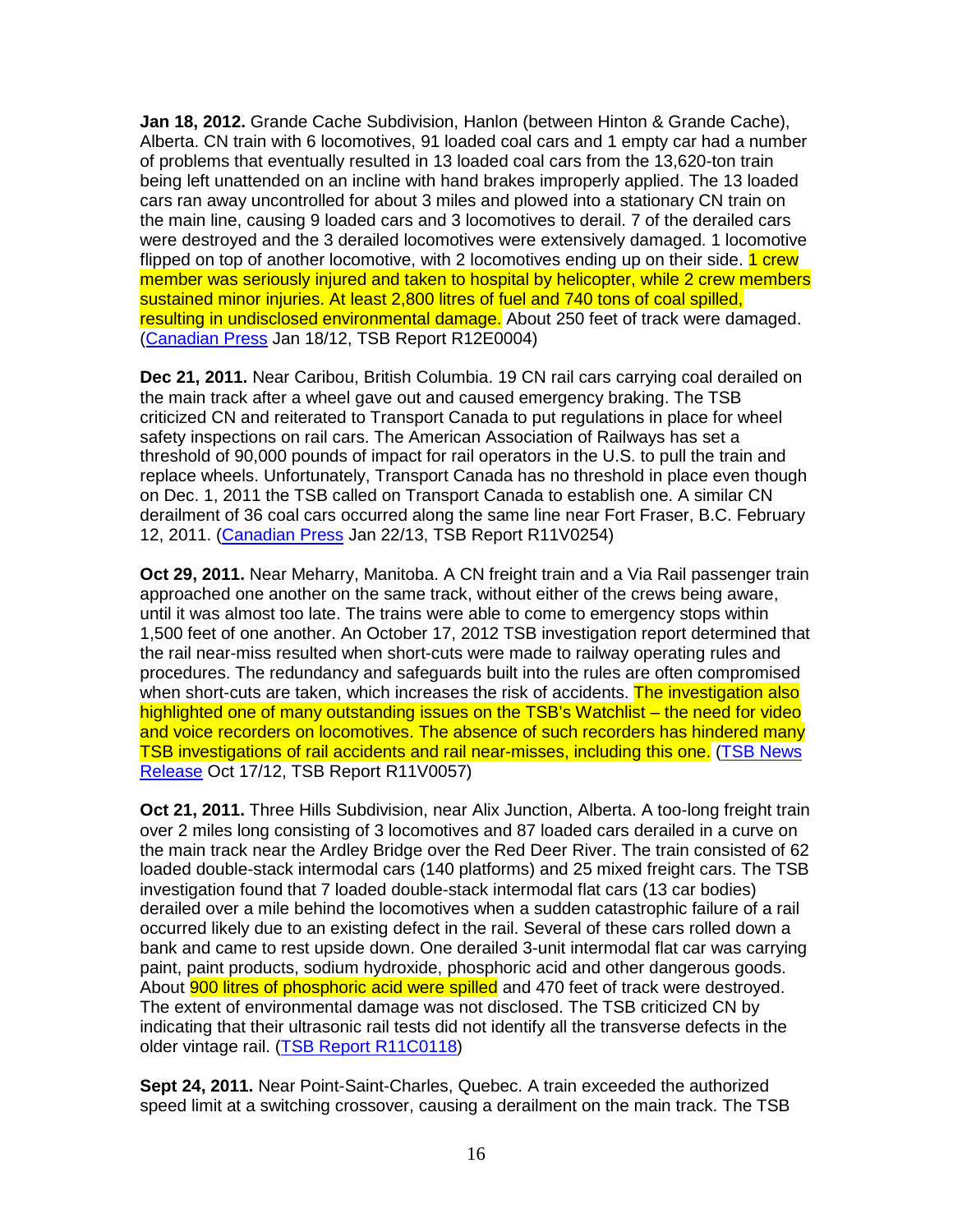found that side-to-side force due to excessive speed and the sudden application of brakes caused the wheel of one of the cars to lift, leading to the derailment of 6 cars. About 650 feet of track and several track turnouts were damaged. (TSB Report R11D0075)

**July 14, 2011.** Near Waterfall, Ontario. 11 multi-platform intermodal cars carrying 86 containers derailed on CN's Bala Subdivision main track. About 6,800 feet of track were damaged or destroyed including a siding switch. The TSB reported that the derailment resulted from the combined effects of weakened track structure, worn car components condition and strained cornering behaviour of double-stack cars. (TSB Report R11T0162)

**July 14, 2011.** Kingston Subdivision, near Durham Junction, Ontario. 2 CN workers were repairing a section of track when a Via Rail train travelling on a track next to the track the workers were repairing hit and killed one of the workers. The TSB indicated the inappropriate use of the "Safety Watch" protocol was considered the primary factor in the fatality. The minimum required sight line at the accident location was 2,200 feet, whereas the actual sight line was less than 800 feet. The TSB criticized CN for improper or no training regarding the "Safety Watch" procedure, and criticized Transport Canada for lax implementation of its overall responsibility for rail safety. (TSB Report R11T0161)

**June 23, 2011.** 10km south of Anzac, south of Fort McMurray, Alberta. CN train derailed and an undisclosed amount of an undisclosed chemical leaked from 1 or more of the rail cars. The extent of environmental damage was not disclosed. The Fort McMurray Fire Department, Environment Canada and Alberta Sustainable Resources were all at the scene. Few details were provided by CN officials. (CHED News June 24/11)

**June 23, 2011.** Edmonton, Alberta. 1 CN freight train collided with the tail end of a second stationary CN freight train along the main track near  $50<sup>th</sup>$  Street and the Yellowhead Freeway. The collision resulted in the derailment and toppling of 2 intermodal flat cars and 1 of the locomotives sustaining damage. As well, 6 empty containers and 2 containers loaded with waste paper and metal scrap were damaged. The TSB reported that the moving train was traveling too fast considering the short sight line distance, and that the operating crew was fatigued. (CBC News June 23/11, TSB Report R11E0063)

**June 3, 2011.** Edmonton, Alberta. A moving CN freight train collided with the tail end of a stationary CN freight train. 2 intermodal flat cars from the stationary train derailed, and the lead locomotive in the moving train was damaged. The crew in the moving train did not have a long-enough clear and direct line of sight and did not reduce train speed accordingly before it collided with the stationary train. The TSB investigation report released October 18, 2012 on the collision read, "In the absence of additional backup safety defences in signalled territory, when signal indications are not correctly identified or followed, existing defences may not be adequate to reduce the risk of collision and derailment." The TSB has had an outstanding recommendation for more than a decade regarding this problem and has identified it as an issue on its Watchlist which is a list of issues "the TSB has determined pose the most serious risk to Canada's transportation system." (TSB News Release Oct 18/12)

**May 22, 2011.** Sarnia Rail Yard, Ontario. 2 CN trains collided during switching operations in the yard. 6 tank cars carrying dangerous goods, a locomotive and 2 loaded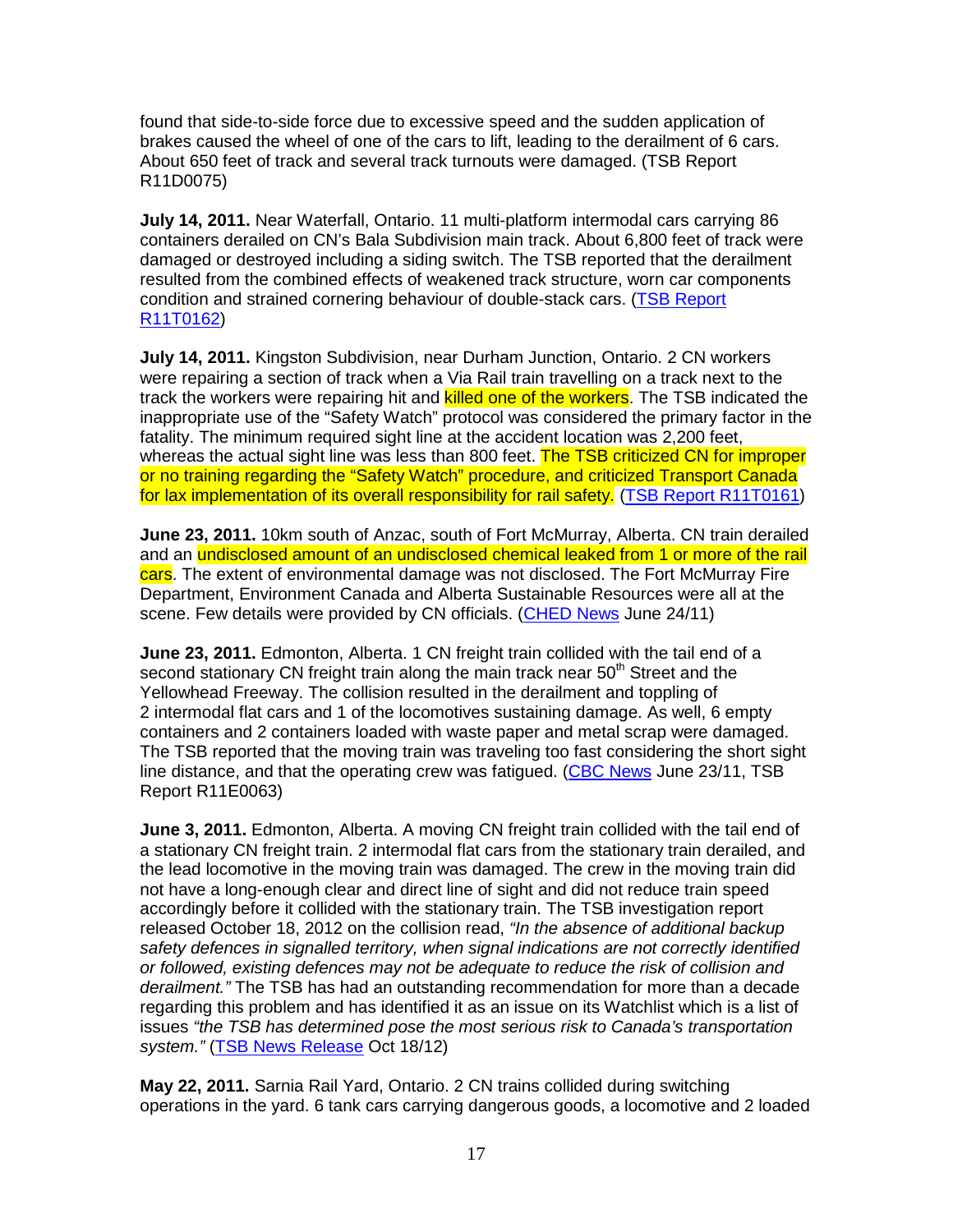bi-level auto carriers derailed. About 400 feet of track were damaged. Sarnia Fire and Rescue Services were on the scene and remained on site while CN crews cleaned up the mess. The TSB reported that train movement information was not properly communicated between yard coordinators and operating crews. (The Observer May 24/11, TSB Report R11T0113)

**May 17, 2011.** SW Strathcona County, near Edmonton, Alberta. A CN-caused wildfire burned several acres of a private conservation area – Bretona ConservAction Area. The Strathcona Fire Department and the landowner had to fight the fire and contain it to prevent the entire 100-acre conservation area from burning. The fire occurred only about 100m from the industrial rail yard built in 2010 as a joint project by CN, Cando Contracting Ltd. and Imperial Oil Ltd. to store 225 petroleum tank cars right next to 2 homes and 2 conservation areas. Had the fire spread into the rail yard, it would have been disastrous. CN has refused to compensate the landowner for damages resulting from the wildfire. (Railroaded News Release May 18/11)

**May 8, 2011.** Clover Bar Yard, Edmonton, Alberta. 4 freight cars jumped the tracks. CN did not share information on the contents of the derailed cars. (CTV News May 8/11)

**April 24, 2011.** Prince George CN Yard, British Columbia. A locomotive derailed and appeared to have crashed into cars that were full of coal. (250 News April 24/11)

**April 22, 2011.** Ikea (Sweden's furniture giant), Tuxedo Yards Development Corp., and Seasons (Winnipeg) JV Corp. are suing CN Rail for unspecified damages to the property where Ikea's new store was to be built in Winnipeg. More specifically, the suit claims CN has refused to remove fill and materials it dumped on the property over several decades. They also claim that while CN has removed the tracks, it didn't take away the ballast used to construct the spur track, and it also left underground drainage pipes all over the property. As well, the companies allege that when a building CN built on the site was being demolished, they found the walls contained hazardous levels of asbestos in the vermiculite insulation. The companies claim they asked CN to remove the material, but finally did it on their own when CN didn't. (Winnipeg Free Press April 27/11)

**March 31, 2011.** Symington Rail Yard, Winnipeg, Manitoba. 10 CN cars derailed and 1 of the toppled cars spilled an undisclosed amount of gasoline. (Winnipeg Free Press March 31/11)

**March 27, 2011.** East of Port Hope, Ontario. At least 25 CN cars in a 116-car train derailed. The derailment, considered "significant", occurred on a main line and included spills of dangerous goods - jet fuel and propane. Booms were required in an attempt to contain the spills. A fire broke out and a "Red Alert" was issued through Emergency Management Ontario. A Red Alert means there is "a major risk to health, safety and security". Families from 20 houses were forced to flee their homes. The rail corridor was also shut down. About 67,000 litres of spilled aviation fuel were eventually recovered, while about 133,000 litres made their way into the local environment including the water system, causing undisclosed environmental damage. As with many other CN derailments across North America, CN did not allow the media near the vicinity of the spill to view clean up progress. Fuel spilled during the derailment on the shores of Lake Ontario continued to come up through a swamp area 19 months later. Production on 2 private farm properties was still not back to normal. Not only the farmland near the lake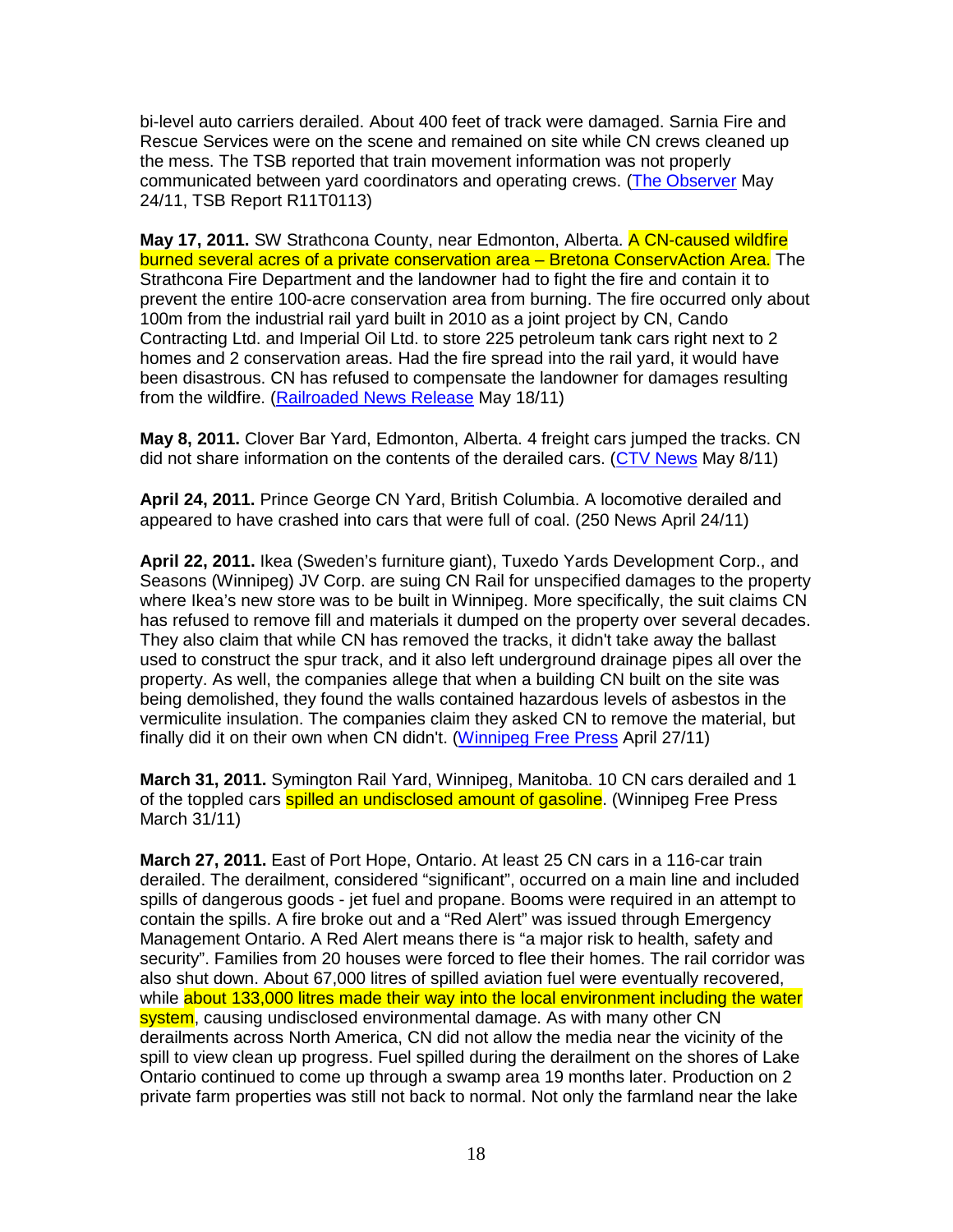was affected, but the access roadways to them as well. Clean-up has included excavating and hauling away contaminated soil. It is not known whether CN has paid compensation to the farmers for damages. (Toronto Star March 27/11, Northumberland Today April 25/11, Northumberland Today Oct 4/12)

**March 15, 2011.** A U.S. Federal Appeals Court ruled unanimously that CN must honour conditions imposed by the U.S. Surface Transportation Board on CN's purchase of the Elgin Joliet & Eastern (EJ&E) Rail Line that runs between Illinois and Indiana. The decision means CN must pay \$68 million to cover the lion's share of costs in building 2 underpasses in the Chicago area to mitigate rail crossing traffic jams. CN has been battling with 33 communities along the EJ&E main line that are concerned about CN's aggressive approach to the EJ&E takeover. Communities have been concerned about increased rail traffic, increased noise and diesel exhaust pollution, adjacent property devaluation, and increased traffic jams at many rail crossings which have very significant impacts on emergency vehicle response times. (Chicago Business March 15/11)

**March 11, 2011.** A British Columbia Provincial Court convicted CN of an offence under the federal Fisheries Act. CN was sentenced to pay \$75,000 for spilling a deleterious substance – diesel fuel - into a fish-bearing river. In January 2009, Environment Canada was notified of a diesel slick near the confluence of Barker Creek and the Fraser River in B.C. Their investigation confirmed that the source was a fuel pumping station at the CN Rail Thornton Yards. (Daily Commercial News March 14/11)

**End of Feb 2011.** Kennedy Siding, Pine Pass, British Columbia. CN train carrying 16 propane cars derailed. (250 News Feb 26/11)

**Feb 12, 2011.** Fort Fraser, British Columbia. 36 of 104 loaded CN coal cars derailed on the main track. A rail car wheel fractured when a crack, which had been growing over a period of time, reached such a size that the wheel could no longer support normal service loads. 19 loaded CN coal cars went off the tracks on the same line near Caribou, B.C. December 21, 2011. (TSB Report R11V0039)

**Feb 7, 2011.** Mussey Township, St. Clair County, Michigan. 4 CN cars derailed, **spilling** ammonia nitrate, which is used as a fertilizer. CN did not disclose how much ammonia nitrate was spilled. (The Times Herald Feb 7/11)

Jan 6, 2011. Vernon Township, Michigan. A CN train that derailed **spilled hydrochloric** acid, forcing about 35 nearby residents to evacuate their homes. 12 of about 100 cars came off the tracks, including 4 that toppled over on their sides. 10 tank cars were loaded with toxic hydrochloric acid, 1 carried flammable ethanol and the other was a freight box car. At least 1 tank car with a capacity of 20,000 gallons spilled hydrochloric acid and a cloud of gas drifted into the surrounding area. Hydrochloric acid is toxic and can damage eyes, skin, lungs and other organs. Local authorities monitored air and water quality before lifting the evacuation notice. A CN public relations spokesperson refused to share information on the health of the train crew, saying it is company policy not to discuss the status of employees. CN also did not disclose how much hydrochloric acid had spilled or the extent of environmental damage. (Washington Post Jan 7/11)

**Jan 2, 2011.** 10km west of Tête-Jaune Cache, British Columbia. 33 of 113 loaded CN coal cars derailed at a bend in the track next to the Fraser River, on their way to Prince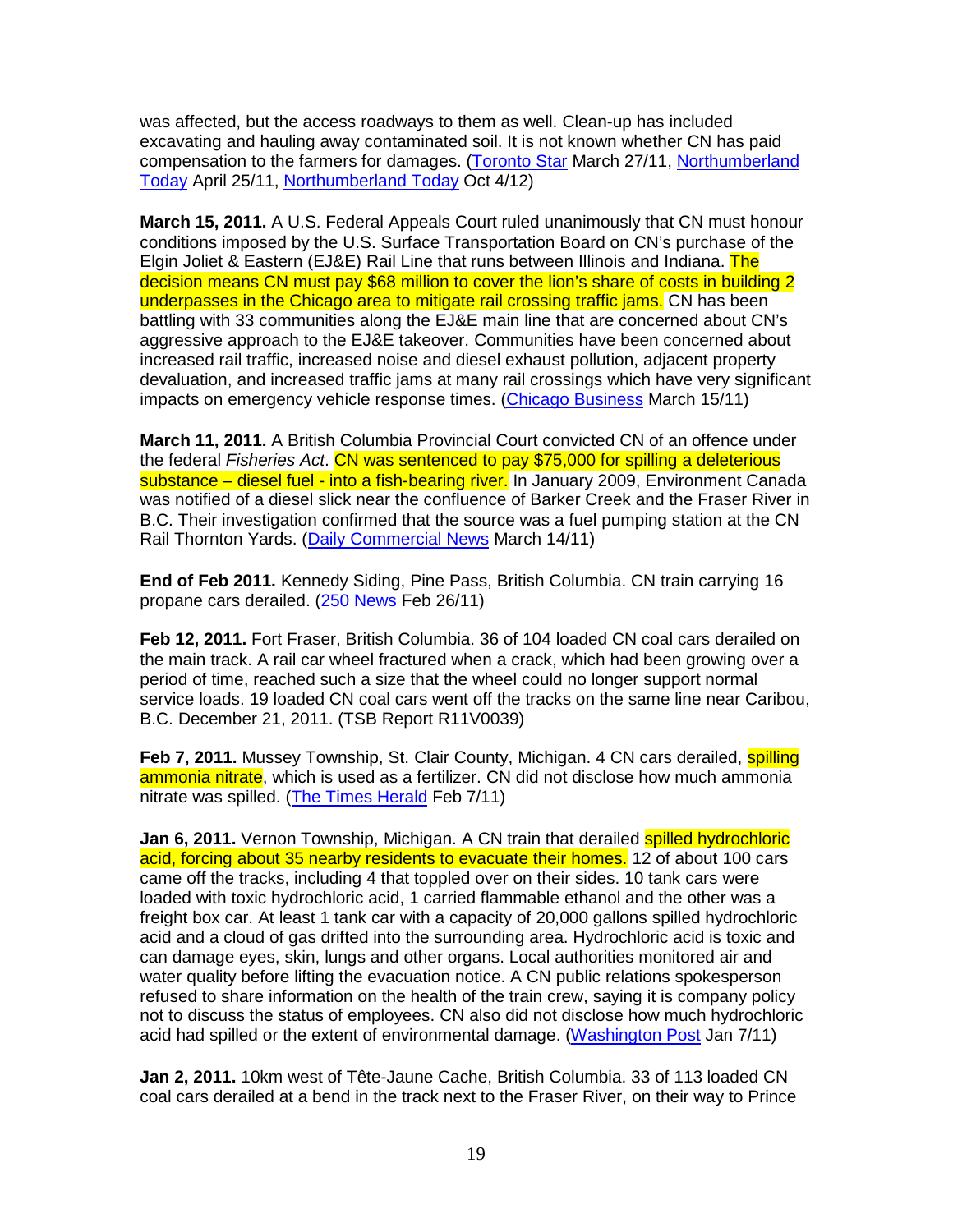Rupert. The derailed cars slid onto the riverbank, **spilling an undisclosed amount of coal**. (Each car carries up to 1 million kg of coal.) A small marsh that drains into the Fraser River was directly impacted by the spilled coal. Crews worked several days clearing up the mess and removing all the debris. A veteran CN employee said the derailment could have been caused by any number of rail defects. (Rocky Mountain Goat Jan 5/11)

**Dec 27, 2010.** Neenah Rail Yard, Wisconsin. Part of a 99-car CN train - 11 empty freight cars - derailed and 7 of them toppled over on the main line. An undisclosed length of track was damaged. (Chicago Tribune Dec 27/10)

**Dec 21, 2010.** The U.S. Surface Transportation Board fined CN \$250,000 for intentionally under-reporting train blockages at railroad crossings along the EJ&E line between Illinois and Indiana. The decision was the first fine ever imposed on a railroad by the U.S. Surface Transportation Board. The decision stated that an investigation into Canadian National's reporting of the blockages, "supports the conclusion that CN has knowingly violated the Board's orders that CN report, on monthly and quarterly bases, the date and descriptive information for each crossing blockage exceeding 10 minutes in duration." For example, U.S. Representative Judy Biggert indicated that CN had reported only 14 blocked crossings lasting 10 minutes or longer for a particular reporting period, whereas the actual number was 1,457, over 100 times the reported number. TRAC (The Regional Answer to Canadian National) stated, "The STB decision brings to light a serious flaw in how railroads are regulated." TRAC has indicated that more needs to be done to ensure that communities across the U.S. are not harmed by CN's lack of respect for U.S. citizens. (nwitimes.com Dec 21/10, several other sources)

**Dec 10, 2010.** Prichard, Alabama. At least 10 CN cars loaded with coal derailed and 3 overturned, **spilling an undisclosed amount of coal** and closing Highway 45. (FELA Lawyer News Dec 10/10)

**Nov 27, 2010.** Williams Lake, British Columbia. 2 locomotives derailed, disrupting traffic at a public crossing just north of a rail yard. (Williams Lake Tribune Dec 2/10)

**Nov 21, 2010.** Scotford Rail Yard, Fort Saskatchewan, Alberta. 14 CN cars fell off the track – 10 tank cars and 4 general freight cars - a short 3 months following a 43-car derailment in the same yard. Another CN derailment in the same yard April 6, 2005 involved a hydrogen peroxide spill. (Fort Saskatchewan Record Nov 25/10)

**Nov 19, 2010.** East of Vibank, Saskatchewan. 2 locomotives and 1 empty hopper car derailed, closing Highway 48 for 2 days while CN cleared the derailed locomotives and car, and repaired damages. (Regina Leader Post Nov 20/10)

**Nov 5, 2010.** SW Strathcona County, near Edmonton, Alberta. The first petroleum tank cars were moved in to an industrial rail yard joint ventured by Cando Contracting Ltd., CN and Imperial Oil Ltd. Construction of the new rail yard began June 21, 2010 and was completed by late October. Up to 225 tank cars owned by Imperial Oil Ltd. are to be stored and moved in and out of the rail yard. The rail yard was built only 68m from one home and 163m from another home, and only 30m from 2 conservation areas. This violates minimum set-back distance requirements of the Railway Association of Canada, Federation of Canadian Municipalities and CN's own policy, all of which indicate that new rail yards are not to be built within 300m of any homes. Construction and operation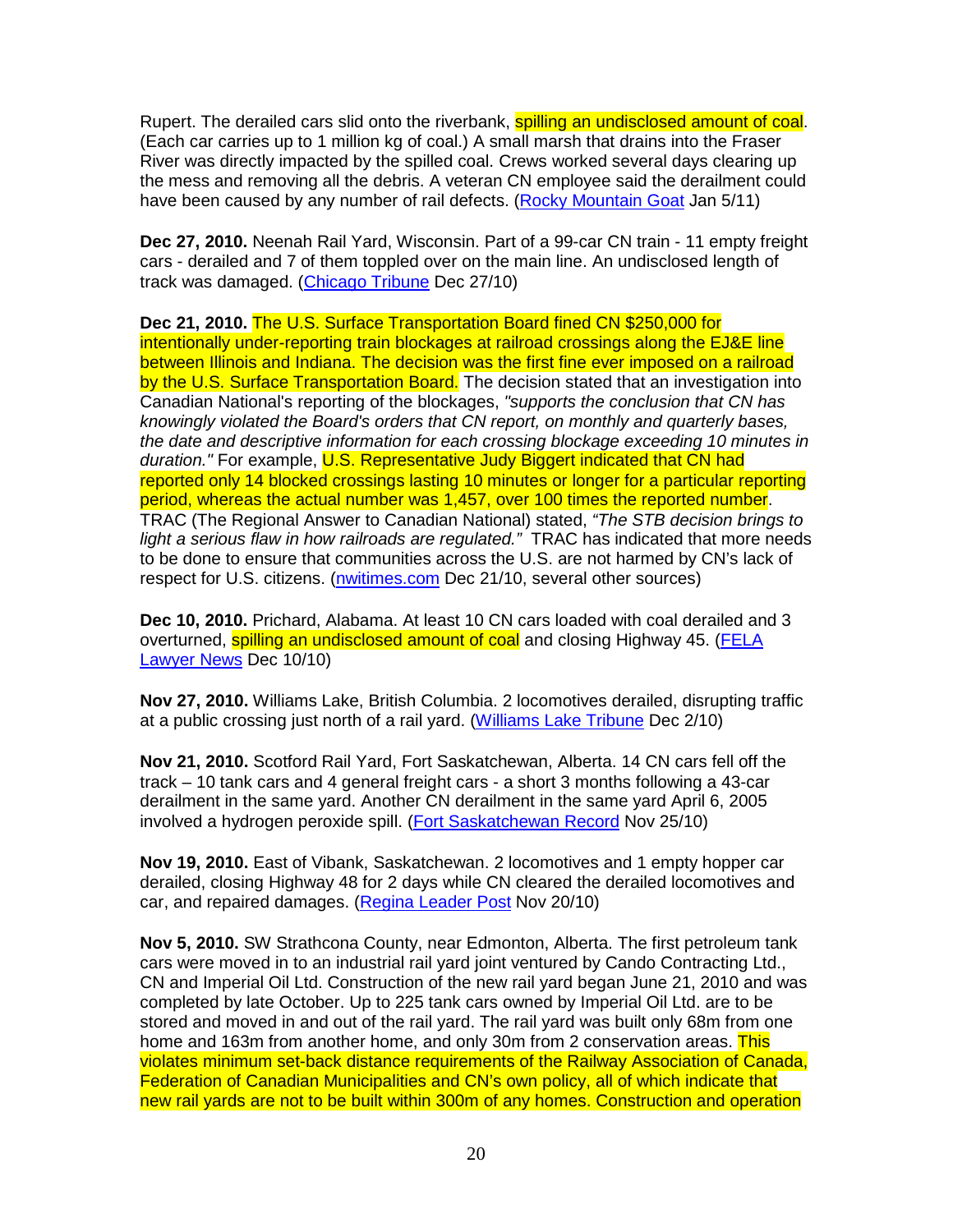of the rail yard also breaches federal transportation, railway safety and environmental legislation and regulations; Alberta environmental protection and drainage legislation; Canadian Rail Operating Rules; CN environmental policies; CN community relations policies; Imperial Oil environmental policies; and, Imperial Oil community relations policies. (Railroaded News Release July 21/10, Railroaded News Release Nov 8/10)

**Oct 18, 2010.** Kingston Subdivision, near Lancaster, Ontario. CN train derailed 18 cars on the main track, including 6 cars containing dangerous goods. An **undisclosed amount** of sodium cyanide (solid) was spilled. As a precautionary measure, residents in close vicinity to the accident site left their homes. About 1,000 feet of track were damaged or destroyed. The train consisted of 2 locomotives at the head of the train and 122 cars (59 loaded, 63 empty). It weighed 8,350 tons and was 7,105 feet long. The train derailed due to a rail roll-over partly attributable to improperly assembling the train. (TSB Report R10D0088)

**Oct 10, 2010.** New Haven, Michigan. About 3,000 gallons of diesel fuel spilled from a CN locomotive, causing undisclosed environmental damage. (The Voice News Oct 11/10)

**Oct 8, 2010.** Parry Sound, Ontario. CN train carrying dangerous goods derailed. 19 cars fell off the tracks, 15 of them containing extremely flammable propane and fuel oil. A major emergency response included evacuations, road closures and fire crew deployment. Many rail cars and 1,000 feet of track were damaged. About 40 gallons of fuel oil were spilled. (Cottage Country Now Oct 8/10)

**Oct 2, 2010.** Near Newbrook, NW of Edmonton, Alberta. 2 locomotives and 18 cars derailed on the way from Edmonton to Fort McMurray in a 1½ mile long train with 3 locomotives and 162 cars. (Edmonton Journal Oct 3/10)

**Oct 1, 2010.** Near Falding, Ontario. CN freight train derailed 21 cars on the main track. The derailed cars included 8 loaded tank cars containing liquefied petroleum gas and 7 loaded tank cars containing fuel oil. A number of homes in the vicinity of the derailment were evacuated. The TSB found that the train was not properly assembled, braking instructions were not properly followed, and the locomotive engineer was fatigued. (TSB Report R10T0213)

**Sept 30, 2010.** Brimson, North of Two Harbors, Minnesota. 2 CN ore trains collided after one of the trains carrying 116 cars full of taconite ore left a siding and entered the main track before getting permission. It later collided with a CN train with 118 empty rail cars. 3 locomotives and 14 cars derailed, all 5 crew members from both trains were injured, and the derailment resulted in over \$8 million in property damages. The NTSB blamed the collision on the loaded train entering the main line without permission and a lax CN policy on train right-of-way communication on a route without signals. (Duluth News Tribune Feb 12/13)

**Aug 23, 2010.** Saint-Maurice Subdivision, near Clova, Quebec. 17 CN cars (16 loaded and 1 empty) derailed and about half of the cars toppled over on their sides on the main track. About 1,300 feet of track were destroyed. The derailment zone covered a distance of about 1,300 feet. The derailed equipment consisted of 10 gondola cars loaded with wood chips, 1 covered hopper car (sodium cyanide residue), and 6 covered cars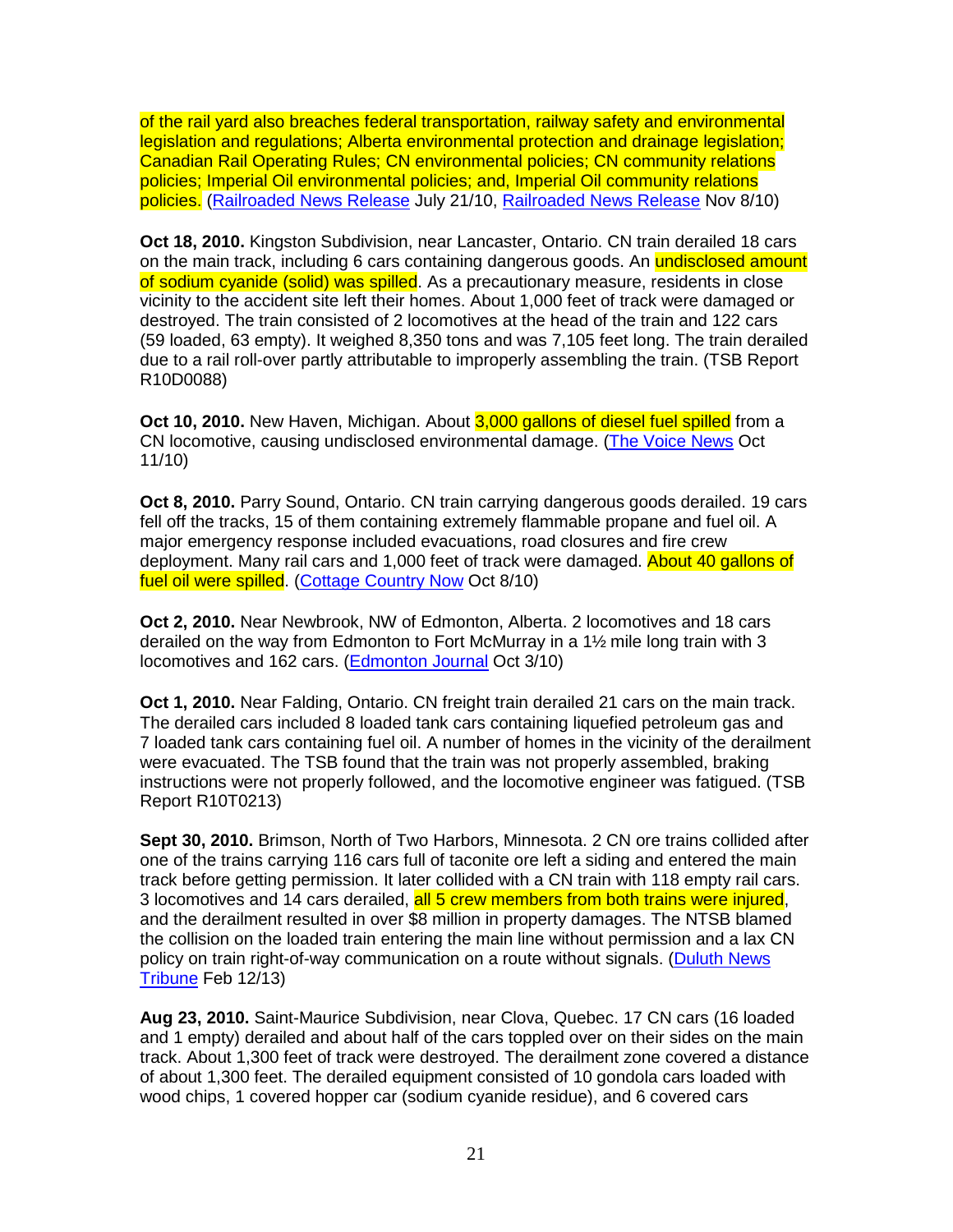carrying newsprint. The train was made up of 5 locomotives and 95 cars (90 loaded and 5 empty), it weighed 13,100 tons and was 5,640 feet long. The derailment occurred when a track slid sideways as the train was passing over it. (TSB Report R10Q0037)

**Aug 18, 2010.** Scotford Rail Yard, Fort Saskatchewan, Alberta. 43 CN tank cars carrying 7 types of hazardous goods including diesel and liquefied petroleum gas derailed, many of them toppling over on their sides. The derailment occurred during switching operations - 1 CN train was shoving 50 loaded and 5 empty cars in the yard when the movement collided with 46 parked empty cars on the track. It is not known whether there were any hazardous products spilled or whether there was any environmental damage, as CN staff made sure no members of the public were allowed near the site. The TSB attributed the derailment to human error and to the poorly lit rail yard during a night time operation. Other CN derailments in the same yard include one April 6, 2005 and another one November 21, 2010 (Edmonton Journal Aug 19/10, Railroaded News Release Aug 19/10, TSB Report R10E0096)

**July 31, 2010.** 15km south of Lytton, British Columbia. A water bomber crashed in the Fraser Canyon while fighting a CN-caused wildfire, killing the pilot and co-pilot. (FireFightersCloseCall.com Aug 1/10)

**July 21, 2010.** 10km east of Prince George, British Columbia. 16 CN cars loaded with coal derailed.

**July 20, 2010.** Tk'emlups First Nation Reserve, near Kamloops, British Columbia. A fire investigator is confident that a CN engine in a rail yard ignited a large grass fire on the Tk'emlups First Nation Reserve. In 2009, the City of Kamloops billed CN for \$20,000 for firefighting when sparks from a train ignited a 3-day blaze. These are just a few examples of the many fires caused annually by CN. Idling and slow-moving locomotives, such as in rail yards, pose particularly high fire hazards. (Kamloops Daily News July 23/10)

**July 6, 2010.** Jasper Yard, Jasper, Alberta. A CN freight train collided with a Via passenger train while passengers were disembarking on the station track. The passenger train was pushed to a 45° angle. The CN l ocomotive and one of the Via passenger cars were damaged. The TSB attributed the accident to human error – improper communication between the 2 crews. (TSB Report R10E0080)

**June 15-28, 2010.** Between Sarnia, Ontario and Port Huron, Michigan. About 2,000 rail tank car loads of biodiesel were moved back and forth repeatedly across the Canada/U.S. border without unloading the cars. One CN worker said, "In 25 years, I'd never done anything like it…The clerk told me it was some kind of money grab. We just did what we were told." CN made \$2.6 million from the money-making scheme. (UPI Dec 3/12)

**March 30, 2010.** Pickering, Ontario. 9 cars of a 149-car CN train stretching 9,383 feet and weighing 12,166 tons jackknifed and derailed at the Pickering GO Station on the main track. 1 car spilled a load of lumber and the fuel tank of one of the 3 locomotives was punctured and **spilled 50 litres of diesel fuel which caught fire**. Local residents were concerned about the sixth derailment in as many years along this section of track running from Whitby to Pickering. This is of particular concern to Canadians living next to railways, considering that 12% of all rail traffic carries dangerous goods, according to the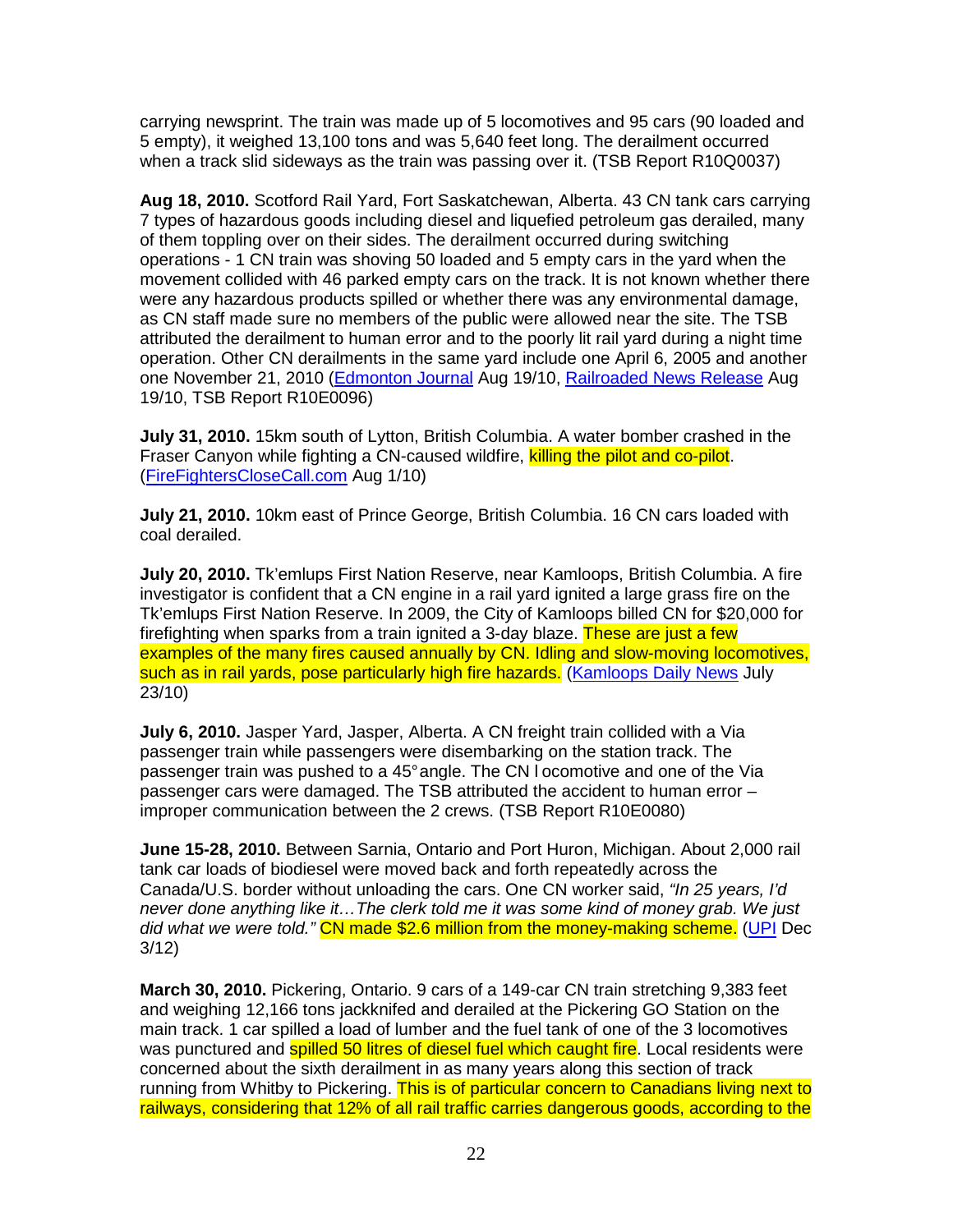Railway Association of Canada. In April 2011, the TSB issued a scathing investigation report faulting the way in which this latest train was assembled. The train was pulled by 3 locomotives, all located in the front of the train, a method the TSB has blamed for a number of other CN derailments involving these too-long and too-heavy trains. Following a similar CN derailment near Brighton, Ontario in 2009, CN had pledged to start building trains over 8,500 feet long by spacing locomotives throughout the train, a technique known as distributing power, which cuts down on in-train forces. The TSB has investigated 10 derailments that involved longer, heavier trains and excessive in-train forces. 9 of these were Canadian National trains. CN has the lowest safety level rating, 1 or 2 on a scale of 5. One of many reasons identified for this poor safety record is the lack of dialogue by CN management with its train operators and the general strained relationship between the railway union and CN management. A "culture of fear" is known to exist within CN, and workers are reluctant to bring safety risks to the attention of their supervisors for fear of reprisal. (TSB Report R10T0056, The Toronto Star March 31/10, Financial Post April 15/11, Consider This April 21/11)

**March 2, 2010.** Morrisburg, Ontario. CN train derailed 26 cars on the Kingston Subdivision main track. The train comprised 2 locomotives and 121 cars (53 loaded, 68 empty). It was 8,703 feet long and weighed 9,641 tons. About 1,400 feet of track, including 4 crossovers, were damaged. The TSB blamed the derailment on a cracked axle and insufficient inspections by CN. (TSB Report R10T0035)

**Feb 25, 2010.** St-Charles-de-Bellechasse, Quebec. A Via Rail passenger train on CN track entered a siding track at excessive speed resulting in 2 locomotives and 6 passenger cars derailing on the main track. 2 locomotive engineers and 5 passengers were injured. A house, garage and 6 motor vehicles were destroyed. Via passenger cars and siding track were also extensively damaged. **About 3,000 litres of diesel fuel spilled** from the derailed train, causing undisclosed environmental damage. The TSB reported the following factors as contributing to the derailment: snow accumulation, poor visibility, misinterpretation of the advance switching signal, and safety deficiencies related to medical testing for employees (slow transfer of medical information for locomotive engineers hired by Via Rail from CN and other railways). When the TSB investigation report was released March 6, 2012, TSB officials said Canadians have reason to fear rail safety because the rail industry and Transport Canada refuse to recognize the necessity of maintaining and in many cases improving rail safety measures. (CTV News March 6/12, TSB News Release March 6/12, TSB Report R10Q0011)

**Feb 9, 2010.** MacMillan Yard, Toronto, Ontario. 2 CN cars derailed in the yard during switching operations. 1 of the cars, a tank car, broke into 2 sections and **spilled its entire** load of about 57,000 litres of ferric sulphate – a hazardous corrosive liquid - along the roadway and adjacent tracks. The extent of environmental damage from the spill was not disclosed. 3 additional cars were damaged. The TSB reported that the tank split in 2 due to a small fatigue crack at a weld seam that should have included a reinforcing pad. (TSB Report R10T0020)

**Dec 5, 2009.** Rivers Subdivision, near Spy Hill, Saskatchewan. A CN freight train derailed 36 cars on the main track, including 22 tank cars loaded with dangerous goods – liquefied propane, benzene, plastic pellets. An undisclosed quantity of dangerous goods was subsequently spilled, resulting in a fire which initially involved 34 of the cars and burned for 6 days. All residents within a 1.6-kilometre radius were evacuated. About 400 feet of track were destroyed. The extent of environmental damage was not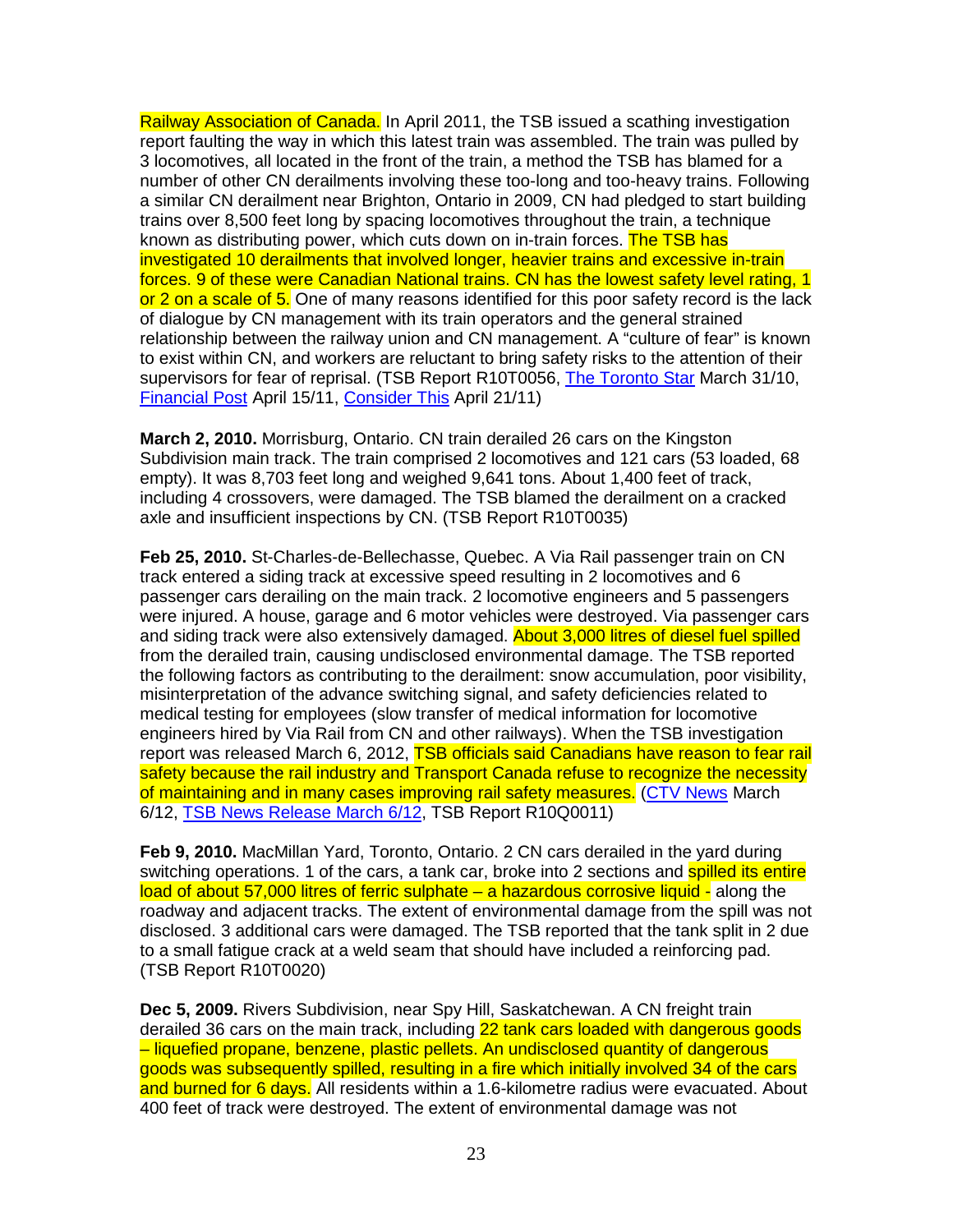disclosed. The train consisted of 2 locomotives at the head of the train and 168 cars (142 loaded, 26 empty). It weighed 12,423 tons and was over 2 miles long. The TSB determined the probable cause of the accident was the sudden failure of a rail that had persistent surface defects. (TSB Report R09W0252, several additional sources)

**Nov 21, 2009.** Lac-St-Jean Subdivision, Sainte-Tite, Quebec. A CN train derailed 10 cars (5 loaded and 5 empty) on the railway bridge across des Envies River. About 200 feet of the main track were damaged and one span of the bridge was destroyed. The train consisted of 2 locomotives and 11 cars (5 loaded and 6 empty). It weighed 1,250 tons and was 850 feet long. The derailment was caused by a fatigued rail on the bridge that had developed numerous defects over time. (TSB Report R09Q0047)

**Nov 17, 2009.** Yale Subdivision, near Komo, British Columbia. A CN freight train consisting of 1 locomotive, 45 loaded cars and 13 empty cars struck a debris slide of rock, mud and trees on the main track that derailed the locomotive and 3 cars loaded with copper concentrate. The train struck the slide, rode up and over it and came down on the other side where the locomotive rolled over onto its side. The first 3 cars behind the locomotive jackknifed and derailed. About 833 gallons of fuel were spilled from the locomotive, which overturned on its side, resulting in undisclosed environmental damage. The locomotive engineer sustained contusions and a laceration to his right leg. The conductor suffered a fractured right thumb and contusions. Both were taken by ambulance to the hospital in Hope. The train weighed 6,394 tons and was 3,519 feet long. (TSB Report R09V0235)

**July 17, 2009.** Limoilou Yard, Quebec City, Quebec. 5 CN tank cars derailed. A turnout and about 180 feet of track were damaged. Aviation fuel, which is extremely flammable and explosive, spilled from one of the tank cars. A safety perimeter was established around the derailment area. The Dufferin-Montmorency Highway and neighbouring public roads were closed to traffic. The derailment occurred when a track in one of the yard switches rolled over due to the lateral forces exerted by the heavy tank car wheels. (TSB Report R09Q0030)

**June 28, 2009.** Redditt Subdivision, Jones, Ontario. A CN train collided with the tail end of another CN train which was stopped on the main track. As a result of the collision, the 4 intermodal cars (six platforms in total) from the stationary train and the 3 locomotives from the moving train derailed. The locomotive engineer from the moving train was transported to hospital with injuries. The TSB reported miscommunication between the rail traffic controller and the operating crew of the moving train. (TSB Report R09W0118)

**June 19, 2009.** Cherry Valley, Illinois. 19 of 74 tank cars carrying flammable ethanol, derailed at a highway railway crossing where cars waited for the train to pass. 13 of the derailed cars were punctured, causing the ethanol to spill which exploded into a huge fireball. The train, hauling a total of 114 cars, was carrying about 2 million gallons of ethanol. One 44-year-old woman waiting at the railway crossing burned to death, and 9 to 11 others were injured (reports vary). The dead woman's husband was burned but survived and her 19-year-old pregnant daughter was injured and lost her baby. 600 nearby homes were evacuated due to the intensity of the ethanol fire. About 60,000 gallons of ethanol spilled into a creek that flows into the Rock and Kishwaukee rivers, killing a minimum of 72,350 fish, many of which were game species. The Illinois Attorney General found CN Rail responsible for what was characterized as the single-largest fish kill that was not natural in the history of the state of Illinois. Monetary damages were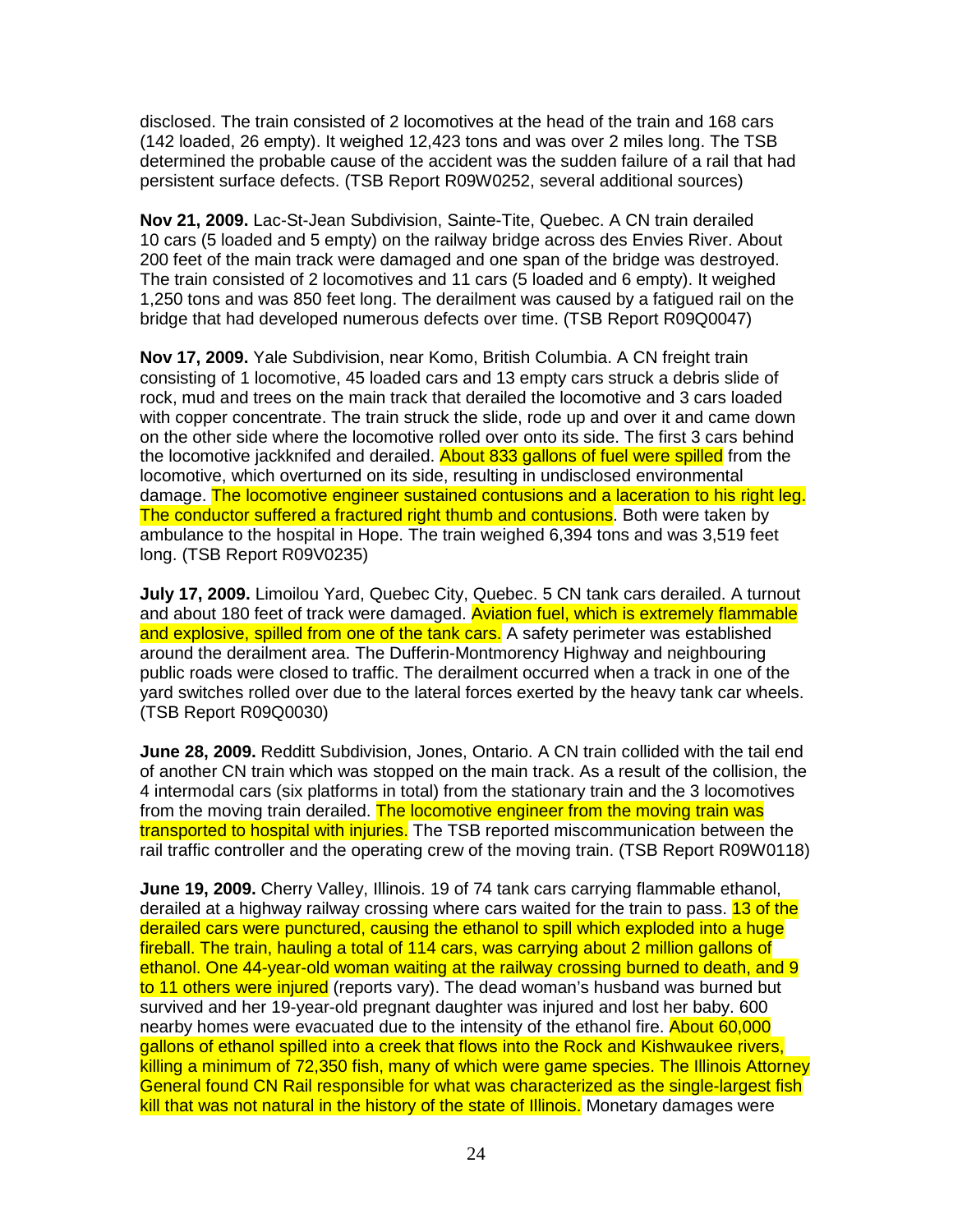estimated to total \$7.9 million. The NTSB investigation found a washout of the tracks, a failure of CN's emergency communications, and inadequate design of the tanker cars all contributed to the derailment and severity of the accident. The NTSB report released in February 2012 contained many more criticisms of CN. Associated Press research of U.S. statistics revealed that ethanol tank cars have been breached in at least 40 serious accidents between 2000 and mid-2012. An Illinois District County Court ordered CN to pay US\$36 million to settle 2 negligence lawsuits that revealed Canada's largest railway was negligent in the operation, maintenance and supervision of the train and track. (Associated Press Sept 12/12, Rock River Times June 6/12, NTSB Report RAR-12-01)

**May 22, 2009.** CN Walker Yard, Edmonton, Alberta. A fire broke out in the rail yard and was contained within about an hour. Generally, rail yards pose high fire risks because extremely flammable diesel fuel, oil, grease and solvents leak and drip all over the ground from locomotives and rail cars. As well, tank cars carrying flammable products often ignite during derailments and spills in rail yards. (Edmonton Sun May 23/09)

**May 19, 2009.** Becancour, Quebec. A stub sill was reported broken on a tank car loaded with chlorine at a chemical plant. (A stub sill is part of the frame which connects the tank cars.) Based on this particular type of fault, the TSB warned, "that tens of thousands of faulty railway cars may be in operation, hauling dangerous goods across Canada". (TSB Report R09W0016)

**March 21, 2009.** Kingston Subdivision, near Brighton, Ontario. 6 of 137 CN rail cars were ripped off the main track - 3 carrying hazardous materials - after the train, which stretched nearly 2.7km, came to an unexpected and abrupt stop. This forced some of the heavier loaded cars in the back of the train to crash into some lighter empty ones closer to the front, causing the knuckle on the 107<sup>th</sup> car to break. CN and others have been realizing significant cost savings by increasing the length and weight of their trains, and by improperly assembling them, but at the same time this practice is compromising safety. As a result of the increasing number of derailments of too-long, too-heavy and improperly assembled trains, the federal government launched a 2-year study in an attempt to develop regulations to address the problem. (TSB Report R09T0092)

**Feb 13, 2009.** Allanwater Subdivision, Robinson, Ontario. A CN freight train derailed 2 locomotives and 29 cars on the main track. The derailed cars included a load of sodium chlorate and 2 loads of propane. The derailed cars struck an 800-gallon wayside propane tank that fuelled a switch heater, puncturing it and igniting an explosion and fire. The fire engulfed most of the derailment site, including approximately 15 of the 29 derailed cars. 2 tank cars of lard and a carload of lumber were consumed in the fire. Several bulldozers and large backhoes were brought to the accident site to contain the fire and to work on restoring the rail line. The heavy equipment spread the damaged rolling stock about the site and covered it in snow in an effort to extinguish the fire, which burned for about 24 hours. The train consisted of 2 locomotives at the head of the train and 94 cars. It weighed 10,386 tons and was 6,061 feet long. The TSB was unable to determine the cause of the derailment because the wrecking and restoration work had commenced without TSB consent. (TSB Report R09W0033)

**Jan 14, 2009.** Near Dugald, Manitoba. A faulty stub sill went undetected, allowing a tank car loaded with 51,500 pounds of flammable liquid propylene to separate from the rest of the train before coming to a stop. (A stub sill is part of the frame which connects the tank cars.) In a scathing report issued August 25, 2010, the TSB said the lack of formal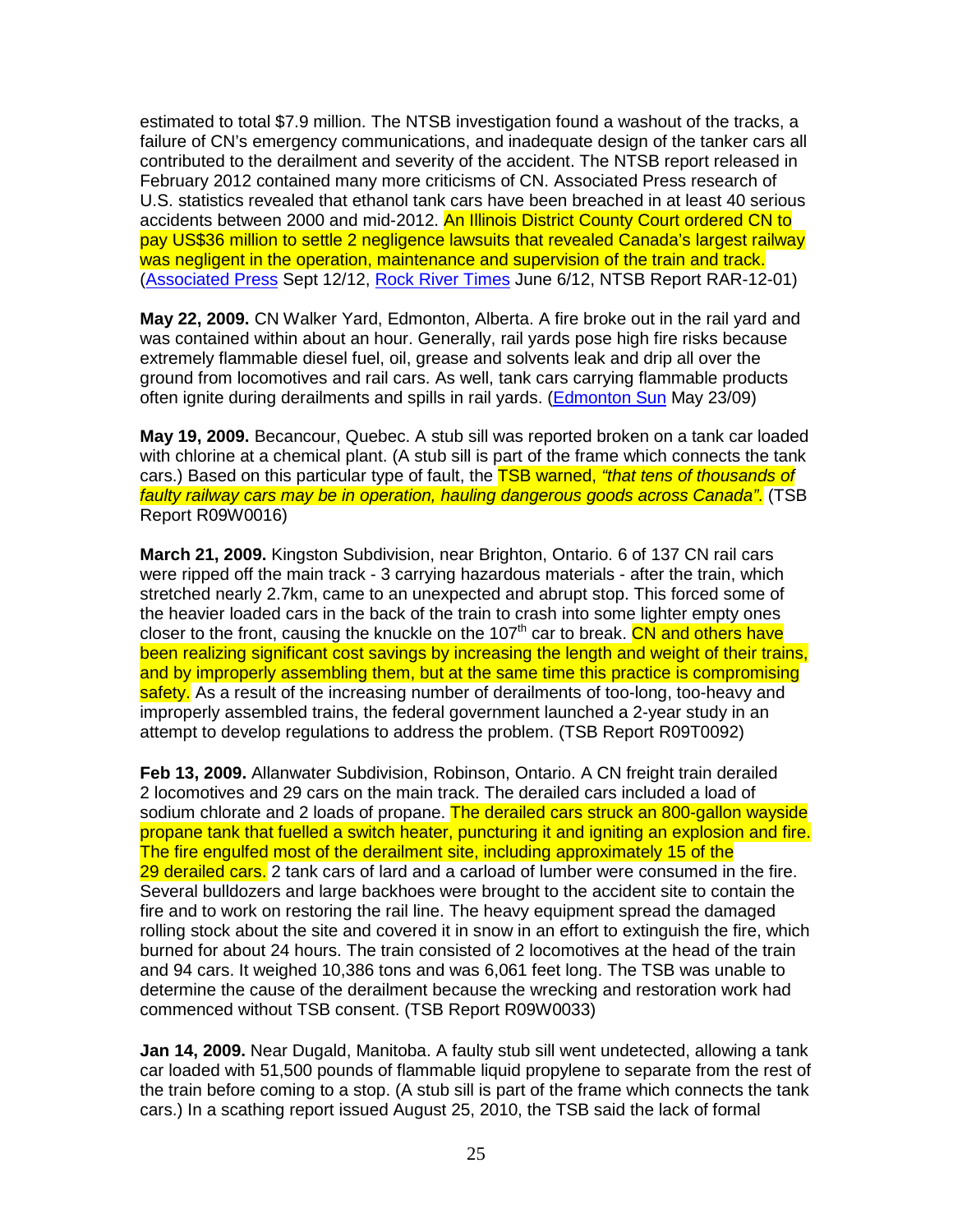protocols to record and report stub sill failures may prevent other broken parts from being found before the next accident. The TSB warned "that tens of thousands of faulty railway cars may be in operation, hauling dangerous goods across Canada". The TSB continued, "Approximately 41,000 cars within the North American tank car fleet are equipped with this model of stub sills, and approximately 35,000 of them are in dangerous goods service…These numbers are alarming and must not be ignored." Adding to the concern, Transport Canada, the regulator, was either unaware of, or had limited information regarding, stub sill failures so the problem has gone undetected. The TSB strongly suggested Transport Canada take the lead in coordinating with the railway industry and other North American regulators on the issue of reporting stub sill failures. (This does not appear to have been done.) Adding to the risk, the TSB said today's trains are longer and heavier than ever, making them more difficult to control. Alarmingly, stub sills manufactured according to older design criteria may be more susceptible to failure in the current operating environment of longer heavier trains. Prior to the mid-1990's, an average train in main-track service was about 5,000 feet long and weighed 6,000 to 7,000 tons. Following the privatization of CN in 1995, some of the trains are now over 12,000 feet long and weigh more than 10,000 tons. (TSB News Release Aug 25/10, TSB Report R09W0016)

**Dec 31, 2008.** Drummondville Substation, near Villeroy, Quebec. 33 CN cars derailed on the main track - 7 tank cars with residue, 6 empty box cars and 20 loaded covered hopper cars. 2 main-track turnouts were damaged. A switch heater gas line was severed, causing about 2,000 gallons of propane gas to leak into the air. About 500 feet of track were destroyed. The train consisted of 3 locomotives and 115 cars (70 loaded and 45 empty), weighed 10,800 tons and was 7,000 feet long. The local fire department was advised by local residents of the accident, arrived on the scene shortly thereafter, and established a safety perimeter, evacuating about 70 residents from the area. Passenger and freight train service were suspended for several days. The TSB reported that the train derailed when the switch heel block joint failed under the weight of the train, and that a simple wrench test would have detected the loose switch bolts. (TSB Report R08Q0028)

**Dec 18, 2008.** Edson Subdivision, Peers, Alberta. A CN freight train weighing 9,444 tons and 8,244 feet long derailed 48 of its 147 cars on the main track. The derailed cars included 16 loaded hopper cars, 7 loaded centre beam bulkhead flat cars, 3 loaded box cars, 12 empty covered hopper cars, a loaded gondola, and 9 tank cars carrying residue. The first 6 derailed cars had left the track on the high side of a curve. The following 42 cars were derailed on both sides of the track. About 1,715 feet of main track were damaged. The TSB reported that, as the train was travelling through the curve, the high rail likely broke under the 21st car or one of the adjacent cars due to heavy loads and inservice forces. (TSB Report R08E0150)

**Oct 21 & 22, 2008.** Symington Yard, Winnipeg, Manitoba. 3 CN cars derailed in the yard on October 21. On October 22, a CN mechanical crew was cleaning up the derailment site. While one of the clean up crew members was monitoring a crane that was lifting a derailed car, the employee was struck by a locomotive that was in switching operation right next to the derailment work site. The employee, who suffered a broken wrist, a facial laceration and a bruised knee, was taken to the hospital. The TSB questioned why CN decided to resume normal switching operations so quickly and so close to the derailment site where clean up activities were underway. This resulted in reducing the physical space available to the clean up crew and, therefore, the level of protection. The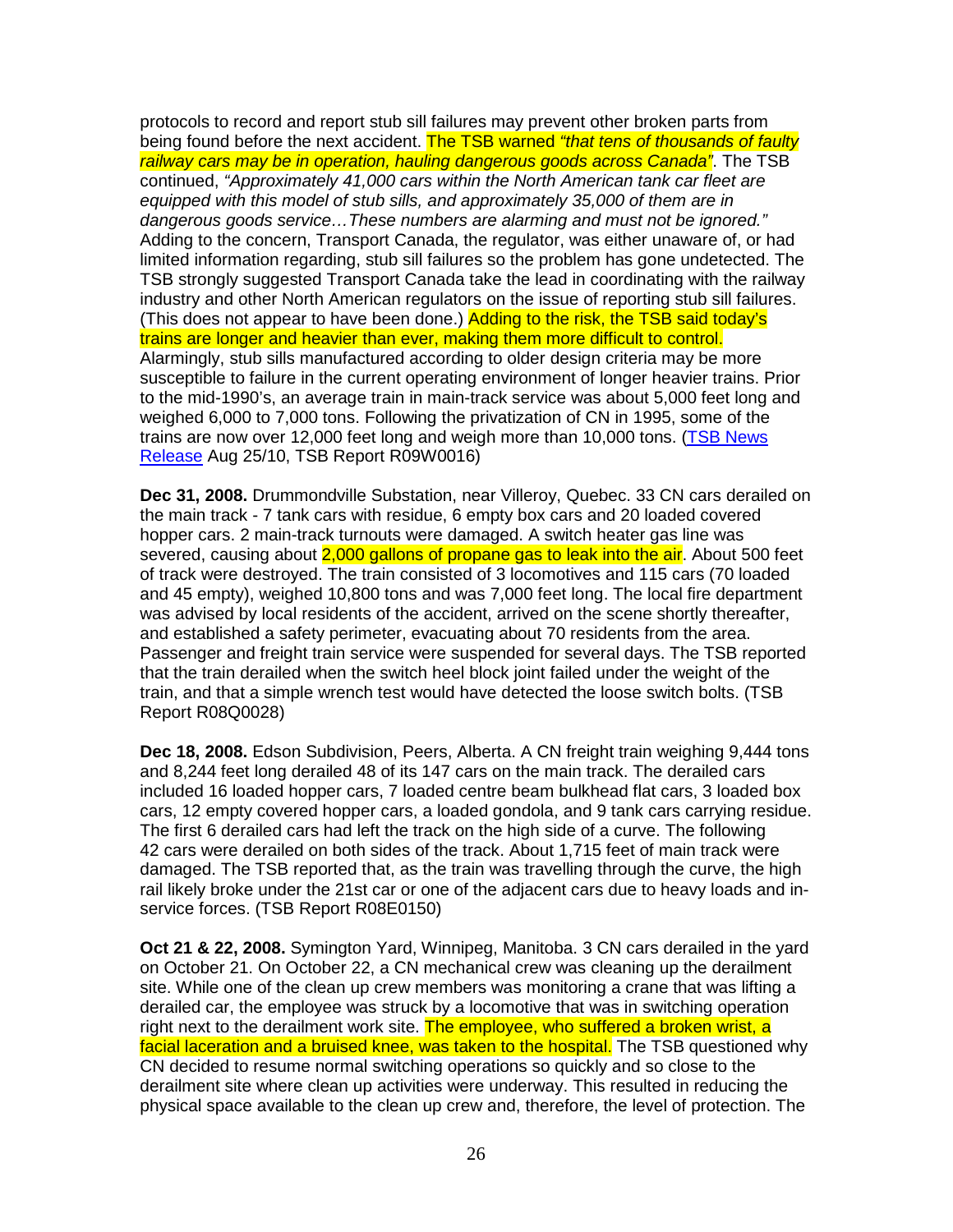locomotive struck the employee because the physical space required to conduct re-railing activities was insufficient. (TSB Report R08W0219)

**Oct 1, 2008.** Near Hamiota, Manitoba. 11 empty cars of a 153-car CN train derailed, causing major damage to both the rail lines and the cars. (TCRC76 Oct 2/08)

**July 3, 2008.** CN Bedford Subdivision, Halifax, Nova Scotia. A Via Rail train was moving westward exiting a loop track. At the same time a CN train was reversing eastward toward Halifax Ocean Terminals. In an area where sightlines were restricted due to the curvature of the track and a rock cut, the 2 trains collided. As a result of the collision, 2 locomotives, a baggage car and 5 coaches of the Via train were severely damaged. There was also some track damage. (TSB Report R08M0063)

**June 23, 2008.** Wabamun, Alberta. A stub sill on a tank car completely severed from the car during normal CN train operation. The car was scrapped with, unfortunately, no record of the stub sill failure which could have helped fix the problem on many other tank cars carrying dangerous goods. (A stub sill is part of the frame which connects the tank cars.) Based on this particular type of fault, the TSB warned, "that tens of thousands of faulty railway cars may be in operation, hauling dangerous goods across Canada". (TSB Report R09W0016)

**May 2008.** Standing Committee on Transport, Infrastructure & Communities released its report on Rail Safety in Canada. The report was particularly critical of CN's carrying out of safety standards and manner of reporting safety issues. The Committee wrote, *"Due* to the frequency of rail accidents in Canada in the last few years, notably in British Columbia, Alberta, Ontario and Quebec, there is a concern that the rate of accidents is on the rise. The repercussion from these accidents has been severe in terms of human fatalities and environmental damage." The Committee remained concerned about both the increase in main track derailments and the need for better rail safety generally across the country. There is a lack of accountability by both Transport Canada and the railroads with regard to rail safety. Transport Canada is not accountable enough in enforcing safety regulations, ensuring the implementation of safety procedures is more consistent across the country, conducting safety audits and making safety audit results public. Transport Canada needs more resources and needs a more hands on approach to rigorous inspection programs and to enforcing safety regulations. The railways, particularly CN, were criticized for the lack of meaningful management-employee consultations, poor crew training, poor employee fatigue management, and poor prioritizing and carrying out of safety procedures. The Committee also criticized Transport Canada and the railways for the serious delays in implementing the Safety Management Systems, developed 7 years earlier. On a scale of 1 to 5, with 5 being the optimal level, CN was at level 1 or 2, CP at 3 and Via Rail at 4 in terms of progress to properly implement the Safety Management Systems. CN employees were reluctant to report safety violations, for fear of reprisals from the company, and stated they were working within a "culture of fear". The fear of discipline for reporting safety violations was viewed by CN employees as a major deterrent to reporting such violations. The Standing Committee developed 14 recommendations to address the above-mentioned shortcomings. (Standing Committee Report May 2008, Maclean's July 7/08)

**Feb 18, 2008.** Oakville Substation, Aldershot, Ontario. 20 CN cars derailed including 5 residue tank cars - 3 containing sulphuric acid residue and 2 containing sodium hydroxide residue. There was significant structural damage to a neighbouring industrial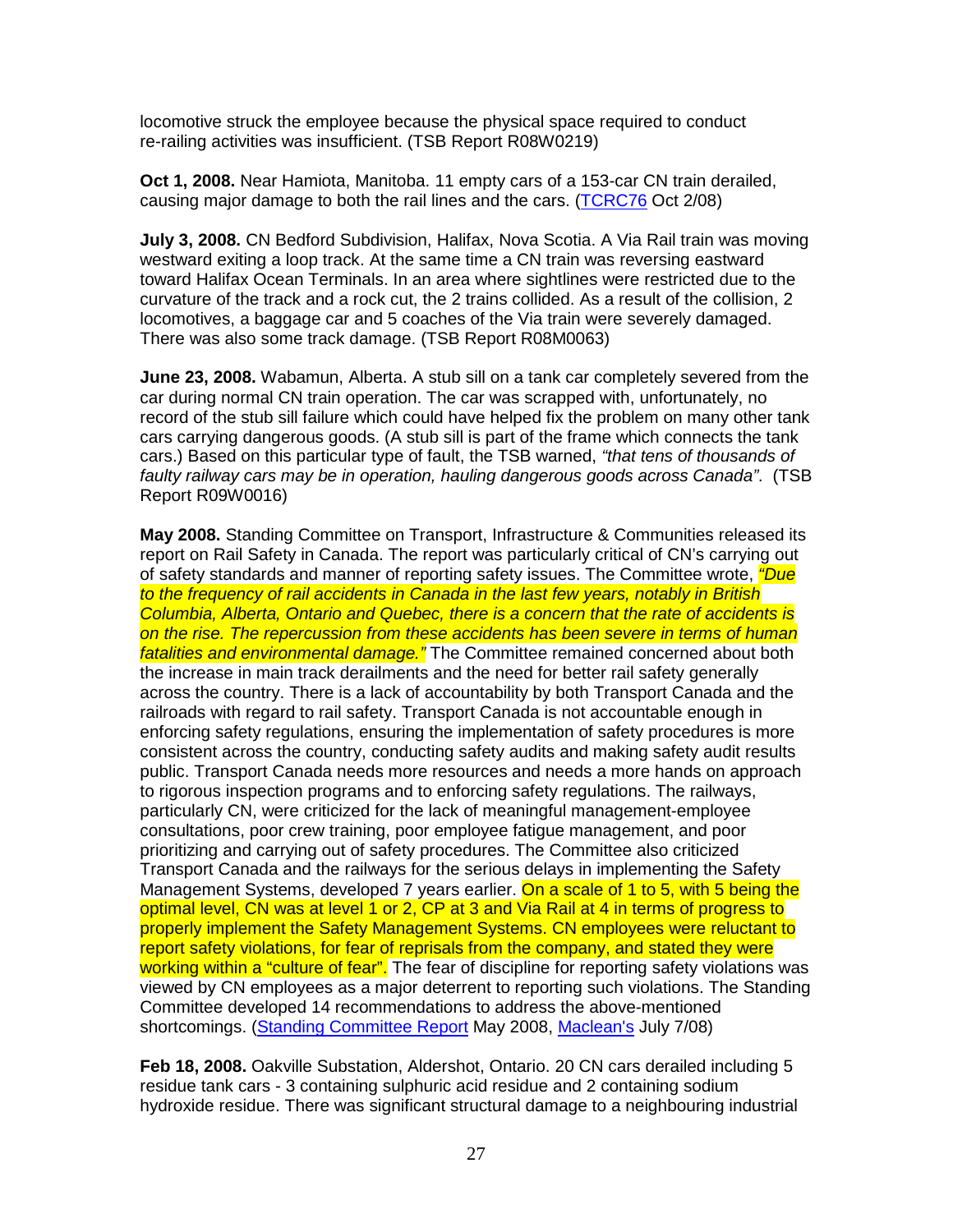building. The train consisted of 3 locomotives and 139 cars (79 loaded, 43 empty, and 17 residue tank cars). It weighed 11,908 tonnes and was 8,027 feet long. The TSB reported that a rail car wheel broke while the train was moving through a curve in the track. The wheel was defective and had been deteriorating for some time. The TSB said without an appropriate quality assurance process for inspecting wheels, derailments will continue. (TSB Report R08T0029)

**Oct 30, 2007.** Malport, Ontario. A CN freight train derailed while stopping to set off a block of intermodal cars. The train consisted of 4 locomotives at the head of the train and 131 cars (59 loaded and 72 empty), was 7,839 feet long and weighed 7,810 tons. 32 cars derailed and about 2,500 feet of track were destroyed or damaged. The TSB investigation determined that weakened track rolled over, initiating the derailment. The derailment actually consisted of 2 separate derailments, an initial one involving only 2 cars, and then a subsequent one that resulted in other derailed cars continuing to spread rail until the added drag finally brought the train to a stop. (TSB Report R07T0323)

**Oct 27, 2007.** Edson Subdivision, Peers, Alberta. A CN train did not stop prior to a stop signal on the main track and collided with a second CN train that was entering the siding. As a result of the collision, the locomotives and 22 cars of the train that could not stop derailed; 10 other cars were damaged but did not derail. 5 cars on the train that was hit derailed and 4 other cars were damaged but did not derail. The TSB reported that the locomotive engineer in the train that failed to heed the stop signal was fatigued. The report said despite previously-acquired knowledge on employee fatigue, the countermeasures that CN had in place were ineffective. In view of the severity of the accident and the availability of other crews at that location, consideration should have been given to relieving the crew from the train that missed the stop signal. (TSB Report R07E0129)

**Sept 17, 2007.** Halton Subdivision, MacMillan Yard, Toronto, Ontario. A CN train remotely controlled by Beltpack and consisting of 67 loaded cars and 30 empties sidecollided with the tail end of a second CN train. 2 locomotives and 2 cars from the remotely controlled train derailed. 6 cars on the other train derailed and/or sustained damage, including 2 special dangerous goods tank cars containing chlorine gas. Both of these cars were severely damaged. About 3,785 litres of diesel fuel spilled from the derailed locomotives and seeped into the ground. About 3,000 litres of diesel fuel were reported to have been recovered and 4 tons of contaminated soil was removed. The extent of environmental damage was not disclosed. The remotely controlled train weighed 9,054 tons and was 5,914 feet long. The TSB reported that the new conductor operating the train by Beltpack remote control had inadequate training and experience for switching long, heavy trains by remote control. The TSB also indicated that the train was actually too long and too heavy to be operated by remote control at all. (TSB Report R07T0270)

**Sept 17, 2007.** 48km east of Terrace, British Columbia. 29 of 99 grain cars derailed on CN's northern B.C. main line. (Business Edge May 10/07)

**Aug 4, 2007.** Chetwynd Subdivision, CN Yard, Prince George, British Columbia. During a switching operation in the yard located on the banks of the Fraser River, a CN train remote controlled by a Beltpack and pulling 53 loaded cars struck a second CN train which was entering the yard. The remote controlled train struck a car loaded with gasoline, derailing it as well as the adjacent car also loaded with gasoline. 2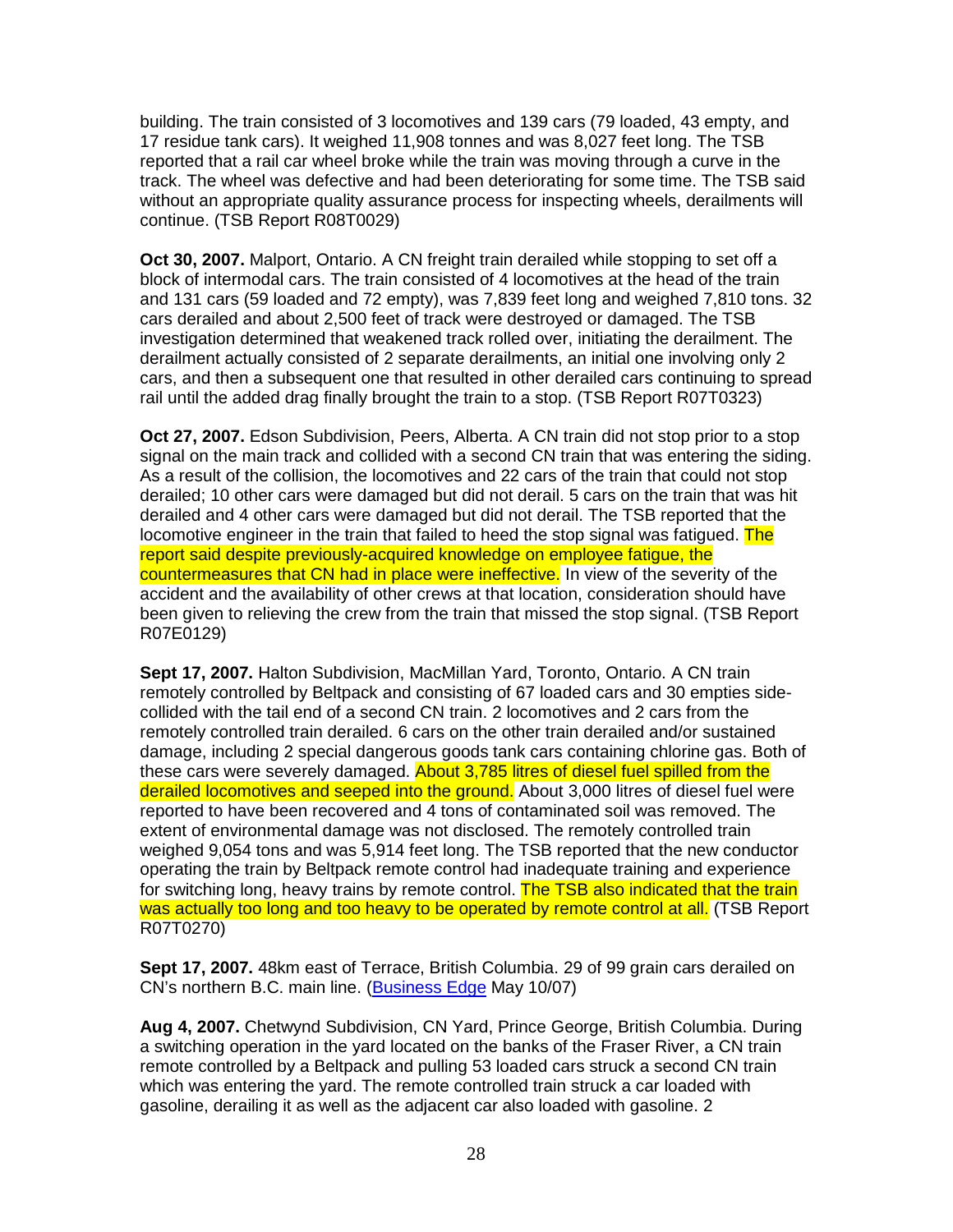locomotives, a yard slug unit (a car that provides traction and braking effort to a locomotive) and a centre beam flatcar loaded with lumber in the remote controlled train derailed. A massive fire broke out, burning and destroying the 2 tank cars loaded with gasoline, the centre beam flatcar, as well as the 2 locomotives and slug unit of the remote controlled train. About 172,600 litres of fuel (1,600 litres of diesel and 171,000 litres of gasoline) were spilled, some of which was consumed by the fire. Water bombers were called in to help fight the fire. Health officials issued a voluntary evacuation order for nearby residents. An undisclosed amount of gasoline also spilled into the nearby Fraser River as slicks were seen swirling downstream. The extent of environmental damage was not disclosed. The TSB investigation reported that the CN staff operating the train by remote control Beltpack were inadequately trained and had no experience switching long, heavy trains by remote control. (CBC News Aug 4/07, TSB Report R07V0213)

**April 28, 2007.** Kingston Subdivision, Cobourg, Ontario. A CN freight train derailed a Herzog track maintenance machine and 21 empty multi-level cars on the main track. During the derailment, the fuel tank on the Herzog maintenance unit was punctured, spilling about 9,084 litres of diesel fuel. The fuel ignited, setting fire to the Herzog unit and about 1,000 feet of track structure, including the Burnham Street level crossing. The local fire department responded and extinguished the fire. The train consisted of 3 locomotives at the head of the train and a mix of 84 empty and loaded cars. It was 9,602 feet long and weighed 9,000 tons. The TSB investigation determined that the marshalling of the train, with placement of a car equipped with non-standard couplers at the head-end of a train with significant trailing tonnage, was a contributing factor to the accident. A quote from the TSB report read, "CN's train design planning system does not take weight distribution within the train into consideration when the train service plan is produced. In comparison, other Canadian railway companies require that freight trains be made up…with the loads marshalled closest to the locomotives to reduce the probability of undesirable track/train dynamics occurrences." The TSB also wrote, "Despite a recent derailment under similar circumstances where Canadian National investigators were made aware of the unique coupler design of the Herzog machine, the machine was allowed to be marshalled in trains without additional restrictions." (TSB Report R07T0110)

**March 29, 2007.** North of Huntington, Quebec. A CN freight train derailed 8 cars on the main track. 4 of the derailed cars were tank cars loaded with sulphuric acid (a dangerous good), 2 cars were loaded with wood products and 2 cars were loaded with paper. 6 of the cars, including 3 of the tank cars loaded with sulphuric acid, flipped over on their sides down an embankment. The train consisted of 2 locomotives and 80 cars (78 loaded and 2 empty). It was 4,771 feet long and weighed 10,382 tons. About 1,200 feet of track were damaged. In some places the track had buckled and was forced laterally up to 2 feet. The TSB reported the rail anchoring condition was poor and may have contributed to the derailment. (TSB Report R07D0030)

**March 12, 2007.** Queen's switch, Kingston, Ontario. CN freight train derailed 32 cars. (Colin Churcher's Railway Pages)

**March 7, 2007.** Chicago, Illinois. The crew of a CN train left 2 locomotives, which had only air brakes applied, on a grade at CN's Lumber Street interchange. The 2 uncontrolled and unmanned locomotives rolled about 1,789 feet along CN's track and onto Amtrack's track where they collided with the lead locomotive of a standing Northern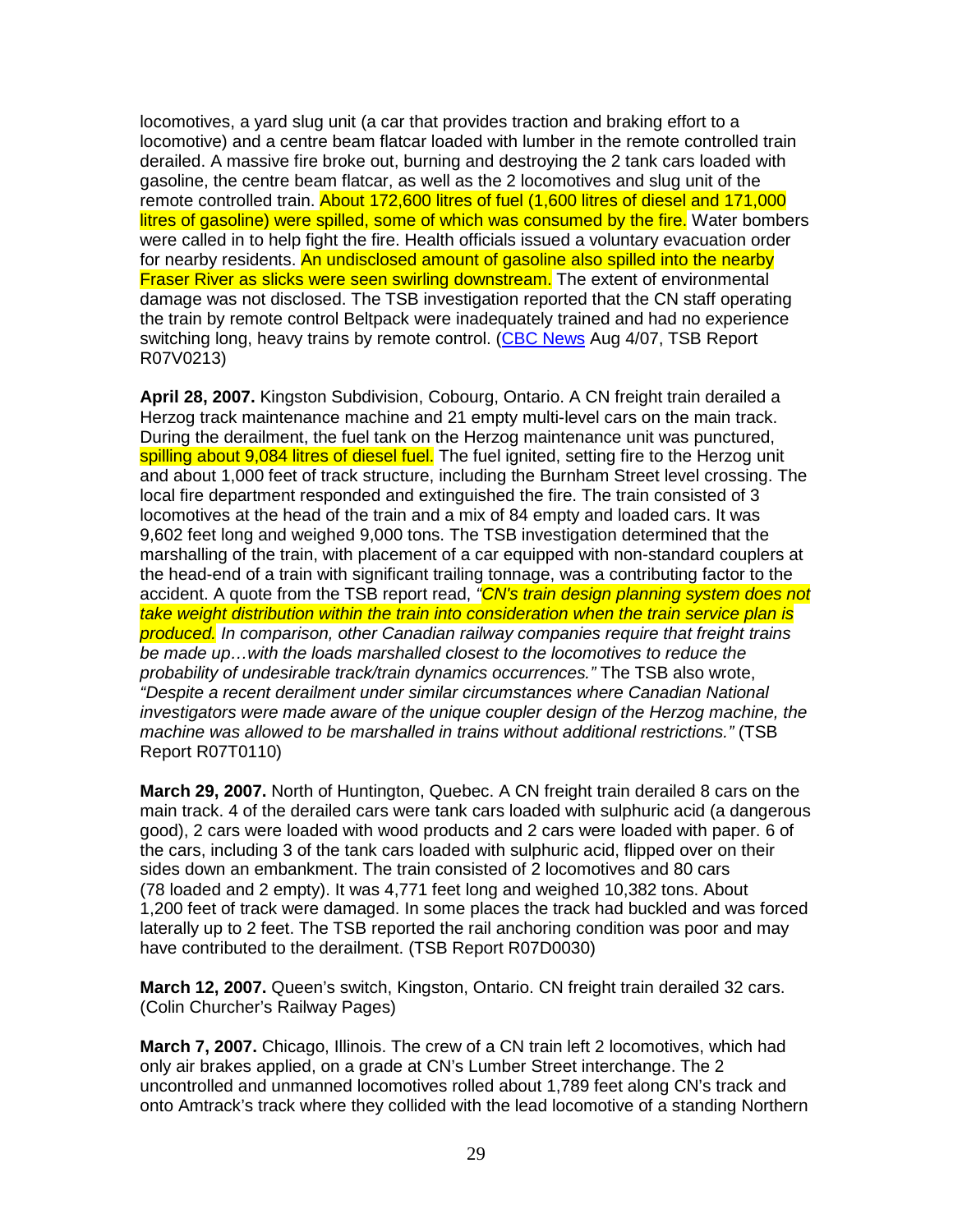Illinois Regional Commuter Railroad (Metra) train. About 55 passengers were aboard the eighth Metra passenger car at the time of the collision. The other 7 passenger cars were empty. 7 passengers and the Metra engineer and assistant conductor were transported to area hospitals with minor injuries. The total property damage was estimated to be \$75,766. The NTSB determined the probable cause of the collision was the failure of the CN engineer and conductor to properly secure the CN locomotives before leaving them unattended. (NTSB Report RAB-07-04)

**March 3, 2007.** Napadogan Subdivision, Juniper, New Brunswick. A CN freight train derailed 18 cars, including 3 dangerous goods tank cars (liquefied petroleum gas residue) on the main track. The derailed equipment consisted of 12 empty covered hopper cars, 2 tank cars that contained non-dangerous goods residue, and 3 tank cars which contained liquefied petroleum gas residue. They had detached from the train and piled up on either side of the main track. 10 of the cars were destroyed. The 3 liquefied petroleum gas tank cars experienced some jacket damage. Rail car wheel sets were strewn about the derailment site. There were more than 50 broken rails in the 14 miles between Juniper and the accident site. Damaged infrastructure included 2 switches, a hot box detector and its associated bungalow, a private crossing for a logging road, as well as 14 miles of track. The train consisted of 3 locomotives and 100 cars (42 loaded, 49 empty, and 9 with residues), weighed 7,600 tons, and was 6,850 feet long. The TSB reported the train derailed following the fracture of a wheel caused by the improper functioning of the car's air brakes due to a stuck slide valve on the service portion. (TSB Report R07M0017)

**Feb 13, 2007.** Sprague Subdivision, Symington Yard, Winnipeg, Manitoba. A CN train remote controlled by a Beltpack was accidentally made to travel westward during a switching operation when the operator meant to send the train eastward. The remote controlled train sideswiped a second CN train that was outbound. 4 empty covered hopper cars from the remote controlled train derailed. A total of 9 cars were damaged. The first 2 derailed cars were on their side, the third car came to rest at a 45° angle and the fourth derailed car remained upright. On the outbound train, 3 covered hopper cars loaded with grain and 1 empty covered hopper car were damaged. As well, a stationary empty auto rack car, which was stored on an adjacent track, was damaged. The TSB warned that greater care was required by CN operators who control trains in rail yards with remote controls. In this particular case, the operator was sitting in a motor vehicle that was travelling away from the train which made it very difficult to visually monitor the train he was operating by remote control. (TSB Report R07W0042).

**Feb 12, 2007.** Drummondville Subdivision, near Drummondville, Quebec. 8 of 105 cars in a CN freight train derailed when a knuckle on the  $75<sup>th</sup>$  car broke. 1 of the derailed cars was a tank car with aviation fuel residue. About 850 feet of track were damaged. The train was pulled by 5 locomotives all located at the front end of the train, was 7,006 feet long and weighed 10,815 tons. The TSB investigation determined that the improperly assembled train (empty cars ahead of loaded cars) contributed to the derailment. CN and others have been realizing significant cost savings by increasing the length and weight of their trains, and by improperly assembling them, but at the same time this practice is compromising safety. (TSB Report R07D0009)

**Jan 7, 2007.** Montmagny Subdivision, Montmagny, Quebec. A CN freight train derailed 24 cars (19 loaded and 5 empty) on the main track. 4 of the derailed tank cars contained sulphuric acid, a dangerous good. 1 of these cars was damaged which created a risk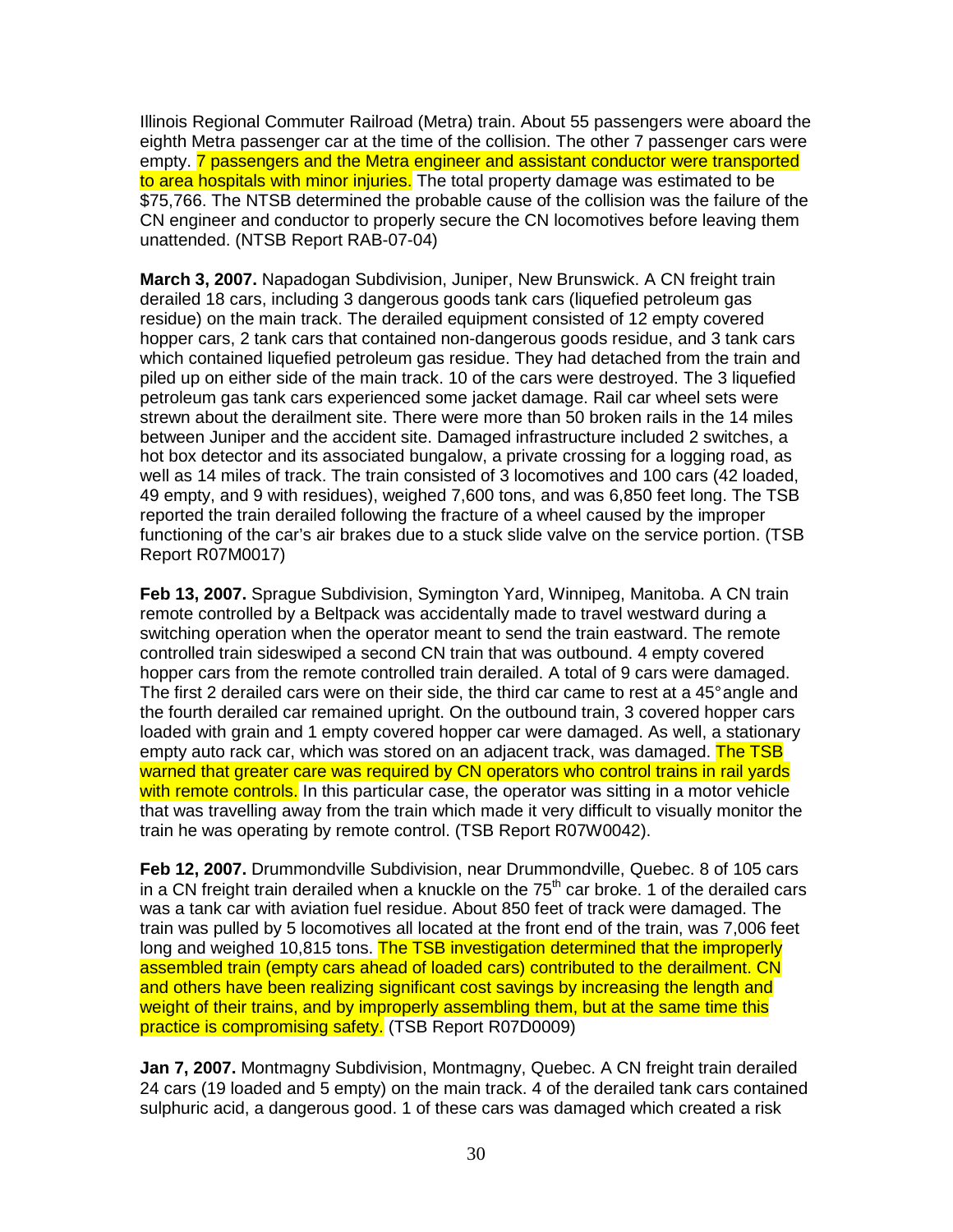because it was located on a bridge over a river. The rest of the derailed cars included: 3 tank cars loaded with non-dangerous liquids, 4 centre beam flat cars, 2 automobile carriers, and 11 covered hopper cars. These cars were derailed in an accordion pattern across the main track, the station platform, and into the street behind the station. A workshop trailer owned by CN was destroyed, and the Via Rail station building and 2 inhabited houses were damaged. About 600 feet of track, a main-track turnout, numerous switch parts, the deck and the west span of the bridge over the Rivière du Sud were also damaged. The train consisted of 3 locomotives and 122 cars (72 loaded and 50 empty), weighed 10,587 tons and was 8,384 feet long. The TSB reported that the train derailed when a switch point rail broke under the train. The TSB also suggested that, considering all the derailments in Canada, perhaps there is a need for tracks to be maintained at a level higher than that required by the Railway Track Safety Rules. (TSB Report R07Q0001)

**Nov 11, 2006.** Kingston Subdivision, Moira, Ontario. A spike puller operator on contract to CN was fatally injured while attempting to perform repairs to his Nordco Grabber Model A Spike Puller. The accident occurred when the right side joystick controller of the spike puller was inadvertently activated, causing the right-hand roller frame assembly to drop rapidly onto the machine operator underneath the machine. (TSB Report R06T0281)

**Aug 27, 2006.** Lac-Saint-Jean Subdivision, Chambord, Quebec. A CN freight train derailed 12 cars, 5 loaded and 7 empty, on the main track. The derailed equipment consisted of 4 gondola cars loaded with wood chips, 1 tank car loaded with a flammable liquid, 4 empty box cars, and 3 empty gondola cars. About 1,400 feet of track were damaged. The train consisted of 2 locomotives and 93 cars (20 loaded, 73 empty), weighed 4,980 tons and was 6,140 feet long. The TSB reported that the derailment was caused by wheel lift on a loaded wood chip car negotiating a curve in the track. As the car ran derailed, it damaged the track, leading to the derailment of 11 other cars. The TSB also reported on asymmetrical loading of car contents as a contributing factor. (TSB Report R06Q0096)

**July 14, 2006.** Oakville Subdivision, Mimico, Ontario. A CN freight train derailed 7 cars on the main track as it was passing over a switch. Derailed equipment fouled the 3 main tracks. The train derailed at a track buckle in an area of track that had undergone recent upgrades in the form of a new turnout installation and track resurfacing. In addition to the buckled track and damaged turnout, about 650 feet of the 3 main-line tracks were damaged during the derailment. The TSB attributed the derailment to track buckling caused by inadequate rail anchoring. (TSB Report R06T0153)

**June 29, 2006.** Lillooet Subdivision, near Lillooet, British Columbia. A CN freight train consisting of 1 locomotive and 1 car loaded with lumber derailed after losing control while descending a steep grade near Lillooet. When the crew realized the train was in a runaway situation, the conductor decoupled the loaded lumber car from the locomotive, climbed onto the car and began to make his way over the lumber to apply the hand brake located on the other end of the car. With the connection between the locomotive and the car severed, the 2 began to separate. Having separated from the locomotive by about 200 feet, the car derailed to the outside of a curve. The conductor was thrown from the derailing car and was killed. The lumber car came to rest about 1,000 feet below the rail right-of-way. The locomotive continued to accelerate. At a curve in the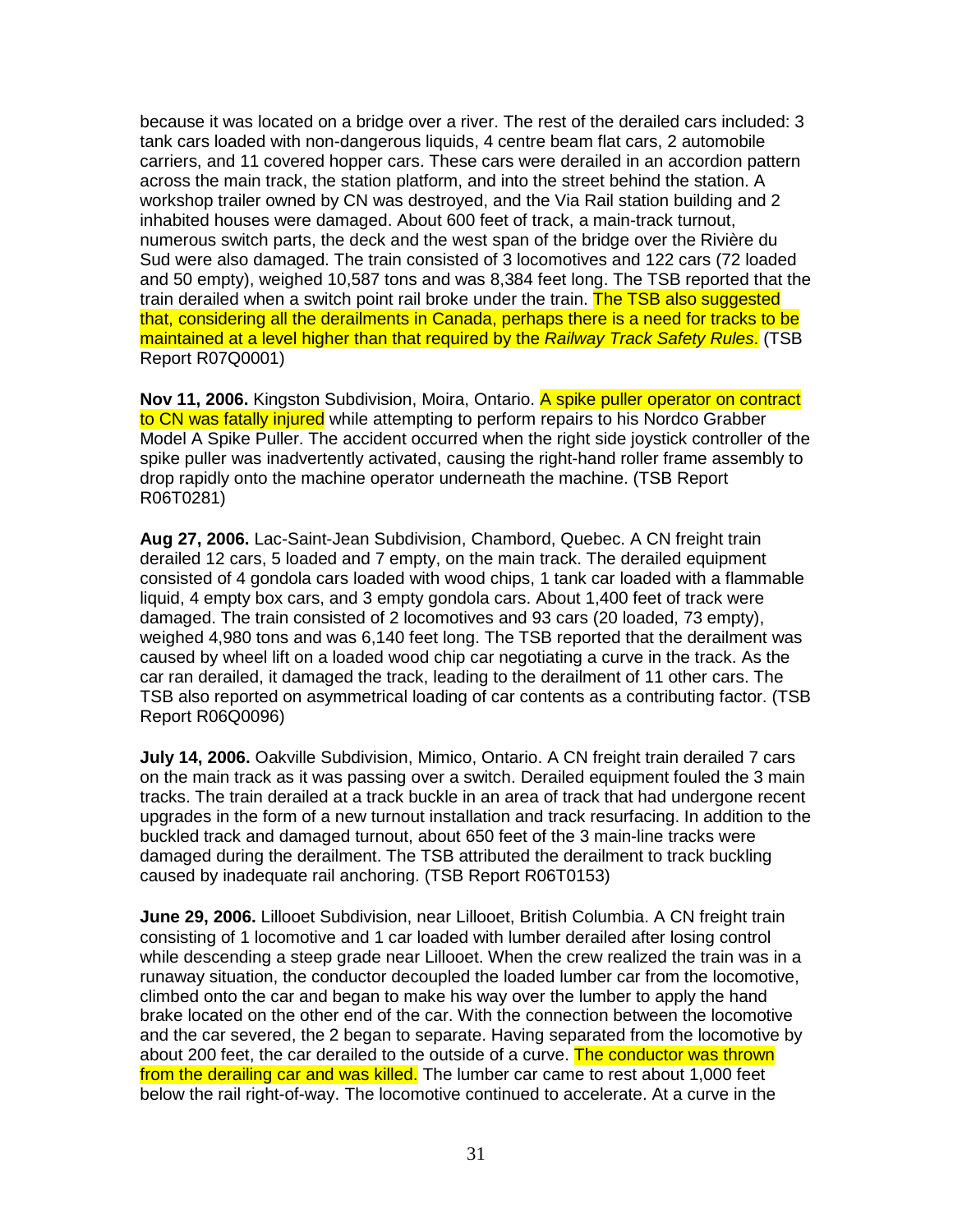track, the locomotive derailed and slid about 800 feet down the mountain. The trainman was thrown from the locomotive and sustained fatal injuries. The locomotive engineer was thrown off and sustained serious injuries. The locomotive came to rest about 800 feet below the rail right-of-way. The TSB report contained many criticisms of CN and many recommendations to improve the safety of train travel in steep mountainous terrain. Brake shoe friction fade on the lumber car may well have contributed to the derailment. The TSB expressed concern that Transport Canada and CN had not followed the lead by the Association of American Railroads in improving brake shoe design for heavier cars, and that heavier cars in Canada will continue to be operated using brake shoes designed to an older specification. CN employees had also previously raised concerns about the use of non-Dynamic Brake-equipped locomotives in steep mountainous territory such as Lillooet, but these concerns were not relayed to CN management. The TSB criticized CN for the failure of its safety management system to identify and mitigate risks in steep mountainous terrain and recommended that Transport Canada require CN to do so. Many local residents and ex-B.C. Rail employees criticized CN for not becoming better prepared for the added risks of rail travel in mountainous terrain when they bought B.C. Rail in 2004. (TSB Report R06V0136, several other sources)

**June 4, 2006.** Joliette Subdivision, Charette, Quebec. A CN freight train derailed 14 cars (10 loaded and 4 empty) on the main track, including 7 cars loaded with dangerous goods, while exiting a bridge. The dangerous goods cars included 2 cars loaded with gasoline, 3 cars loaded with fuel oil and 2 cars loaded with sulphuric acid. About 233,000 litres of hydrocarbons spilled from 3 tank cars and about 160,000 litres flowed down the river valley and into the Rivière du Loup right next to the derailment. Local fire and police departments; Environment Canada; the Canadian Forest Service; and Quebec Sustainable Development, Environment and Parks responded to the accident. Containment barriers were constructed in an attempt to slow the flow of the remaining hydrocarbons into the river. Skimmers and booms were installed on the Rivière du Loup in an attempt to collect hydrocarbons near the derailment site and downstream near the St. Lawrence River. Because the first responders arrived after most of the hydrocarbons had entered into the Rivière du Loup, only about 73,000 of the 233,000 litres of hydrocarbons were recovered. Spilled liquids continued being collected through the following winter months. The spill negatively impacted the bird and fish life along the Rivière du Loup. The train consisted of 3 locomotives and 142 cars; it was 6,760 feet long and weighed 12,290 tons. The TSB reported that rotting and otherwise deteriorating track ties and a lack of rail anchors were major contributors to the derailment and spill. (TSB Report R06Q0054)

**May 21, 2006.** Kamloops Yard, Kamloops, British Columbia. A CN train involved in a switching operation in the yard collided with an unoccupied Rocky Mountaineer Vacations (RMV) passenger train moving into the yard. 4 passenger cars derailed and the CN locomotive was heavily damaged. The CN train was 2,600 feet long, weighed 3,952 tons and consisted of 2 locomotives pulling 28 loaded and 13 empty cars. The TSB reported that the speed of the CN train and distance to the RMV train, along with the weight and lack of braking power on the trailing cars, resulted in the CN train being unable to stop before colliding with the RMV train. Although the CN train did not exceed 15 mph, the movement was unable to stop within one-half the range of vision of equipment as required by Canadian Rail Operating Rule 105. Communications between the rail traffic coordinator and train crews and between the 2 crews involved were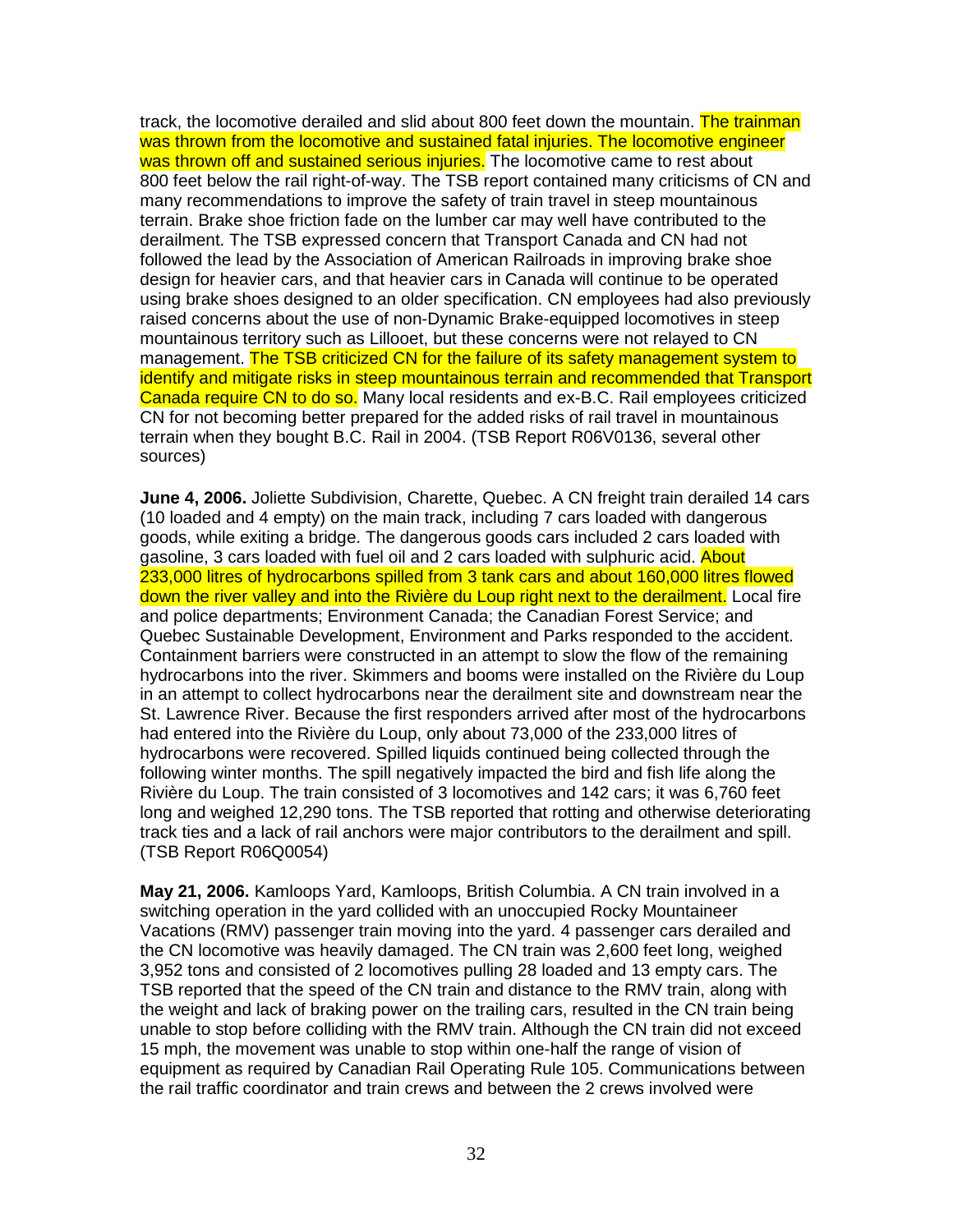inadequate to assist the crews in identifying each other's whereabouts. (TSB Report R06V0111)

**May 15, 2006.** Lac-Saint-Jean Subdivision, near Lac Bouchette, Quebec. A CN freight train derailed 18 cars (16 loaded, 2 empty) at a curve on the main track. The train consisted of 3 locomotives and 75 cars (72 loaded, 3 empty), weighed 8,780 tons and was 4,750 feet long. The TSB reported that the design and loading of the first 3 derailed cars contributed to the derailment and speculated that there must have been a warp in the track. (TSB Report R06Q0046)

**Aug 5, 2005.** Squamish Subdivision, north of Squamish, British Columbia. 9 CN Rail cars (1 loaded and 8 empty) flipped off the tracks, **spilling 40,000 litres of toxic caustic** soda (sodium hydroxide) into the Cheakamus River. The chemical compound stripped the river of oxygen and had a devastating impact on the river's fish population. All freeswimming fish occupying the river at the time of the spill were killed. More than 500,000 adult and young salmon, steelhead, trout and other fish species were killed. Fish died of suffocation from skin burns and gill haemorrhaging. British Columbia Environment staff said the spill decimated the river's fish population. Angling closures were issued on the Cheakamus and MamQuam rivers and a portion of the Squamish River in an attempt to help fish populations repopulate the sections impacted by the spill. Birds and mammals that relied on Cheakamus River salmon for food were also negatively impacted by the toxic spill. CN was assessed about \$200,000 for river clean up costs and was charged twice under the federal Fisheries Act and 3 times under the B.C. Environmental Management Act, which resulted in fines. The train consisted of 5 locomotives at the head of the train, 144 cars (3 loaded and 141 empty), and 2 locomotives behind the 101<sup>st</sup> car. It was 9,340 feet long and weighed 5,002 tons. The TSB blamed the derailment on human error, poor supervision, use of a too-long train and an improperly assembled train. (TSB Report R05V0141, Canada.com Aug 4/07, several other sources)

**Aug 3, 2005.** Edson Subdivision, Wabamun Lake, west of Edmonton, Alberta. 43 CN cars derailed along the shoreline of Wabamun Lake, spilling 1.3 million litres of heavy bunker C fuel oil that quickly spread across the lake. 100 Wabamun Lake residents blockaded the CN tracks for 5 hours to protest insufficient action by CN to contain or clean up the spill. Oil-slicked birds and other wildlife plus the oil-soaked lake shoreline became instant national news. 4 days later, CN revealed that 700,000 litres of Imperial Pole Treating Oil had also spilled into the lake. This hazardous chemical contained naphthalene and other polycyclic aromatic hydrocarbons that are highly toxic and linked to cancer. People who lived nearby were forced to evacuate their homes and cottages. Hundreds of oil-soaked birds died. Wabamun Lake is a popular angling lake, and fish were negatively impacted. CN spent an estimated \$28 million attempting to clean up the mess, with remaining costs covered by insurance. CN was forced into a compensation program for those whose properties were damaged. In May 2009, CN pleaded guilty to 3 charges, one under Alberta's Environmental Protection and Enhancement Act for failing to take all reasonable measures to contain and remedy the spill, one under the federal Fisheries Act, and a third under the federal Migratory Birds Convention Act. Fines issued by the court totaled \$1.4 million, which many Albertans did not think was sufficient, considering the magnitude of environmental damages, and considering it appeared that CN was more concerned about opening their track again than in containing and cleaning up the spilled dangerous goods. The train consisted of 3 locomotives, 117 loaded cars, 13 residue cars, and 10 empty cars. It was 8,547 feet long and weighed 15,562 tons.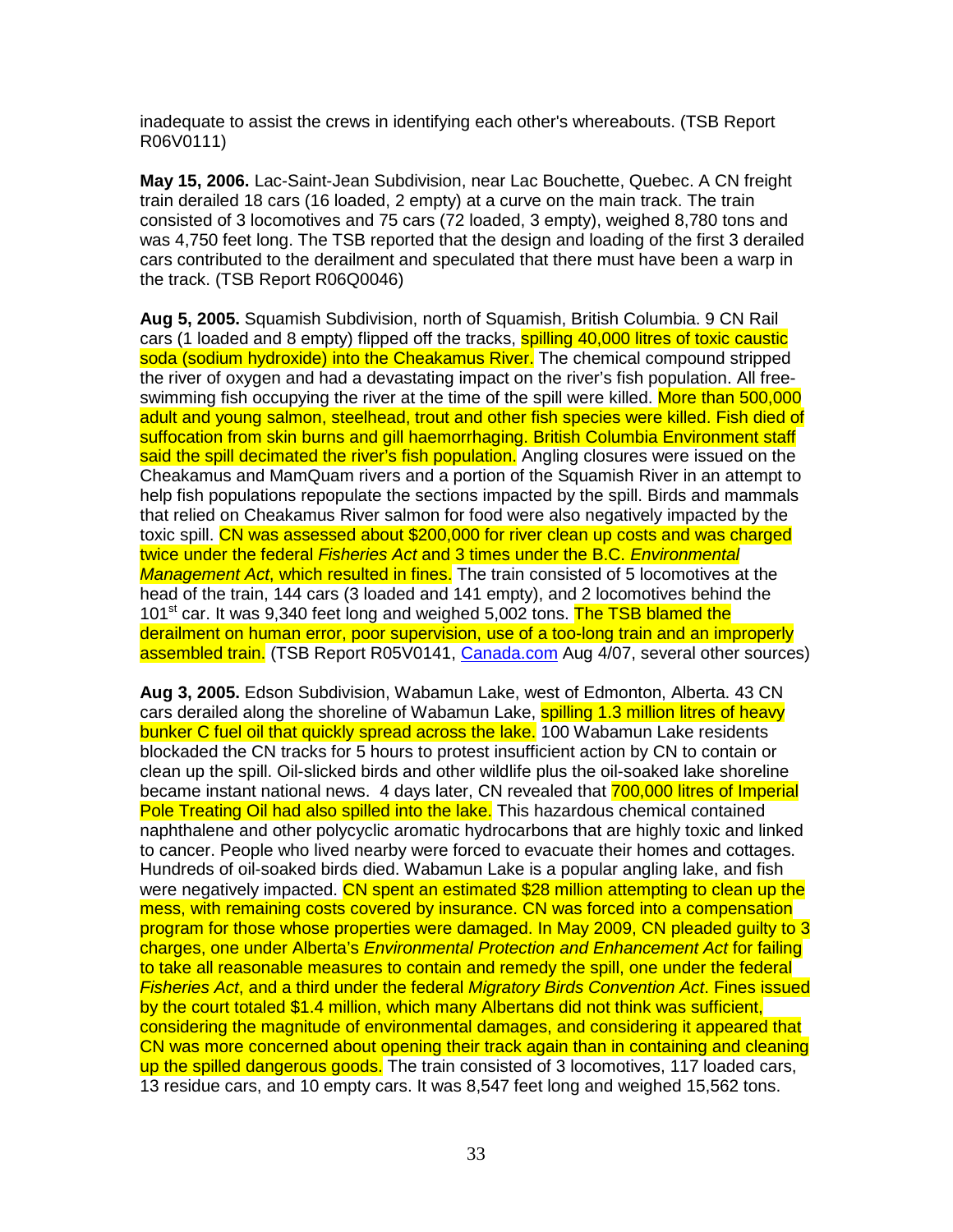The TSB reported that a defective rail caused the train to fall off the tracks. (Wikipedia, TSB Report R05E0059, several other sources)

**July 31, 2005.** Val-d'Or Subdivision, Val-d'Or, Quebec. A CN freight train derailed 9 cars on the main track. 7 of the derailed cars were bulkhead flat cars loaded with logs, and 2 were gondola cars loaded with copper concentrate. 7 of the derailed cars flipped over on their sides and all 9 derailed cars were damaged. 1 wye track was destroyed, and 450 feet of main and wye track were damaged. The train was powered by 2 locomotives, and was hauling 26 loaded cars, 10 empty cars and 19 residue cars. It was 2,940 feet in length and weighed 3,800 tons. The TSB reported the accident occurred when a 25 year-old roller bearing on one of the bulkhead flat cars that derailed overheated and seized. (TSB Report R05Q0033)

**July 13, 2005.** Three Hills Subdivision, Sarcee Yard, Calgary, Alberta. A CN freight train derailed 2 cars in the yard, which fouled a switch and resulted in the following loaded tank car being hit by 2 locomotives of another train that was operated by Beltpack remote control. The collision punctured the tank car, spilling about 106,800 litres of aviation fuel onto the ground. Diesel fuel also spilled from one of the remote controlled locomotives' punctured fuel tanks. The extent of environmental damage was not disclosed. The 2 remote controlled locomotives also derailed. There was extensive damage to the 2 derailed locomotives, the 2 derailed cars, and another empty gondola car. Crossover switches, connecting track and about 300 feet of the yard lead track were destroyed. Calgary police and fire services controlled the site and protected against a potential fire hazard. 4 nearby businesses were evacuated as a precaution. The TSB reported that an improperly assembled train with empty cars ahead of loaded cars contributed to the derailment. Because CN did not investigate nor report to the TSB a prior, similar derailment at the same location, an opportunity was lost to review and identify safety deficiencies. (TSB Report R05C0116)

**July 10, 2005.** CN Yazoo Subdivision, Anding, Mississippi. 2 CN freight trains collided head on. The collision resulted in the derailment of 6 locomotives and 17 cars. About 15,000 gallons of diesel fuel were spilled from the locomotives and resulted in a fire that burned for about 15 hours. 2 crew members were on each train; all 4 were killed. As a precaution, about 100 Anding residents were evacuated. 7 residue tank cars containing hazardous materials were among the cars that derailed. 5 of those cars contained propylene residue, 1 contained isopropylamine residue, and 1 contained carbamate pesticide residue. 1 or more of the propylene tank cars vented due to pressure buildup from the extreme heat of the diesel fuel fire. CN provided the following cost estimates: \$9.6 million for equipment (locomotives and cars); \$65,000 for track and signals; \$316,800 for lading and environmental cleanup; and \$300,000 for wreck clearing. Property damage associated with the accident totaled \$9,665,000. Clearing and environmental cleanup costs totaled \$616,800. The extent of environmental damage was not disclosed. The NTSB determined that the probable cause of the collision was the failure of the northbound train to stop at a red signal, possibly due to crew fatigue. Contributing to the accident was the absence of a positive train control system that would have stopped the northbound train before it exceeded its authorized limits. Also contributing to the accident was the lack of an alerter on the lead locomotive that may have prompted the crew to be more attentive to their operation of the train. (NTSB Report RAR-07-01)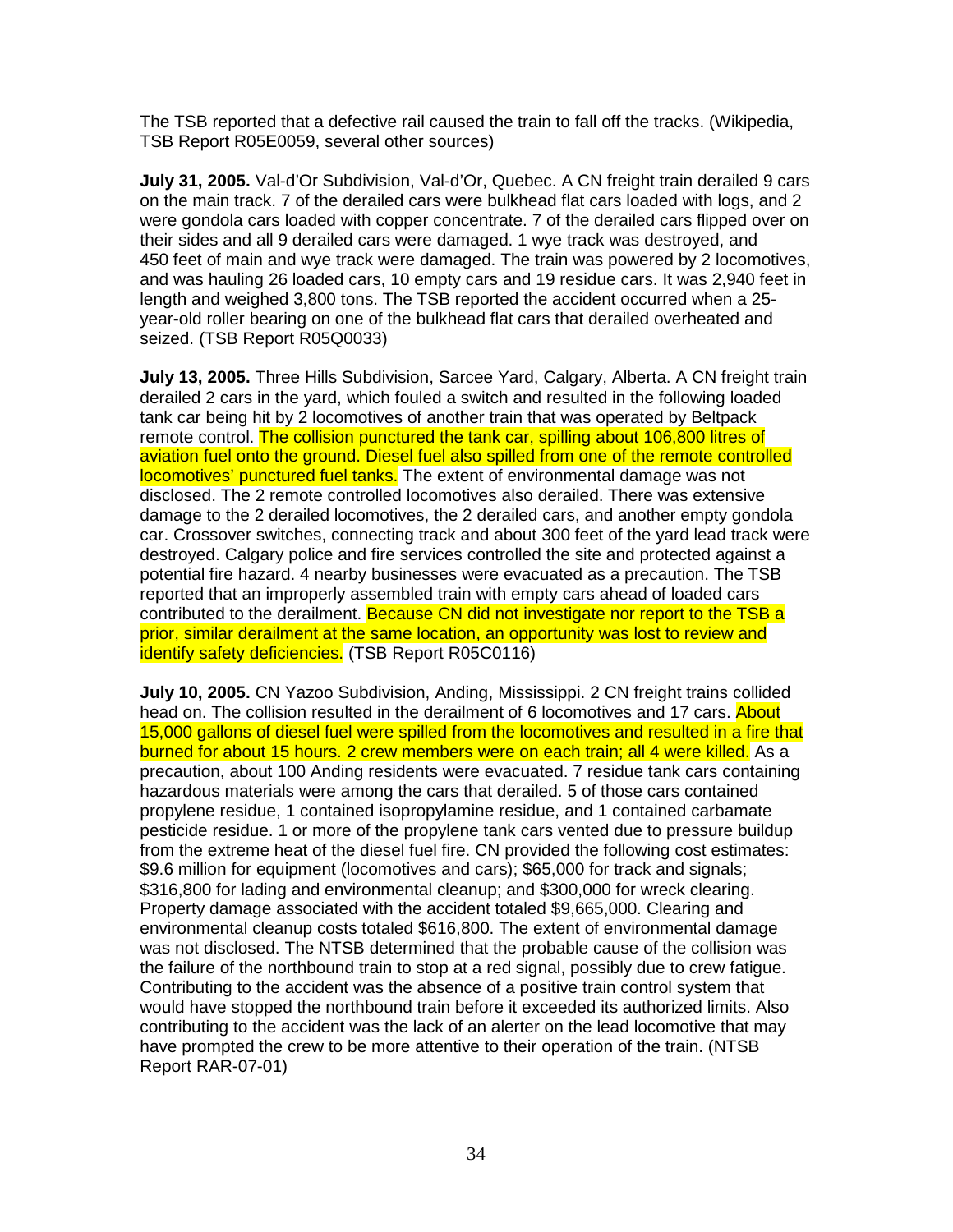**July 4, 2005.** Kingston Subdivision, Prescott, Ontario. A CN freight train derailed all 51 of its cars on the main track. All of the cars toppled over on their sides. All of the cars contained hydrocarbon residue. 2 cars spilled gasoline and released nitrogen vapours. All of the cars were damaged and about 2,000 feet of main track were destroyed. The train consisted of 2 locomotives and 51 cars; the first 17 cars contained fuel oil residue and the trailing 34 cars contained gasoline residue. The train was 3,180 feet long and weighed 2,240 tons. The TSB reported the derailment was caused when a track moved out of alignment. Another contributing factor was a buckled track resulting from laying the track in cold weather. (TSB Report R05H0013)

**April 6 2005.** Scotford Rail Yard, Fort Saskatchewan, Alberta. An undisclosed amount of hydrogen peroxide spilled out of an overturned car when 8 CN tank cars of a 98-car train derailed. Other CN derailments in the same rail yard include one August 18, 2010 and another one November 21, 2010. (Fort Saskatchewan Record April 8/05)

**Feb 23, 2005.** Drummondville Subdivision, near Saint-Cyrille, Quebec. A CN freight train derailed 29 cars on the main track. 28 cars were destroyed and 1 car was damaged. 1 tank car carrying propane caught fire and exploded, causing major damage to a mill adjacent to the railway right-of-way. Other tank cars carrying dangerous goods including chlorine also derailed. Because of the fire and dangerous goods in the other tank cars, the area within a 1-kilometre radius of the accident site was sealed off and about 20 people were evacuated. About 600 feet of track were destroyed and about 4,000 feet of track were damaged. The train was 5,935 feet long, weighed 6,898 tons and consisted of 2 locomotives, 44 loaded cars and 45 empty cars, including tank cars containing chlorine, propane and other flammable liquids. The TSB reported the derailment was caused by a defective rail car wheel that failed, and pointed out that CN does not have a wheel impact load detector (WILD) between Halifax and Quebec, increasing the risk of wheel failure in eastern Canada. (TSB Report R05Q0010)

**Jan 12, 2005.** Letellier Subdivision, Winnipeg, Manitoba. A CN freight train derailed 10 cars including a tank car containing liquefied petroleum gas and a tank car loaded with liquid calcium chloride that overturned and spilled an undisclosed amount of its contents. The extent of environmental damage was not disclosed. 2 derailed loaded hopper cars blocked a public crossing. About 400 feet of track were damaged. The train comprised 1 locomotive, 30 loaded cars, 11 empty cars and 1 residue tank car. It weighed 4,297 tons and was 2,598 feet long. Several homes and businesses were evacuated due to the risks associated with derailed tank cars carrying dangerous goods. The TSB reported several factors that contributed to the derailment including track spacing anomalies, track out of alignment, track warp defects and roller bearing adapters that likely failed in 1 of the derailed cars. (TSB Report R05W0014)

**Nov 12, 2004.** Montmagny Subdivision, Levis, Quebec. 10 multi-platform CN container cars derailed on the main track. The cars were damaged, and 2 switches and 500m of track were damaged. The train was made up of 3 locomotives and 39 multi-platform container cars (113 platforms in all). It was 7,500 feet long and weighed 6,200 tons. The TSB reported that wheel failure caused the derailment. (TSB Report R04Q0047)

**July 25, 2004.** Bala Subdivision, Burton, Ontario. A CN freight train derailed 13 multiplatform intermodal cars carrying 88 containers. Containers carrying dangerous goods including paint and paint thinners were heavily damaged with liquid product spilling from at least one of the containers. About 2,300 feet of track were destroyed. The train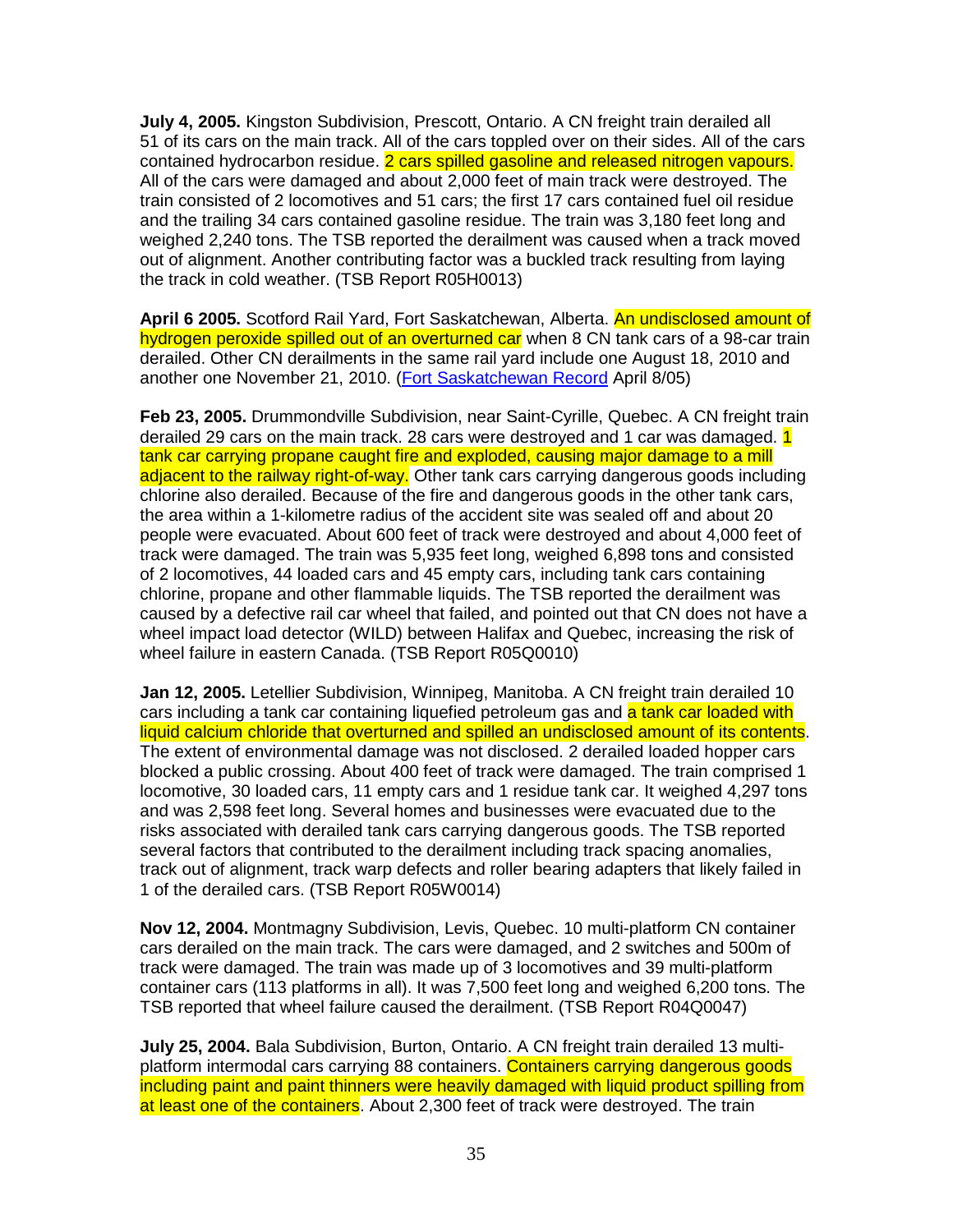consisted of 2 locomotives and 28 loaded intermodal cars. It was 5,919 feet long and weighed 5,750 tons. The TSB reported the following as contributing to the rail rollover that caused the derailment: car design, lacking rail lubrication, track fastening system, and track geometry. A local landowner whose property was damaged by the derailment was not contacted by CN. It took some time for CN to finally clean up the mess on the private land left by the derailment. (TSB Report R04T0161)

**March 17, 2004.** Lac-Saint-Jean Subdivision, Linton, Quebec. A CN train derailed 22 cars at a curve on the main track. 18 cars were destroyed, 4 cars were damaged, and about 140m of track were destroyed. The derailed cars slid down the Batiscan River bank. The train consisted of 4 locomotives and 66 cars, 56 loaded and 10 empty. It was 4,060 feet long and weighed 6,960 tons. A broken rail caused the initial derailment. (TSB Report R04Q0016)

**Feb 17, 2004.** Sprague Subdivision, Symington Yard, Winnipeg, Manitoba. A CN train operated by Beltpack remote control derailed 17 intermodal container car body platforms at a switch in the yard. The Beltpack remote control operator was controlling the train movement from inside a motor vehicle, which is routinely done at the Symington Yard. About 1,600 feet of track were damaged. The TSB reported the location of the Beltpack remote control operator inside a vehicle, well in advance of and facing away from the remote controlled train, left the train movement unmonitored and increased the severity of the derailment, which was initially caused by a switch malfunction. (TSB Report R04W0035)

**Feb 7, 2004.** Montmagny Subdivision, Montmagny, Quebec. A CN freight train derailed 27 cars on a bridge over the Du Sud River, including a pressurized tank car loaded with liquefied chlorine gas. All of the derailed cars were damaged beyond repair. About 1,500 feet of track and 2 public crossings were damaged. The entire timber deck of the bridge and the pedestrian walkway located on the north side were destroyed. 3 bridge spans were damaged beyond repair and required total replacement. The other 6 spans sustained major damage. The train was 5,489 feet long and weighed 9,102 tons. It consisted of 2 locomotives, 70 loaded and 24 empty. During the derailment cleanup and bridge repair work, traffic had to be rerouted on a temporary bypass track constructed over the river. The extent of environmental damage incurred by the derailment and subsequent repairs was not disclosed. The TSB reported that truck hunting (lateral oscillation of car between the tracks at high speeds) on one or more empty cars contributed to the derailment. The investigation was also confused by an inaccurate list of car positions within the train. (TSB Report R04Q0006)

**July 30, 2003.** Drummondville Subdivision, Villeroy, Quebec. A CN train derailed 32 intermodal platforms on the main track. 31 platforms were damaged, and 1 platform was destroyed. About 2,200 feet of track were destroyed, and another 1,900 feet were damaged by the derailment. The track underneath the last 30 derailed platforms was completely destroyed. In the zone of destruction, the majority of the ties were in poor condition, showing signs of water saturation and rot through half of their thickness. 2 farm crossings were destroyed and the third was seriously damaged. The train, an intermodal express freight train, was 9,973 feet long and weighed 9,310 tons. It consisted of 4 locomotives and 145 loaded intermodal platforms. Some of the cargo was dangerous goods. The TSB reported that the train derailed as a result of a track buckle while travelling above the speed limit over track on which maintenance work was being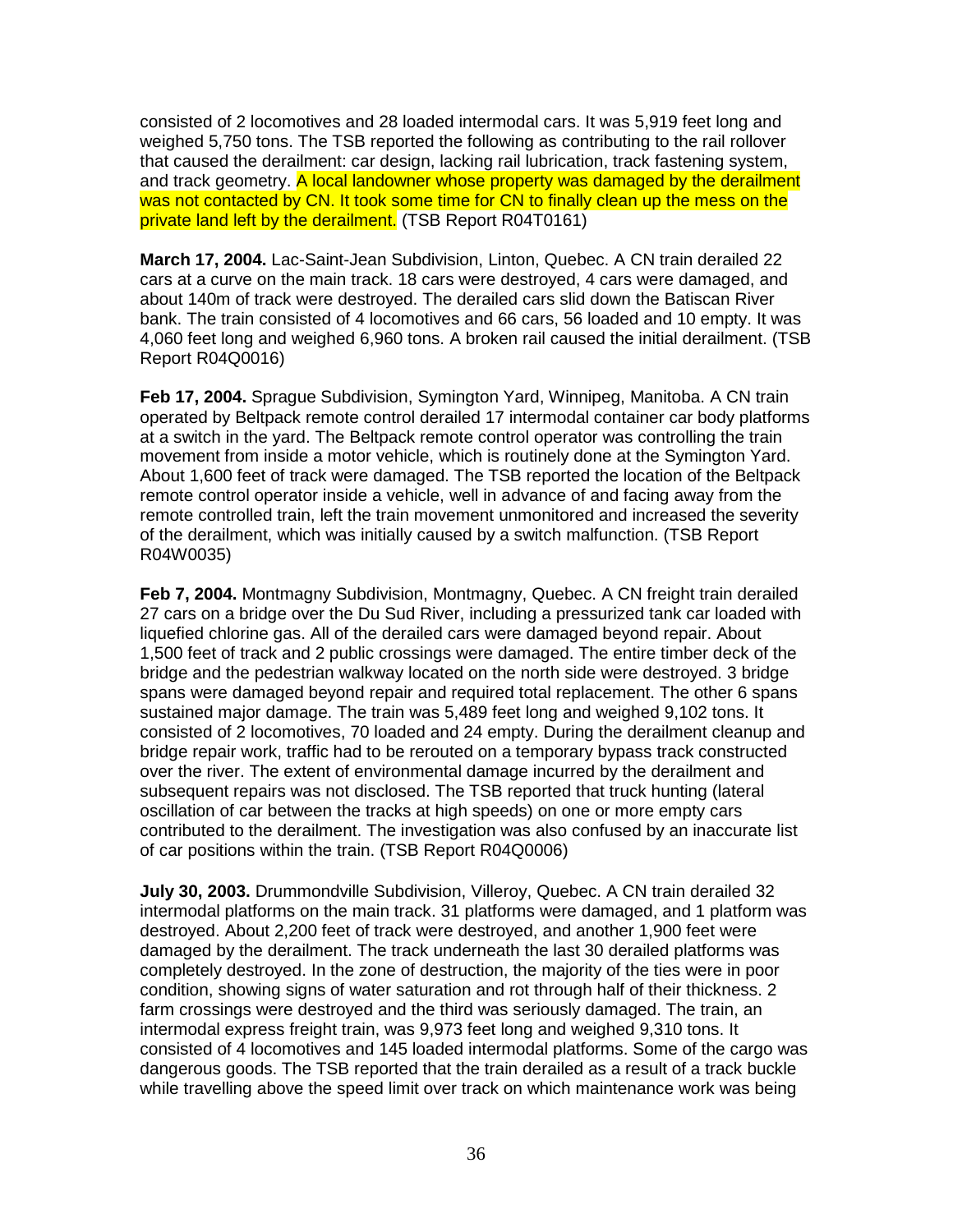performed. The TSB also criticized the operators for not following proper safety procedures or CN for not conducting proper safety training. (TSB Report R03Q0036)

**May 21, 2003.** Bala Subdivision, Gamebridge, Ontario. A CN train derailed 49 cars on the main track at a highway crossing. The derailed equipment included 21 tank cars loaded with sulphuric acid, 2 empty box cars, and 26 box cars loaded with paper. About 250 tons of sulphuric acid spilled from 3 tank cars. A small fire started. An underground fibre-optic cable was severed, disrupting service for 16 hours. Some 1,700 feet of track were destroyed. Highway 12 was closed in the vicinity of the derailment area for 5 days. Some 50 people were evacuated due to the toxic nature of the spilled sulphuric acid and to ease clean-up operations. 2 firefighters suffered minor fume inhalation, and a local citizen suffered acid burns to his feet. The extent of environmental damage was not disclosed. The train weighed 11,800 tons and was 5,889 feet long. It was hauling 103 loaded cars, 8 empty cars, and 1 residue car. The TSB reported track defects at the Highway 12 crossing and decreasing time set aside by management for proper inspection and routine maintenance. As well, the train had been improperly assembled with empty cars ahead of loaded cars. (TSB Report R03T0157)

**May 16, 2003.** Thompson, Manitoba. Several thousand hectares of land burned from a CN-caused wildfire. Suppression costs amounted to \$565,000. (Canadian Interagency Forest Fire Centre July 24/07)

**May 14, 2003.** Fraser Subdivision, McBride, British Columbia. A CN freight train derailed 2 locomotives and 5 cars loaded with lumber on a bridge on the main track. Once derailed, the locomotives toppled off the bridge, dropping about 25 feet into the gully below along the main river valley. A fire started and the bridge, the 2 locomotives, and the 5 cars and their contents were destroyed by fire. The 2 crew members, the locomotive engineer and the conductor, were fatally injured. Several acres of the surrounding terrain were damaged by the fire and by the ensuing clean-up operation. The extent of environmental damage was not disclosed. The train was 5,730 feet long, weighed 8,800 tons, and was powered by 2 locomotives. The train consisted of 85 freight cars: 68 loaded, 4 empty, and 13 residue tank cars. The complete destruction of the bridge and all its related components, the loss of the locomotive event recorder data, and lack of complete and comprehensive bridge maintenance and inspection records impeded the TSB investigation efforts. However, the TSB reported that the failure to identify the urgency and the severity of the deteriorating condition of the bridge was not recognized because of shortcomings in the inspection, assessment, planning, and maintenance process. (TSB Report R03V0083)

**May 12, 2003.** Drummondville Subdivision, Manseau, Quebec. A CN freight train derailed 17 platforms loaded with 34 containers at a curve on the main track. Most of the containers flipped over on their sides. 3 of the containers were carrying dangerous goods. There was damage to 1,000 feet of main track and 300 feet of siding track. The train was powered by 3 locomotives and consisted of 122 loaded cars. It weighed 5,190 tons and was 8,430 feet long. The TSB reported the derailment occurred when the car body on the platform of a loaded container car collapsed onto the main track, severely damaging the track structure, resulting in the complete loss of track gauge. The platform on the car collapsed due to fatigue at a high stress location where a weld was missing. There also was a discrepancy between the cars recorded as being in the train and the actual cars in the train. (TSB Report R03Q0022)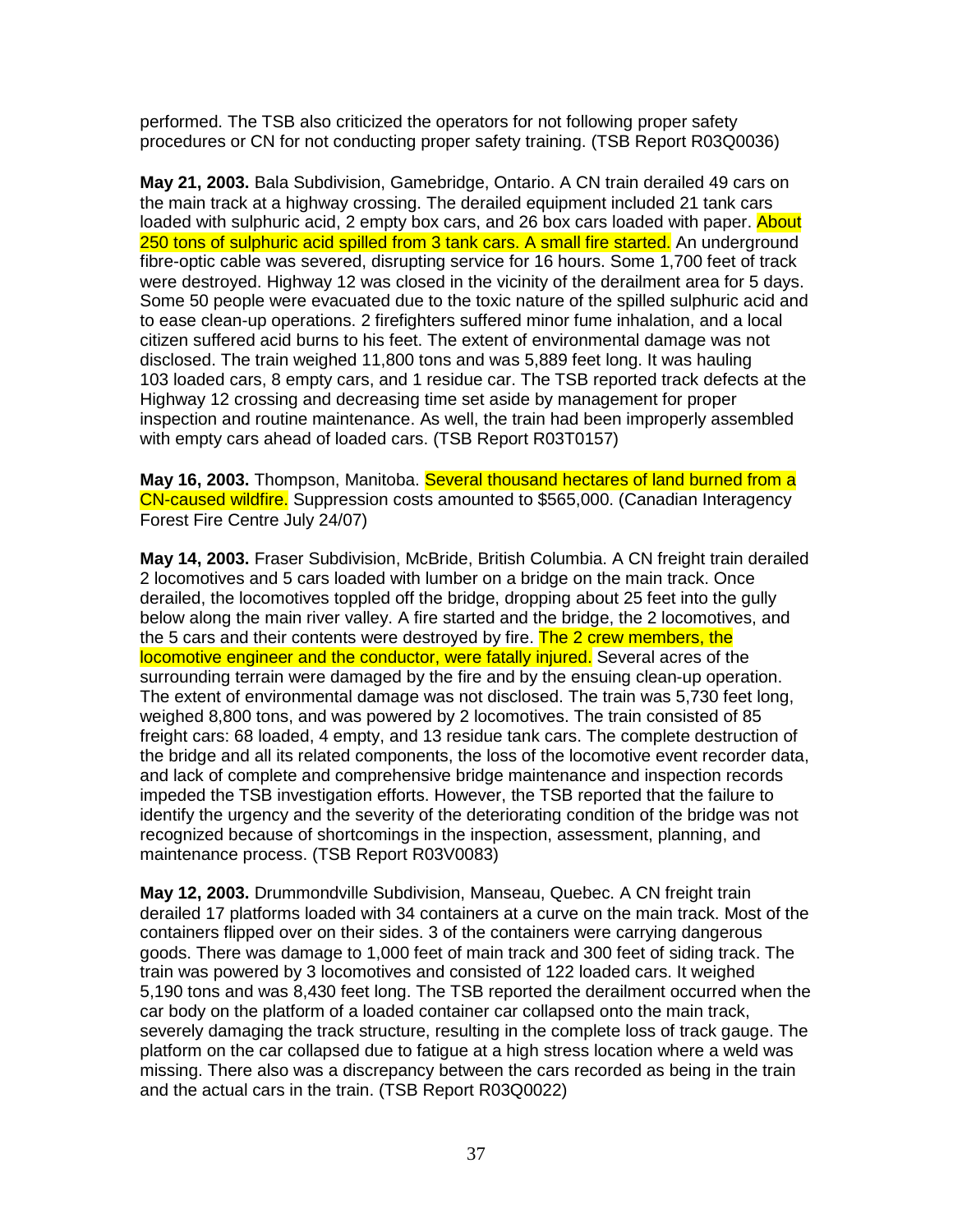**Feb 9, 2003.** Tamaroa, Illinois. A CN freight train derailed 22 of its 108 cars. 4 of the derailed cars spilled methanol, and the methanol from 2 of these cars fueled a fire. Other derailed cars contained phosphoric acid, hydrochloric acid, formaldehyde, and vinyl chloride. 2 cars containing hydrochloric acid, 1 car containing formaldehyde, and 1 car containing vinyl chloride also spilled product. About 850 residents were evacuated from the area within a 3-mile radius of the derailment, which included the entire village of Tamaroa. 1 contract employee was injured during cleanup activities. Damages to track, signals, and equipment, and clearing costs associated with the accident totaled \$1.9 million. CN was also forced to pay nearly \$1 million to about 800 residents and businesses for lost time, food spoilage and other expenses. The NTSB determined the probable cause of the derailment was an improper weld on a rail which progressed to rail failure. (NTSB Report RAR-05-01)

**Dec 20, 2002.** Cornwall, Ontario. 10 CN cars derailed. (Colin Churcher's Railway Pages)

**Oct 24, 2002.** Saint-Maurice Subdivision, Hibbard, Quebec. A CN train derailed 6 cars at a curve on the main track. All 6 derailed cars were damaged and 275m of track were destroyed. The derailed cars were loaded with copper ore, toppled over on their sides and slid down the bank almost falling into a lake. The extent of environmental damage was not disclosed, but based on a photo in the TSB investigation report, there was damage to the lake shoreline. The train comprised 3 locomotives and 109 cars, 34 loaded and 75 empty. It was 6,730 feet long and weighed 7,230 tons. The TSB reported a defective rail caused the derailment. (TSB Report R02D0113)

**Aug 13, 2002.** Bedford Subdivision, Milford, Nova Scotia. A CN train derailed 7 container platforms from the last 2 five-pack cars on the main track. About 2.85 miles of track were damaged. The train was 7,540 feet long and weighed 6,230 tons. The TSB reported that significant track buckle, in part resulting from higher-than-normal air temperatures, caused the tracks to move out of alignment and caused the derailment. (TSB Report R02M0050)

**July 22, 2002.** Montmagny Subdivision, Joffre Yard, Levis, Quebec. A CN train operated by remote control (Beltpack) in the yard derailed 52 cars. 51 tank cars, which contained fuel oil and gasoline residue, derailed and rolled over. An empty bulkhead flat car also derailed. 2 switches and about 3,600 feet of track were damaged. The TSB reported that heavy winds set some empty cars (without their brakes on) in motion which caused the initial derailment. (TSB Report R02Q0041)

**July 8, 2002.** Camrose Subdivision, near Camrose, Alberta. A CN freight train derailed 2 locomotives and 14 cars at a curve in the track. The train consisted of 5 locomotives, 146 loaded cars (some carrying dangerous goods), 6 empty cars, 2 residue tank cars, was 9,708 feet long and weighed 17,201 tons. The train was the longest and heaviest train the crew had ever operated on this subdivision. Derailed cars included 2 empty hopper cars right behind the locomotive, 1 empty flat car, 5 loaded intermodal flat cars, and 6 multi-platform intermodal cars. The last derailed car carried 2 containers carrying dangerous goods. The 2 derailed locomotives were damaged. All derailed cars and about 860 feet of track were destroyed. The TSB reported the primary cause of the derailment was an improperly assembled train. The presence of the first locomotive without alignment control couplers behind the operating locomotives played a secondary role in this derailment. (TSB Report R02C0050)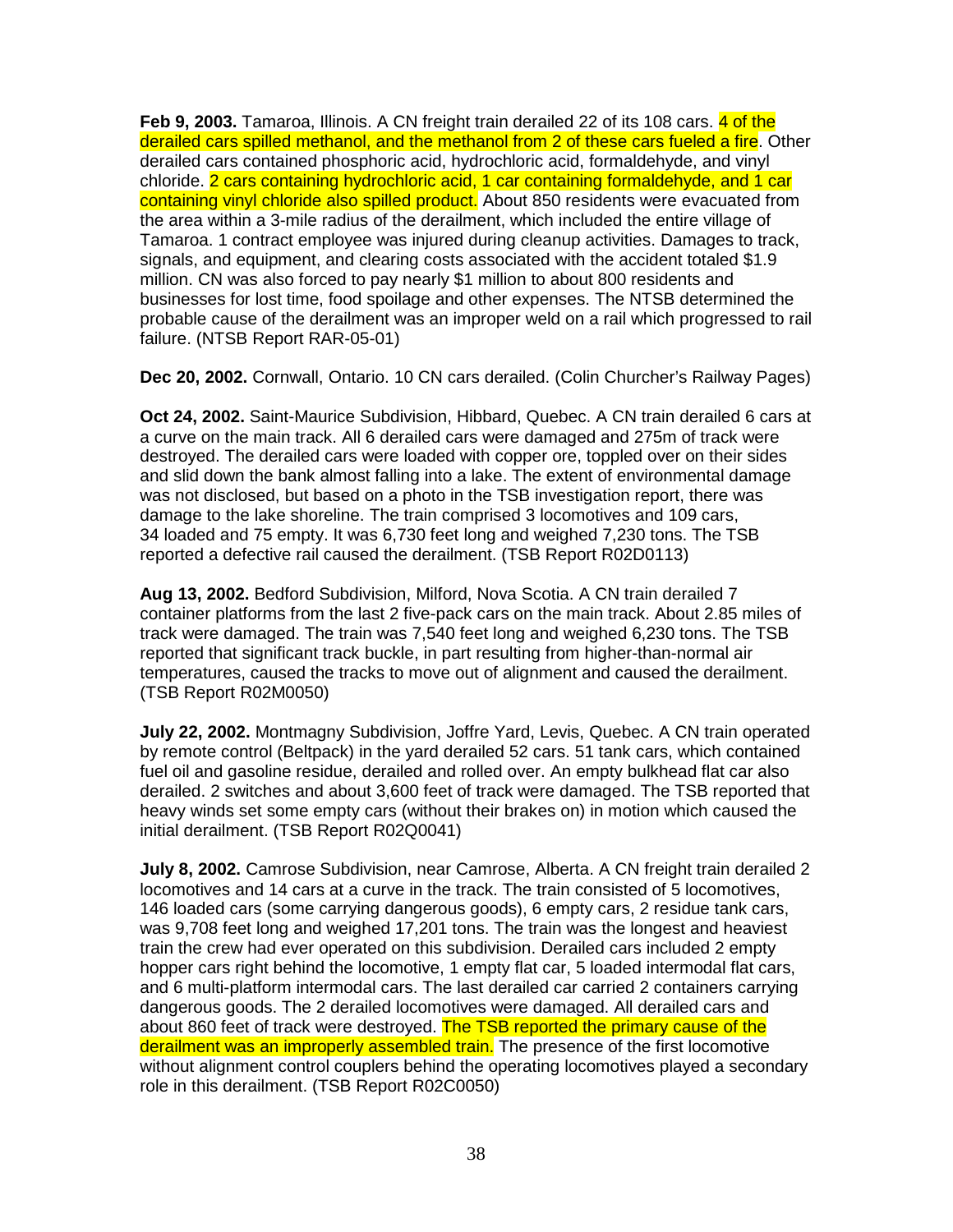**July 3, 2002.** Joliette Subdivision, L'Assomption, Quebec. A CN freight train derailed 14 cars at a curve on the main track. 9 of the derailed cars flipped over, fouling both sides of the main track and siding. Softwood lumber products were strewn over the right-ofway and the adjacent private property. About 1,830 feet of main track, 660 feet of siding track and a private crossing were destroyed. A 4-inch irrigation water main was severed, and about 150 trees and seedlings were destroyed or damaged in an adjacent nursery. The train consisted of 2 locomotives, 82 loaded, 9 empty and 2 residue cars. It was 5,570 feet long and weighed 10,390 tons. The TSB reported that the higher-than-normal air temperatures buckled the track which caused the derailment. The Board pointed out that even though hot weather inspections were carried out, they were not sufficient to identify the potential for a track buckle. (TSB Report R02D0069)

**May 2, 2002.** Rivers Subdivision, near Firdale, Manitoba. A CN train derailed 2 locomotives and 21 freight cars after colliding with a loaded tractor-trailer at a public crossing. The derailed equipment included 5 tank cars carrying dangerous goods, 1 tank car carrying ethylene glycol and 12 hopper cars carrying plastic pellets. The dangerous goods products included benzene and hexene. During the derailment, 4 of the tank cars sustained multiple punctures and spilled their products which ignited and a large fire engulfed the derailed cars, burning for 2<sup>1/2</sup> days. Water bombers were brought in to help fight the fire. A fibre-optic cable was severed and the Trans-Canada Highway had to be closed. 17 of the derailed cars were destroyed. About 700 feet of the south rail, 450 feet of the north rail, and many of the ties near the public crossing were destroyed. A total of 156 people were evacuated from within a 4-mile radius of the derailment for 2 days. About 13,000 tonnes of impacted soil were excavated and removed for treatment. Water sampling conducted about 1, 2 and 3 months following the spill determined that the groundwater had been contaminated with hydrocarbons. The extent of environmental and groundwater damage was not disclosed. (TSB Report R02W0063)

**April 26, 2002.** Redditt Subdivision, Winnipeg, Manitoba. 8 cars, including 3 box cars loaded with dangerous goods, derailed on the main track as a CN freight train departed Winnipeg. The train consisted of 3 locomotives and 85 cars (76 loaded and 9 empty), was 5,412 feet long, and weighed 9,363 tons. In addition to damaged cars, about 300 feet of track, a roadway underpass, and a fibre-optic system buried in the grade were damaged. 6 homes adjacent to the main track were evacuated. An improperly assembled train contributed to wheel lift on an empty flat car and subsequent derailment. (TSB Report R02W0060)

**Feb 15, 2002.** Dartmouth Subdivision, Dartmouth, Nova Scotia. A CN train derailed 5 cars in the yard, blocking a private crossing to an electrical shop. 3 of the derailed cars were tank cars loaded with liquefied petroleum gas, and the other 2 cars were flat cars loaded with vehicles. 2 derailed tank cars contained propane and 1 derailed tank car contained butane. 1 of the tank cars loaded with propane flipped over on its side as did 1 of the flat cars. The train consisted of 2 locomotives and 15 loaded cars. It was 925 feet long and weighed 1,200 tons. About 300 feet of track were damaged, and the private crossing required repairs. About 800 Dartmouth residents were evacuated from their homes, and the Angus L. MacDonald suspension bridge, one of the 2 major bridges connecting Dartmouth and Halifax, was closed for 12 hours. The TSB reported that deteriorating rail ties contributed to the derailment. (TSB Report R02M0007)

**Nov 15, 2001.** Holly Subdivision, Clarkson, Michigan. 2 CN/Illinois Central Railway trains collided at a switch at the Andersonville Siding. One of the trains missed a red stop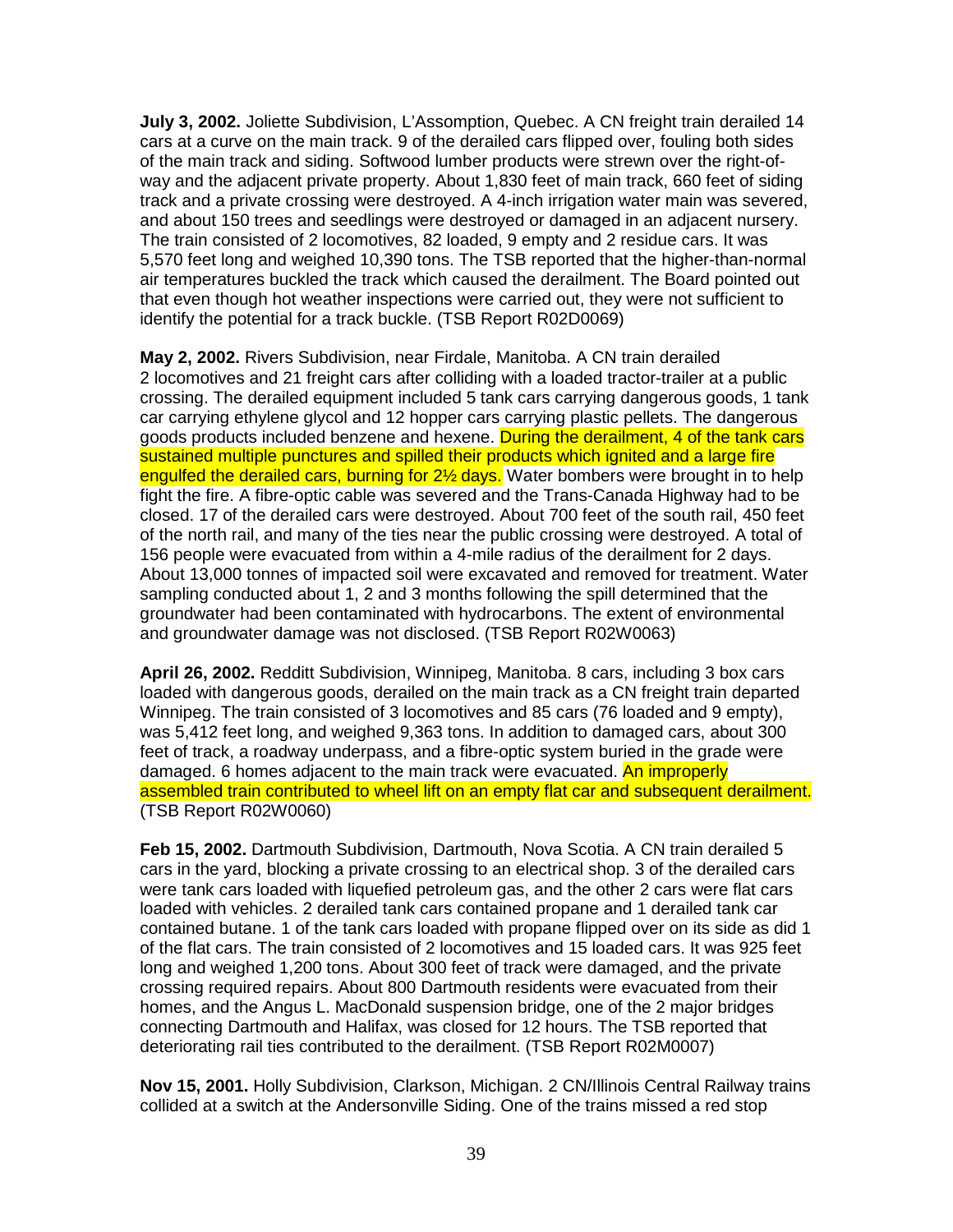signal as it entered the main track and hit the other train on the main track. Both crew members of the train that was hit were killed; the 2 crew members of the other train were seriously injured. The total cost of the accident was about \$1.4 million. The NTSB determined the probable cause of the collision was fatigue by the crew whose train hit the other, and the same train was also traveling above the speed limit. (NTSB Report RAR-02-04)

**Oct 6, 2001.** Napadogan Subdivision, Drummond, New Brunswick. A CN freight train derailed 15 cars after striking an automobile at a farm crossing. 7 of the derailed cars were tank cars carrying liquefied petroleum gas. One of the tank cars suffered damages and **spilled butane**, resulting in undisclosed environmental damage. The train consisted of 3 locomotives at the head of the train, 130 cars (78 loaded and 52 empty), was 8,700 feet long and weighed 10,000 tons. 9 cars and about 1,000 feet of track were destroyed. The TSB investigation determined that an undesired emergency brake application occurred when the train struck the automobile, resulting in rail rollover and the derailment. (TSB Report R01M0061)

**Sept 24, 2001.** Bala Subdivision, Richmond Hill, Ontario. A CN freight train derailed 21 cars on the main track. The running gear on all the derailed cars was damaged. The general merchandise train, powered by 2 locomotives, was hauling 40 loaded cars and 20 empty cars. It was 3,000 feet long and weighed 5,100 tons. The TSB reported that a heavy bulkhead door on one of the cars had opened, swung out, contacted the side of a train passing on an adjacent track and fell onto the track, causing the derailment. The Board indicated the closing device on the bulkhead door was inadequate and should have been replaced. (TSB Report R01T0255)

**Aug 29, 2001.** Saint-Hyacinthe Subdivision, Montreal, Quebec. A CN train approaching the Turcot Yard in Montreal derailed 8 container cars at a curve in the track. 5 cars rolled down the railway embankment, and came to rest obstructing Butler Street. The train consisted of 2 locomotives and 86 cars (85 loaded and 1 empty). It was 5,900 feet long and weighed 5,200 tonnes. The TSB reported that a wheel of one of the cars climbed over a defective rail and caused the derailment. (TSB Report R01D0097)

**May 23, 2001.** Chisholm, Alberta. CN started one of the largest human-caused fires in Alberta's history that destroyed 116,000 hectares of forest plus 10 homes, a trapper's cabin, 48 outbuildings and some vehicles primarily in the Hamlet of Chisholm. The environmental impacts were devastating – an undisclosed number of mammals, birds and other animals burned, and there was significant loss of wildlife habitat. The forest industry lost about 4.5 million  $m<sup>3</sup>$  of growing timber stock and over 6,300 ha of regenerated cutblocks. The Alberta government spent \$10 million fighting the fire with 514 firefighters and an abundance of equipment. CN eventually accepted responsibility for starting the fire by running locomotives in an inappropriate manner during a high fire hazard period. (Canada.com May 31/07, several other sources)

**April 12, 2001.** Bedford Subdivision, Stewiacke, Nova Scotia. A Via Rail passenger train consisting of 2 locomotives and 14 cars, travelling on CN main track from Halifax to Montreal, derailed at a manually operated main track switch in Stewiacke. A standard CN switch lock used to secure the switch in correct position had been tampered with. As a result of this tampering, the 2 locomotives and the first 2 cars continued on the main track, but the following cars took a diverging route onto an industrial track adjacent to the main track. 9 of the cars derailed and a farm supply building, as well as the industrial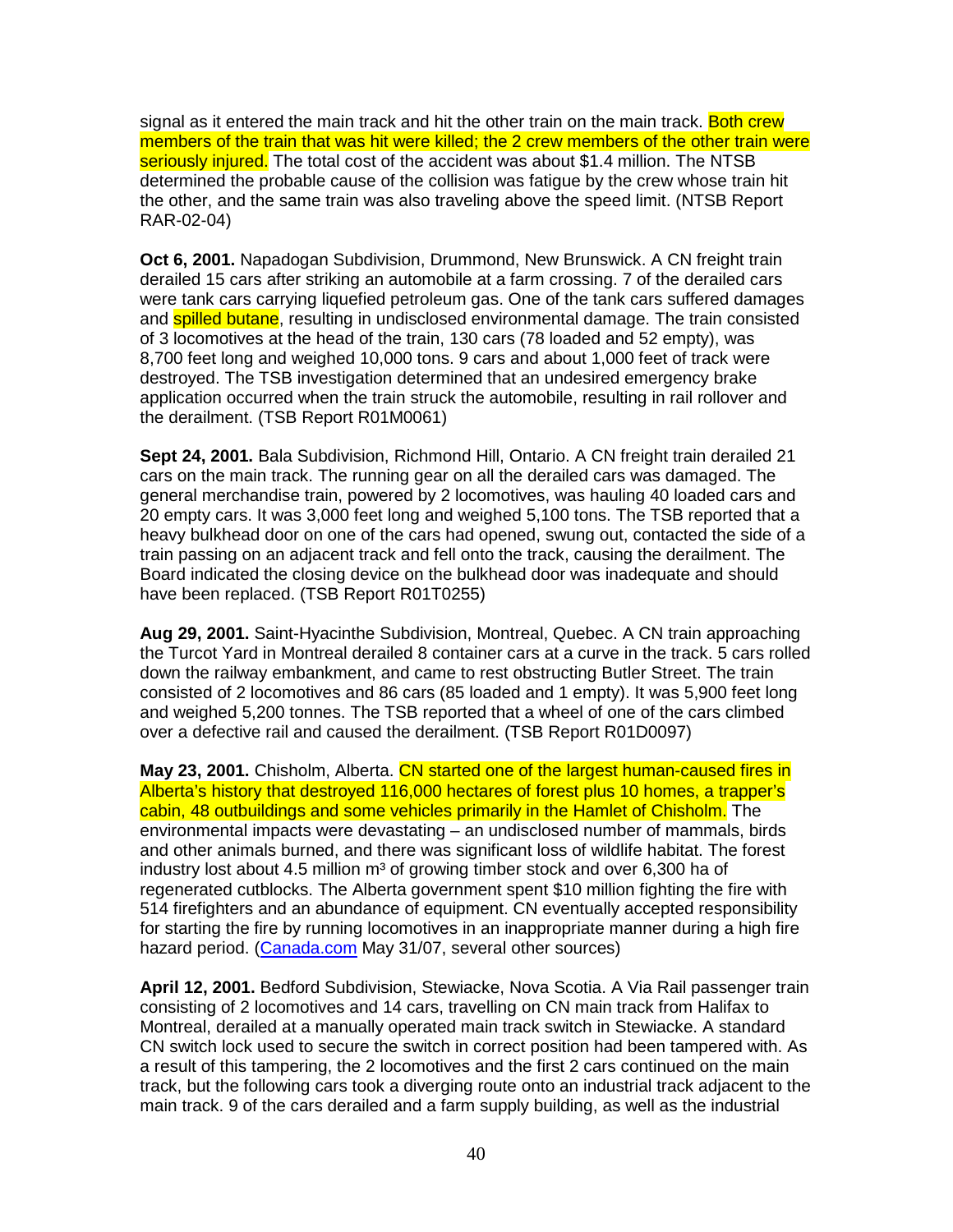track were destroyed. 750 feet of the main track and a main track turnout were extensively damaged. One of the derailed cars was destroyed and the rest were damaged. 4 occupants of the building escaped without injury prior to impact. There were 132 persons on board the train. 22 persons were transported to hospital by ground or air ambulance; 9 were seriously injured. (TSB Report R01M0024)

**Feb 15, 2001.** Drummondville Subdivision, Trudel, Quebec. A CN train derailed 25 cars on the main track. 24 cars were destroyed, and 1 car was damaged. A main-track switch, the signal system, 800 metres of track, and goods stored on the property of a construction material distributor were damaged. A signal bungalow as well as a communications tower belonging to CN were also destroyed. An underground fibre-optic cable was severed. The train was comprised of 3 locomotives and 93 covered hopper cars loaded with wheat. It was 6,043 feet long and weighed 12,158 tons. The TSB reported the train derailed as a result of a fatigue fracture in an axle on one of the cars that derailed. (TSB Report R01Q0010)

**Jan 16, 2001.** Kingston Subdivision, near Mallorytown, Ontario. A CN freight train derailed 26 cars on the main track including 2 tank cars loaded with propane. A public school was closed for a day as a precautionary measure. The train consisted of 2 locomotives at the head of the train, 149 cars (76 loaded and 73 empty), was 9.450 feet long and weighed 11,700 tons. The TSB investigation determined that improperly assembling the long train contributed to a wheel lift and the derailment. Confused communication between the locomotive engineer and the rail traffic controller also appeared to contribute to the derailment. (TSB Report R01T0006)

**Dec 11, 2000.** Kashabowie Subdivision, Shabaqua, Ontario. A CN freight train derailed 17 cars. The derailed cars included 2 loaded tank cars containing methanol, 1 that had flipped upside down and was damaged, spilling all of its contents, and the other which was leaking methanol from an unloading valve that had opened during the derailment. A total of about 100,000 litres of methanol spilled, most of which entered the Shebandowan River. Methanol is a colourless, flammable and poisonous liquid. Persons living close to the river, downstream, were cautioned not to consume water drawn from wells near the river. Water was not declared free of methanol by local health authorities for almost a month following the spill. The extent of environmental damage to the Shebandowan River's ecosystem was not disclosed. The other derailed cars included 5 loaded cars of grain, 7 empty flat cars and 3 empty box cars. The train comprised 3 locomotives, 59 loaded cars and 27 empty cars. It was 5,400 feet long and weighed 8,500 tons. The TSB reported that emergency brake pressure on a cracked defective rail caused the rail to fail, and resulted in the derailment. (TSB Report R00W0253)

**Dec 10, 2000.** Kingston Subdivision, Marysville, Ontario. A CN train derailed 2 cars in a curve on the main track. 1 of the derailed cars, a bulkhead flat car loaded with lumber, lost its load, blocking the adjacent north main track. The other derailed car was a residue tank car. The train comprised 2 locomotives, 51 loaded and 44 empty cars. It was 6,600 feet long and weighed 8,300 tons. The TSB reported that, in each track curve of the train's journey, the load of lumber shifted slightly laterally, causing the banding around the load of lumber to dig into the corners of the lumber, gradually lessening the degree of securement and allowing even greater movement as the trip progressed. Travelling in an unstable state, the lumber shifted at the curve near Marysville and the unbalanced load caused one or more wheels on the car to lift and derail, destabilizing the trailing tank car which also derailed. (TSB Report R00T0324)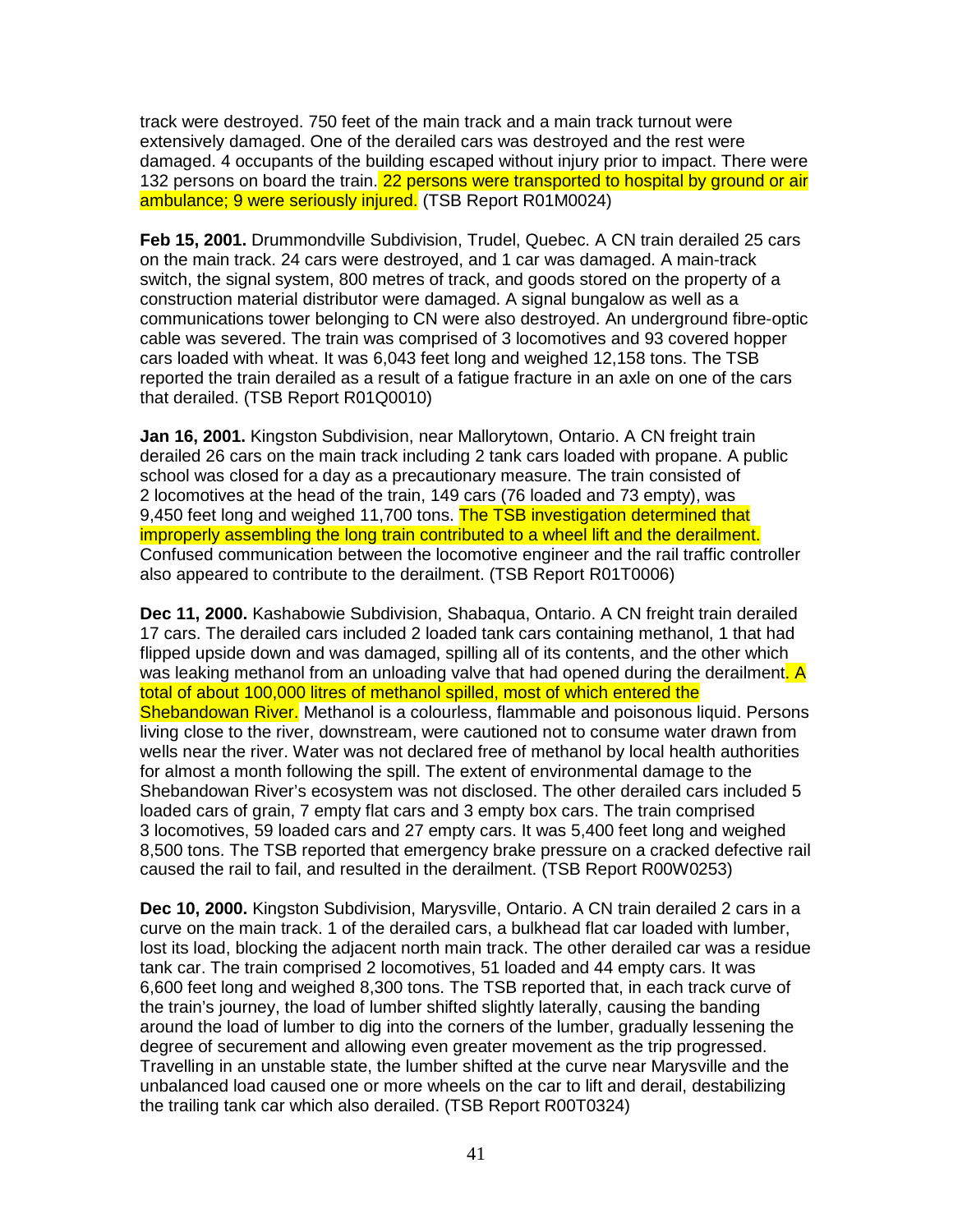**Dec 9, 2000.** Napadogan Subdivision, Blue Bell, New Brunswick. A CN freight train derailed 7 multi-platform double-stack container cars at a curve on the main track. 36 containers were spread over an area covering both sides of the main track for about  $\frac{1}{2}$ km. 11 of the containers were carrying bags of white asbestos (a hazardous material); 2 containers released product onto the right-of-way. A total of 660m of track structure was damaged. The train was powered by 4 locomotives, was 5,700 feet long and weighed 5,200 tons. The TSB reported the derailment occurred due to a rail failure at a curve in the track. (TSB Report R00M0044)

**May 22, 2000.** Saint-Maurice Subdivision, Cressman, Quebec. A CN train derailed 23 cars at a curve on the main track on a bridge over the Saint-Maurice River. Derailed cars included: 13 gondola cars loaded with wood chips, 2 cars loaded with paper, 1 empty hopper car, and 7 tank cars with gasoline residue. 3 of the tank cars with gasoline residue fell into the river. 2 tank cars were punctured, **spilling an undisclosed amount of** gasoline into the river. The extent of environmental damage was not disclosed. 400 feet of track were destroyed and 2 spans of the railway bridge across the river were heavily damaged. 22 of the derailed cars were damaged and 1 was destroyed. The train consisted of 3 locomotives and 159 cars, including 128 loaded cars, 19 empty cars and 12 tank cars with gasoline or heating oil residue. The train was 9,586 feet long and weighed 15,230 tons. The TSB reported that the derailment was caused by a defective rail in the track curve. (TSB Report R00Q0023)

**May 16, 2000.** Redditt Subdivision, White, Ontario. A CN freight train derailed 19 of its 136 cars along a curve in the main track. 4 of the derailed cars contained dangerous goods. The train consisted of 2 locomotives at the head of the train, 136 cars (51 loaded and 85 empty), was 8,800 feet long and weighed 9,440 tons. The TSB investigation determined that, during throttle reduction while in a curve, the train experienced a wheel climb derailment that was a result of a number of factors including *improperly* assembling the train. (TSB Report R00W0106)

**March 10, 2000.** Rouses Point Subdivision, Brossard, Quebec. A CN train derailed 5 cars on the Massena Spur after traveling through a public crossing. 4 cars toppled over on their sides in a ditch; 3 of these contained dangerous goods. 2 of the tank cars were carrying molten naphthalene (a flammable solid), and the third was carrying creosote. The other 2 derailed cars were hopper cars. All 5 derailed cars were damaged. The track was heavily damaged over a length of about 170 feet. The train consisted of 2 locomotives and 11 cars (8 loaded and 3 empty), was about 730 feet long and weighed 1,330 tons. As a precautionary measure, the Brossard Fire Department ordered the evacuation of about 20 people in the area. The TSB reported the train spread the track gauge, and the wheels of the first derailed car dropped inside the rail near the public crossing. The fact that CN had planned to replace the rail ties indicate that CN was aware of track structure problems at this location. (TSB Report R00D0026)

**Dec 30, 1999.** Near Mont-Saint-Hilaire, Quebec. A CN Ultratrain, a petroleum products unit train linking the Saint-Romuald oil refinery with a petroleum depot in Montreal, derailed and collided with another CN Ultratrain traveling in the opposite direction on a neighbouring track. There was a violent explosion and some rail cars burned for more than 4 days, creating a smoke plume about 500m high. The 2 crew members on the train hit by the derailed train were killed. About 350 families had to be evacuated. 2 locomotives and 61 cars were damaged in the accident. About 2.7 million litres of hydrocarbons spilled and caught fire, damaging private property, public property and the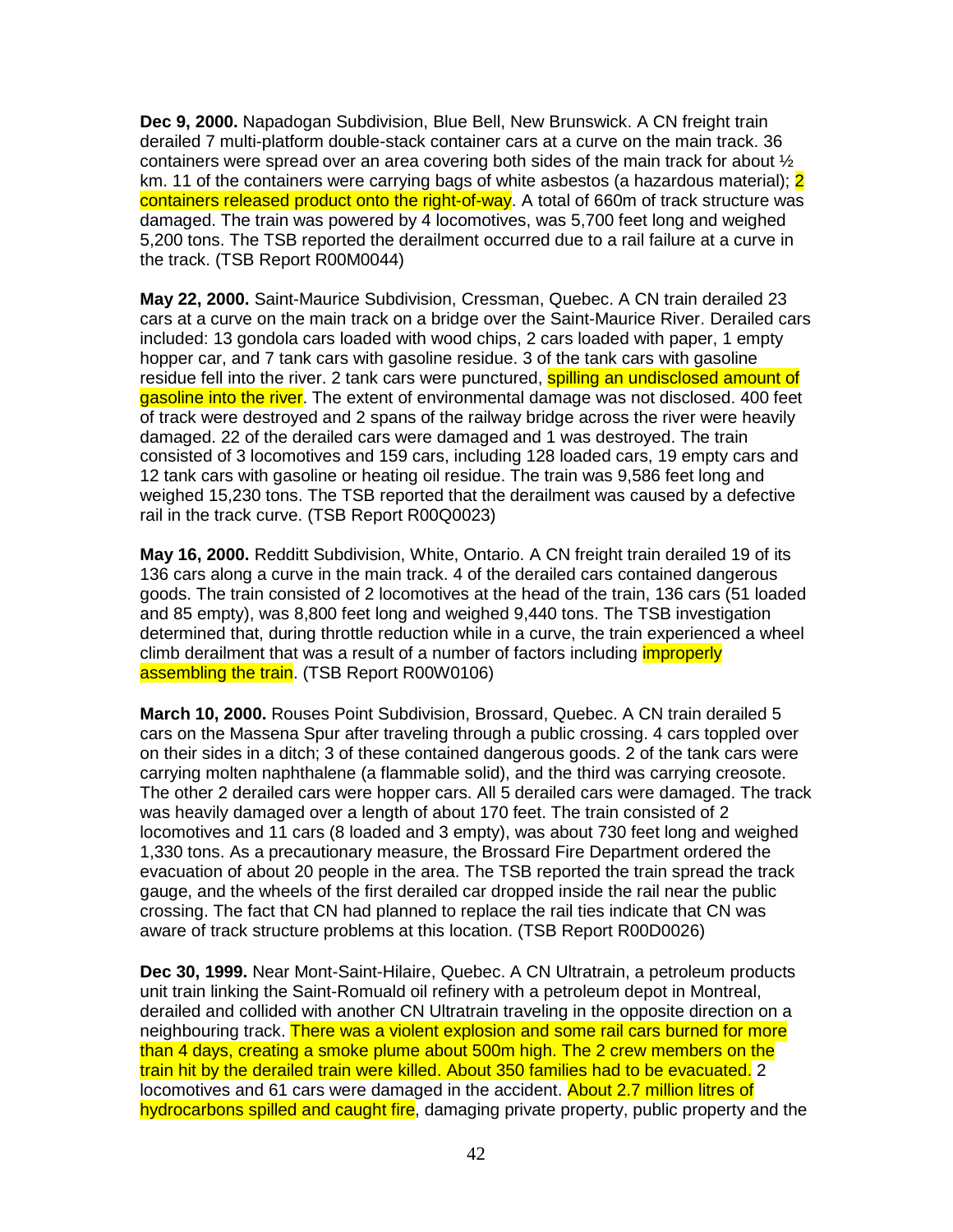environment. The Ultratrain derailed at a broken rail caused by a defective weld, causing the TSB to call into question CN's quality assurance program for rail welds. The quality assurance system in place did not detect the welds that did not meet the company's standards (mismatch between rail ends, absence of a weld tag, weld not entered in the inventory of continuous welded rail [CWR] repairs and adjustments). (TSB Report R99H0010, TSB News Release Sept 26/02)

**Nov 23, 1999.** Kingston Subdivision, Bowmanville, Ontario. A westward CN freight train struck an abandoned tractor-trailer at a farm level crossing. Metal parts from the trucktrailer became entangled under the wheels of the lead locomotive, resulting in the derailment of both locomotives and the following 10 rail cars, 4 of which rolled over onto their side. An eastward Via Rail passenger train struck the debris on an adjacent track and derailed, just before the freight train had come to a halt. The derailing Via train dragged the trailer portion of the truck-trailer for about 700 feet, causing the Via locomotive and the following 5 passenger coaches to derail. The jackknifing passenger train hit the derailed freight train cars. Fuel spilling from the tractor-trailer ignited and a fire started. About 6,800 litres of diesel fuel spilled from the Via locomotive and was also ignited. About 4,550 litres of diesel fuel also spilled from the lead locomotive of the CN freight train. 3 of the derailed freight cars contained liquefied petroleum gas residue and 5 of the derailed freight cars were loaded with butadiene. Minor injuries were sustained by 6 Via Rail employees and 5 passengers. (TSB Report R99T0298)

**Oct 9, 1999.** Bedford Subdivision, Bedford, Nova Scotia. A CN freight train derailed a locomotive and the first 8 cars. Some of the derailed cars flipped over on their sides and the entire derailment was spread over a distance of about 655 feet. Corn from 2 damaged hopper cars was spread over the derailment site. Over 800 feet of track were damaged. The train comprised 3 locomotives, 64 loaded and 3 empty, and was 4,580 feet long and weighed 4,470 tons. The TSB reported a damaged rail initiated the derailment. (TSB Report R99M0046)

**Sept 23, 1999.** Bala Subdivision, near Britt, Ontario. A CN freight train derailed 26 cars at a curve in the tracks at Mowat, near Britt. The train consisted of 94 cars, 54 of which were tank cars (41 of the 54 were carrying dangerous goods or dangerous good residues). The 26 derailed cars included: 19 tank cars, 2 box cars and 5 hopper cars. Of the 19 tank cars, 1 was a load of liquefied petroleum gas (LPG), 14 had LPG residues, 3 were loaded with anhydrous ammonia, and 1 was empty. The loaded LPG car and 1 of the loaded anhydrous ammonia cars were ruptured, each spilling their product and igniting, causing several fires. The loaded car of LPG exploded, projecting pieces of its tank and jacket in all directions. About 127,000 pounds of LPG and 158,000 pounds of anhydrous ammonia were spilled. A crater in the right-of-way measuring about 2m deep. 3m wide and 15m long was created by the LPG fire and subsequent violent rupture of the tank, which destroyed the roadbed and altered the physical state of the soils and other materials in the area. A box car immediately west of the LPG tank was crushed and bent 90°. About 600 feet of main track and sidi ng were destroyed, the turnout for the siding at Mowat required extensive repairs, and the nearby public crossing required minor repairs. 18 of the derailed cars were damaged, and 8 cars were destroyed. The adjacent trees, other vegetation and earth were scorched black and killed for a radius of about 200 feet by the fire ball and chemical releases. CN employees at the Mowat siding, 3 local woodcutters and 2 hunters located downwind of the accident site were evacuated due to the toxic fumes. An Ontario Provincial Police officer, a local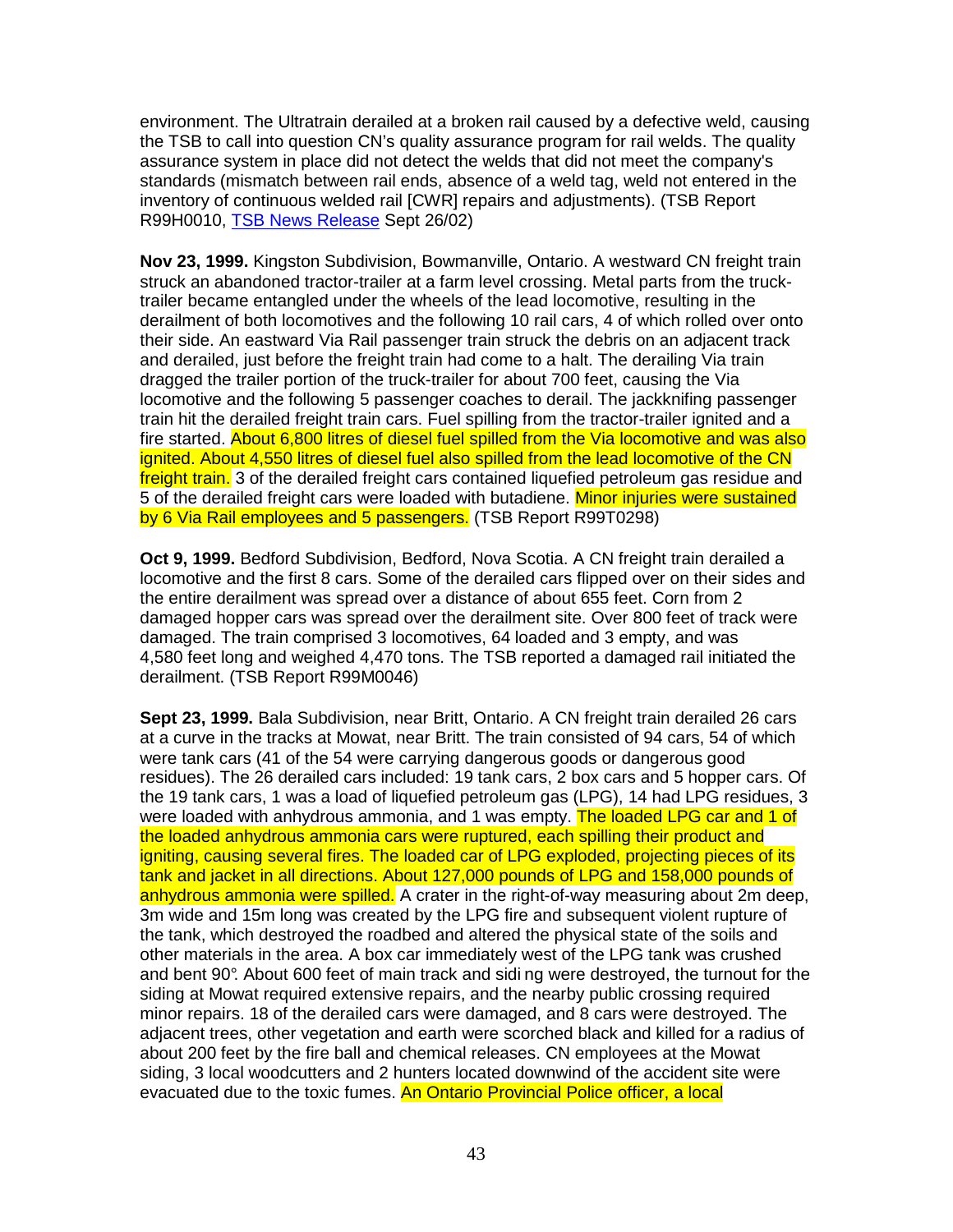woodcutter, and two firemen suffered minor injuries as a result of contact with ammonia vapours. The TSB reported on many deficiencies as contributing to the derailment including: deficiencies in track gauge and alignment, and improper track condition for freight train speeds they were traveling. The TSB also reported that older-design, belowstandard and defective construction of tank cars contributed to the magnitude of the ensuing fires. The total extent of environmental damage, including to the adjacent Little Key River and shoreline, was not detailed in the TSB investigation report. (TSB Report R99T0256)

**Aug 27, 1999.** Kingston Subdivision, Wesco Spur, Yard CB, Cornwall, Ontario. A CN crew was performing switching operations in the yard when 6 tank cars ran away on one of the tracks. The cars rolled for 475 feet and struck the stop block at the end of the track. 1 car derailed and its tank was punctured. About 5,000 gallons of product, a class 3 combustible liquid, spilled onto the ground. About 2,000 gallons seeped into the ground or flowed into the sewer system. The soil contaminated by the liquid was collected and hauled away for treatment. The extent of environmental damage was not disclosed. Cornwall police and firefighters immediately set up a 1,000-foot safety perimeter and evacuated customers and staff from nearby businesses. The TSB reported the evacuation caused inconvenience and economic losses for nearby businesses. (TSB Report R99D0159)

**Aug 15, 1999.** Clearwater Subdivision, Messiter, British Columbia. A CN freight train derailed 40 cars of a 100-car grain train. 2 of the derailed cars rolled into the North Thompson River. About 5,000 tons of mixed grains were spilled over the right-of-way and in the river. Most of the 40 cars sustained extensive damage. About 1,500 feet of track were destroyed and an additional 3,000 feet were damaged. The train was powered by 2 locomotives, was 5,900 feet long and weighed 11,800 tons. The extent of environmental damage to the Thompson River and bank was not disclosed. The TSB reported a defective wheel caused the derailment. (TSB Report R99V0141)

**July 14, 1999.** Kingston Subdivision, Morrisburg Station, Ontario. 16 CN cars derailed in front of the station. (Colin Churcher's Railway Pages)

**April 23, 1999.** Chatham Subdivision, Thamesville, Ontario. A Via Rail passenger train travelling east on the north main track hit an open switch, causing it to tip over and collide with stationary CN cars full of ammonium nitrate on an adjacent yard track. All 4 passenger cars and the locomotive of the passenger train derailed as well as 4 of the stationary cars. The 2 crew members in the locomotive cab were killed. 77 of the 186 passengers and crew on board were treated at the hospital. 4 people were admitted with serious injuries. About 50m of main track and 100m of the adjacent yard track were destroyed. The locomotive was damaged beyond repair and the leading 2 passenger cars sustained substantial damage. A December 18, 2012 version of the TSB investigation report identified safety deficiencies relating to the level of defenses associated with the Occupancy Control System method of train control, particularly in "dark territory," where trains are not always provided with sufficient advance warning of reversed main track switches, and to the storage of dangerous goods in rail cars for prolonged periods of time at locations adjacent to main tracks. The TSB also pointed out the need to eliminate some passenger safety hazards in a timely fashion. (TSB Report R99H0007)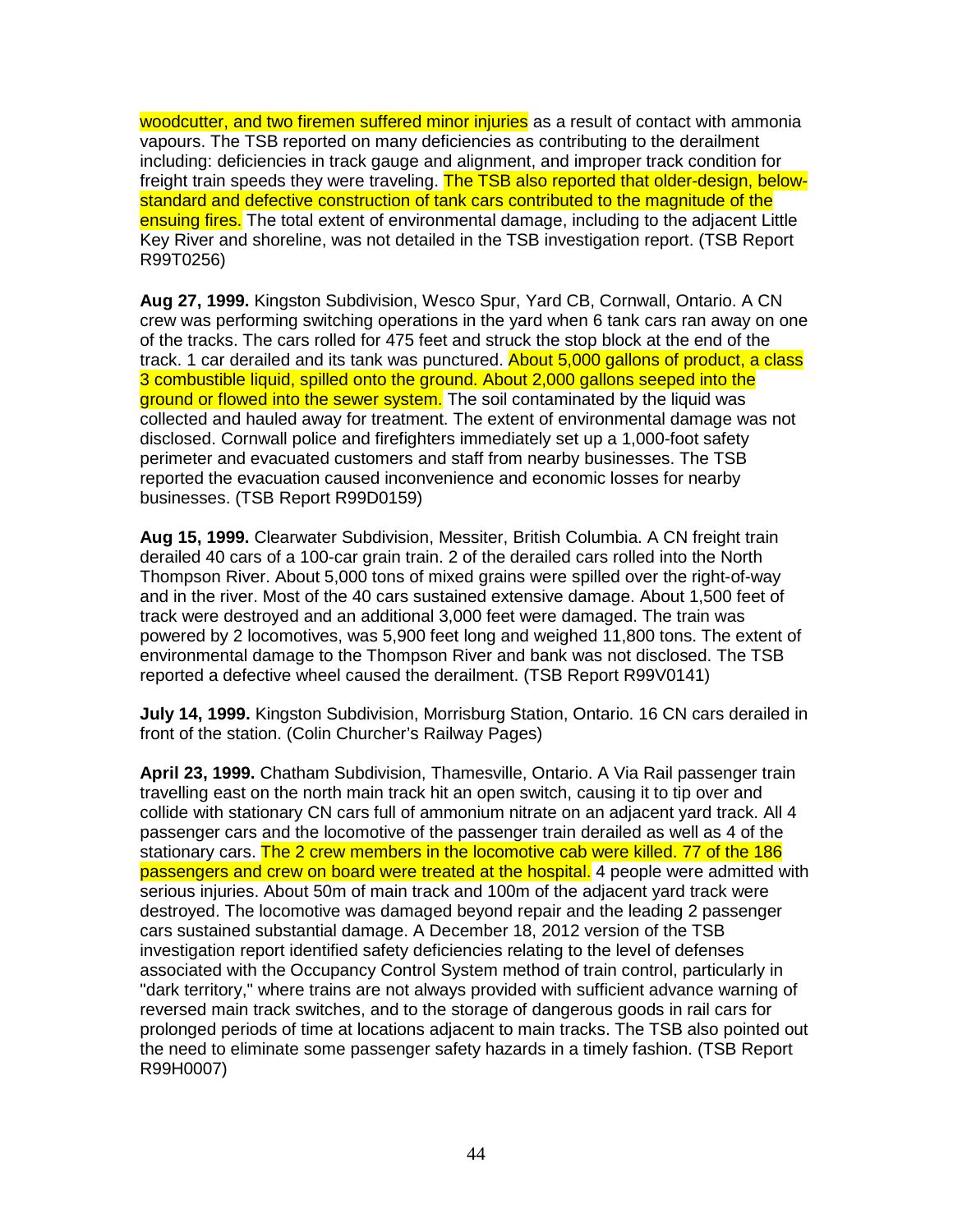**April 13, 1999.** Montmagny Subdivision, Bégin, Quebec. A CN petroleum product unit train derailed 10 tank cars loaded with gasoline on the main track. Some cars flipped over on their sides and 1 car completely toppled over landing on its top. About 230 litres of gasoline were spilled into Les Quarante Lacs (Forty Lakes), causing undisclosed environmental damage. The 10 derailed cars were damaged, as was another car which did not derail. 450 feet of track were destroyed, and another 300 feet of track were damaged. The TSB reported soft subgrade and a cluster of rotten ties as causing the derailment. Confusion of responsibilities among 3 acting inspectors may also have contributed to the derailment. (TSB Report R99Q0019)

**Feb 6, 1999.** Ruel Subdivision, Neswabin, Ontario. A CN freight train derailed 21 cars. The derailed cars included a tank car loaded with liquefied petroleum gas and 2 tank cars loaded with flammable benzene and dicyclopentadiene. **1 of the tank cars with the** benzene mixture was punctured resulting in a fire and a total loss of product. The liquid benzene and some lumber that was strewn about the derailment site fuelled a fire that burned for several days. 16 of the 21 derailed cars were destroyed, including 3 tank cars that were involved in the post-derailment fire. 4 cars were damaged. A power switch and dwarf signal, and 500 feet of track were destroyed. In the main derailment area, 4 telephone poles were destroyed. Another power switch and a hot box detector were damaged. Total property damage exceeded \$1.5 million. The TSB reported a roller bearing on one of the cars overheated and seized, resulting in an axle fracture and the derailment. Unclear lines of authority and communication failures regarding the Wayside Inspection System (WIS) were cited by the TSB as contributing to the derailment. The TSB also reported Transport Canada has no national program to audit and monitor WISs, to ensure the safety of operating trains. (TSB Report R99T0031)

**Jan 31, 1999.** Albreda Subdivision, Jasper, Alberta. A CN runaway train on the main track entered the rail yard in Jasper and collided head on with a stationary CN train. 5 locomotives and 11 cars derailed. The 3 locomotives and 2 cars on the runaway train were extensively damaged, as were the 2 locomotives and 1 car on the stationary train in the yard. The collision damaged about 520 feet of track and 4 switches. The conductor of the runaway train received minor injuries. The TSB reported the extreme blowing snow conditions during the accident rendered the air brake system ineffective, and the crew was unaware of the condition of the dynamic braking system. The crew of the runaway train was apparently fatigued which may have affected their performance. (TSB Report R99E0023)

**Nov 26, 1998.** Halton Subdivision, MacMillan Yard, Concord, Ontario. A CN train derailed 3 tank cars loaded with anhydrous ammonia. 1 of the tank cars rolled down a 20-foot embankment and another tank car flipped over on its side. 1 of the tank cars was damaged and spilled anhydrous ammonia. The yard was evacuated and the public roadways in the area, including Highway 7, were closed for about 5 hours. The TSB reported the train derailed as a result of 2 rail breaks caused by surface and sub-surface cracking, the wear exceeding CN's allowable limits. The Board identified a safety deficiency relating to the maintenance standards and practices. (TSB Report R98T0292)

**Sept 24, 1998.** Mont-Joli Subdivision, Mont-Joli, Quebec. 25 cars from a CN train rolled downhill uncontrolled on the main track of the Matapédia Railway Company (MRC), and collided with 4 MRC yard locomotives standing on the main track in front of the station at Mont-Joli. The CN crew thought they had secured their locomotives on a grade, then left their train and went to the station to complete some paperwork. Then, both CN and MRC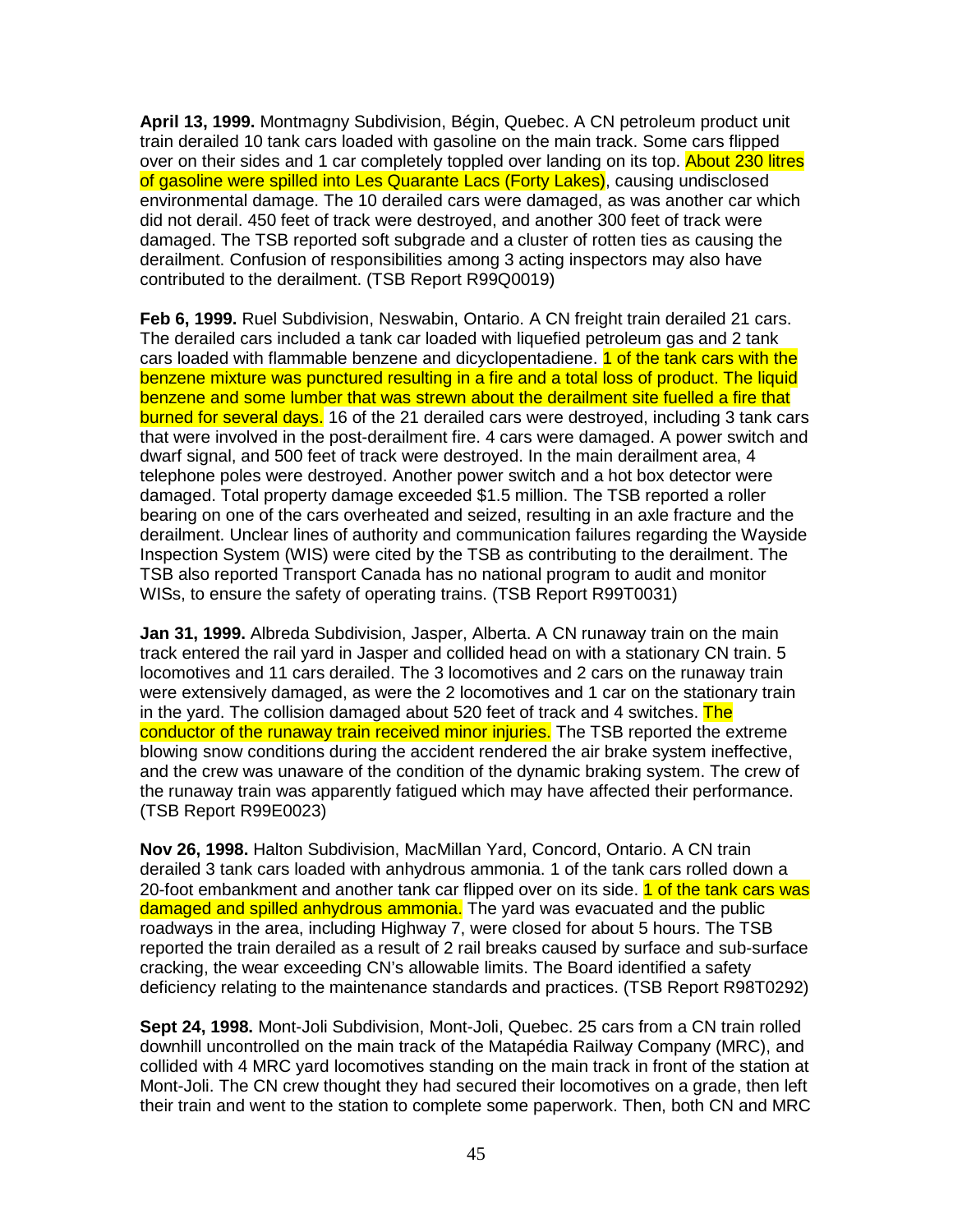employees heard a loud noise. When they looked out, they realized the CN train had rolled down the hill and crashed into the MRC locomotives. 5 rail cars were damaged, 2 rail cars were destroyed, and 4 yard locomotives and several hundred feet of main and yard tracks were damaged. A tank car, which was crushed and opened by the impact, spilled some residual product into the parking lot and onto the street. A commercial truck carrying cylinders of compressed gas was crushed. The employees in the vicinity of the station immediately left. The derailed cars came to rest close to commercial and residential properties in the centre of the town. 4 automobiles parked in the station parking lot were destroyed by the derailed rail cars. There was extensive damage to the station platform, and several hundred feet of main and yard tracks, including 78 feet of rail and 34 railway ties that required replacing. The police later determined that, once the CN crew left their train unattended, 2 boys had walked over to the train and released the brakes on most of the 25 parked rail cars, causing the train to roll downhill. (TSB Report R98M0029)

**March 1, 1998.** Kingston Subdivision, Lyn, Ontario. 8 CN cars derailed, 2 of which carried dangerous goods – ethylene refrigerated liquid and alkylamines. The train derailed at a track crossover. The train was pulled by 2 locomotives and was 7,482 feet long and weighed 5,866 tons. The TSB investigation determined the derailment occurred when a rail car wheel climbed over a defective switch that was severely chipped. Proper track maintenance and inspection practices had not been followed. (TSB Report R98T0042)

**March 1, 1998.** Edson Subdivision, near Obed, Alberta. A moving CN train collided with the tail end of a stationary CN train. The lead locomotive from the moving train and the last car from the stationary train derailed and were extensively damaged. The 2 crew members in the lead locomotive of the moving train were seriously injured, and were taken from the scene by ambulance. The moving train was powered by 2 locomotives and was hauling 20 loaded and 33 empty cars. It was 3,140 feet long and weighed 3,490 tons. The stationary train consisted of 4 locomotives and 100 loaded cars. It was 6,140 feet long and weighed 13,850 tons. The TSB reported the collision occurred because the crew of the moving train did not maintain adequate vigilance and miscalculated how far away the stationary train was located. (TSB Report R98C0022)

**Nov 24, 1997.** Diamond Subdivision, Carrier, Quebec. While a CN train was proceeding from a stop signal at a siding, a tank car loaded with sulphuric acid split open, spilling its entire contents. The extent of environmental damage was not disclosed. The TSB determined that the tank car had been fabricated with a gap and missing butt weld, in variance with approved design drawings, and that it fractured under normal service loading at a pre-existing crack. The TSB has pointed out many times to CN and Transport Canada the risks associated with the frequent inferior construction of tank cars that carry dangerous goods, including oil and other hazardous products. (TSB Report R97D0253)

**May 6, 1997.** Kingston Subdivision, Coteau-du-Lac, Quebec. A CN train dropped into a depression in the subgrade on the main track and derailed 2 locomotives and 12 freight cars. The lead locomotive toppled over on its side. The fuel tanks on both locomotives were punctured and about 12,000 litres of diesel fuel spilled into the Rouge River which was only 10m from the railway tracks. Although emergency personnel placed booms and absorption materials in the river, very little diesel fuel (1,000 litres) was recovered. The extent of environmental damage, especially to the river and the river shoreline, was not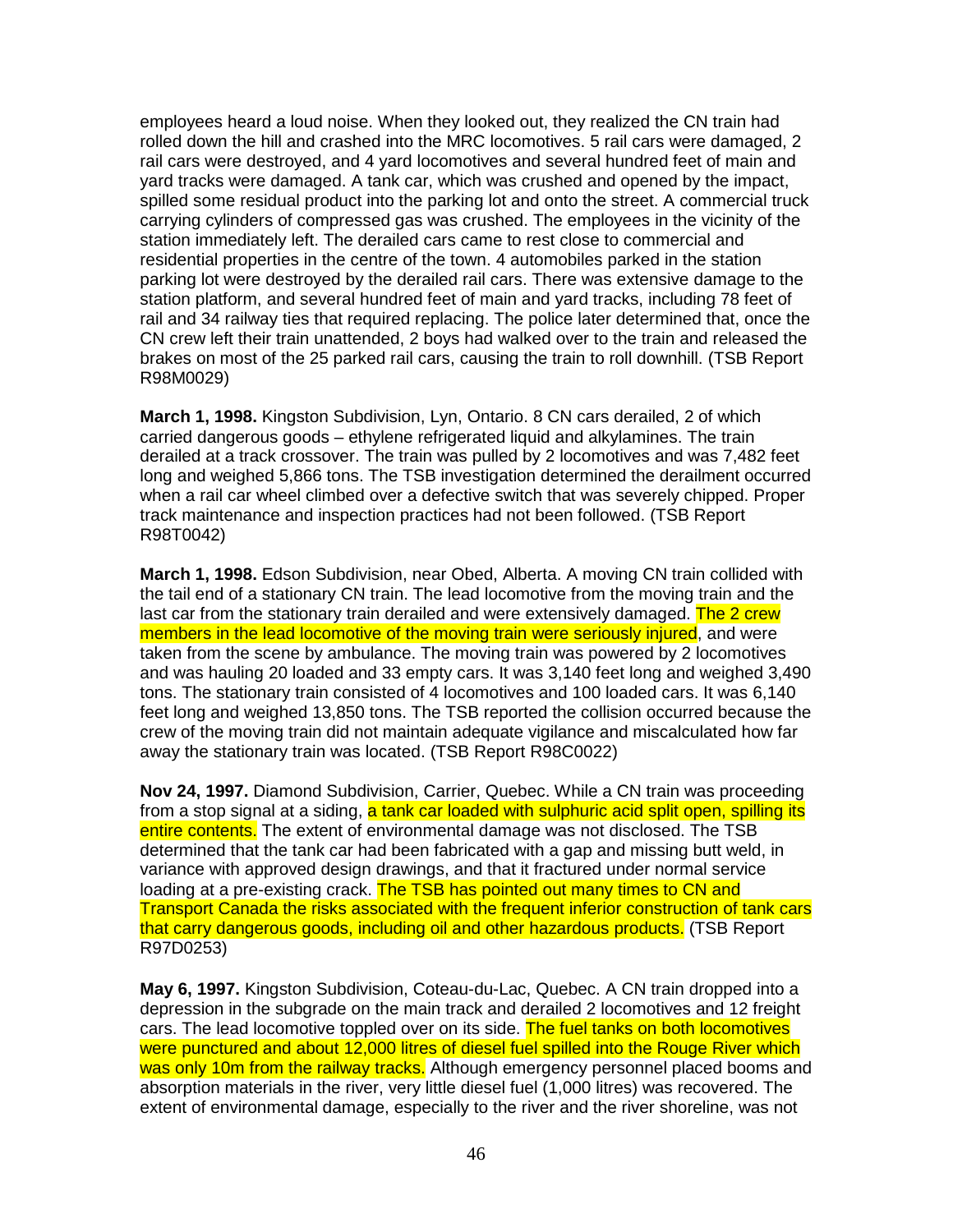disclosed. 2 crew members were injured. The train consisted of 2 locomotives and 19 loaded cars. It was 1,060 feet long and weighed 1,000 tons. The 2 locomotives and 12 freight cars were damaged, and about 270 feet of track were destroyed. The TSB reported the derailment occurred because the subgrade collapsed under the moving train as a result of weak, water-saturated clays in and around the embankment. The Board was concerned that CN maintenance and inspection employees were not apparently sensitive to the hazards posed by unusual events in bodies of water adjacent to railway embankments. The TSB also reported that locomotive fuel tanks are particularly prone to puncture and spilling of diesel fuel at derailment. (TSB Report R97D0113)

**March 27, 1997.** Ashcroft Subdivision, Conrad, British Columbia. A CN train travelling from Boston Bar to Kamloops encountered a large railbed depression and derailed on the main track near Conrad. Both crew members were killed. 2 locomotives, 14 freight cars and about 1,200 feet of main track and siding were destroyed. Loaded open hopper sulphur cars stored on an adjacent siding were hit and also derailed, and some of these cars overturned and spilled their contents. Fuel spilled from the derailed locomotives and ignited. The resulting fire engulfed the derailed equipment and scattered container contents. The fire was finally extinguished March 28. Fire again erupted around the locomotives March 29 and took several hours to extinguish. The TSB ascertained that improper drainage of run-off from the adjacent Trans-Canada Highway contributed to destabilizing the railway subgrade which then collapsed, causing the derailment. (TSB Report R97V0063)

**Aug 12, 1996.** Edson Subdivision, east of Edson, Alberta. All 3 occupants in the lead locomotive of a CN freight train were fatally injured when their train, which was travelling about 54 mph on the main track, collided head-on with 20 runaway cars moving toward them at about 30 mph. The runaway cars had been left on a track in the Edson Yard with their hand brakes on, which eventually failed to hold them, causing them to move onto the main track uncontrolled. The TSB reported that, for the years 1991 to 1996, 190 runaways were reported to the TSB and in spite of repeated warnings and recommendations issued by the TSB, the problem persisted. This particular runaway situation, which ended in 3 deaths, triggered a TSB investigation with wider scope and depth. Consequently, the TSB raised serious questions about the effectiveness of standard railway operating rules, rail traffic control systems, rail safety regulatory overview, and CN's safety management programs. (TSB Report R96C0172)

**July 2, 1996.** Aberdeen Subdivision, North Battleford, Saskatchewan. A CN train was unintentionally diverted onto a spur track, and collided head-on with a stationary and uncrewed CN freight train. The locomotives of both trains were extensively damaged, and 10 freight cars derailed. The **locomotive engineer was injured** when he jumped from the train. The moving train consisted of 3 locomotives and 88 loaded cars. It weighed 10,000 tons and was 6,500 feet long. The TSB determined that the switch for the spur track was inadvertently left in the reverse position. The train was also travelling at an excessive speed, according to the TSB. (TSB Report R96W0171)

**April 24, 1996.** Hagersville Subdivision, Nanticoke, Ontario. A CN train crew was switching at the Esso oil refinery near Nanticoke, when 5 tank cars went out of control. The cars rolled southward about 2 miles, crossed over 2 public road crossings and through the Ontario Hydro thermal generating plant building. The cars continued another 600 feet to the end of the track where the 2 leading cars derailed. 1 derailed car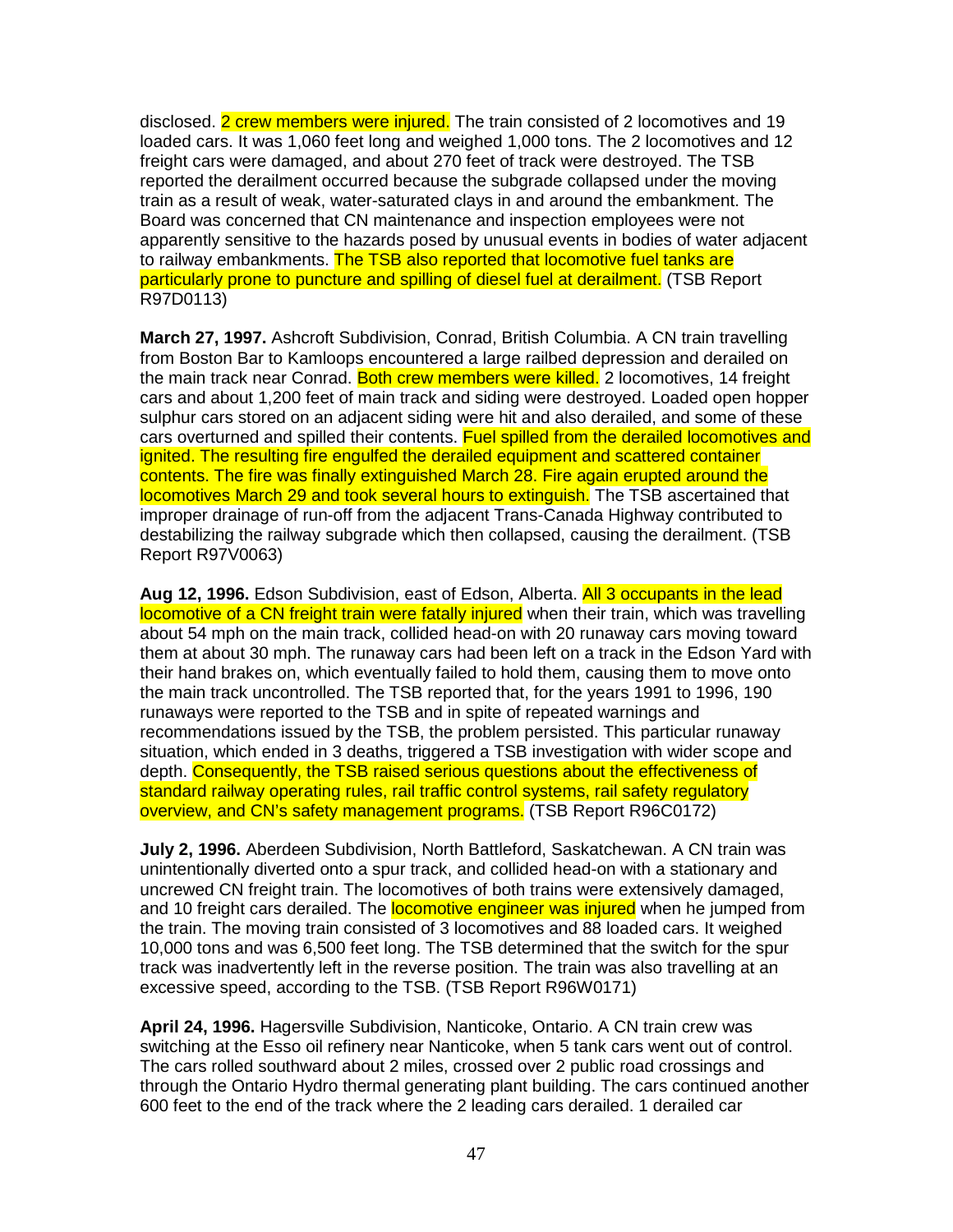contained sulphuric acid and the other derailed car that flipped over on its side contained sulphuric acid residue. Both derailed cars were damaged. There was substantial damage to private property, including a car mover which had been standing on the track in the Ontario Hydro building. It was pushed ahead of the runaway cars to the end of the track and was destroyed. The entrance gate to Ontario Hydro's property was also destroyed. There was damage to CN's track. The TSB determined the tank cars rolled away and derailed because they were not securely coupled during a switching operation. (TSB Report R96T0137)

**March 11, 1996.** Sussex Subdivision, River Glade, New Brunswick. A CN train derailed 22 freight cars on the main track. 16 of the derailed cars were tank cars loaded with various dangerous goods including gasoline, butane and fuel oil. About 455 litres of gasoline spilled from 1 tank car and butane was released into the atmosphere from 2 leaking pressure tank cars. As a precautionary measure, 8 residents in the area were evacuated. The extent of environmental damage was not disclosed. About 400 feet of track were destroyed and about 1,000 feet of track were extensively damaged. 18 derailed cars were destroyed, and the remaining 4 were damaged. The train was powered by 3 locomotives and was hauling 27 loaded cars, 17 empty cars and 9 residue cars. It was 3,200 feet long and weighed 3,500 tons. The TSB determined that a defective rail led to the derailment. (TSB Report R96M0011)

**March 10, 1996.** Saint-Maurice Subdivision, Dix, Quebec. A CN freight train derailed 27 cars. 4 of the derailed cars were residue cars, 2 contained gasoline residue and the other 2 contained diesel fuel residue. 4 of the derailed loaded gondola cars were dug into the subgrade and several other cars were piled on top of the gondola cars. The ore concentrate from the gondola cars spilled over the subgrade and covered the tracks. At least 1 of the derailed cars came to rest on a bridge deck. The bridge deck was destroyed and the girders were extensively damaged. The train consisted of 3 locomotives and 76 cars. It was 4,526 feet long and weighed 7,394 tons. The TSB was not able to determine the cause of the derailment because key rail car components and pieces of rail were missing. (TSB Report R96D0035)

**March 6, 1996.** Halton Subdivision, MacMillan Yard, Toronto, Ontario. A remote controlled CN train collided with a standing CN train in the yard, derailing 7 cars. 4 of the derailed cars rolled down a small embankment onto a paved yard roadway. A tank car loaded with ethylene oxide flipped upside down and came to rest on its top, and was extensively damaged. 2 tank cars containing petroleum product residue also derailed, 1 of them knocked over on its side. Because of the upside down tank car with flammable and toxic contents, emergency procedures were implemented. 2 yard locomotives and 7 cars were damaged, some of them extensively. About 250 feet of track and 1 crossover switch were damaged. The TSB determined that the derailment occurred because the crew running the train by remote control lost sight of the head of the train in an unsafe part of the yard. (TSB Report R96T0080)

**Feb 27, 1996.** Bécancour Subdivision, near St. Grégoire, Quebec. 59 cars from a CN train that had been left on the main track, standing unattended with no hand brakes applied, rolled away unnoticed for about 4,000 feet and struck another CN train on the Lama Warehouse Spur. The impact derailed 1 locomotive and 13 cars, 11 of which were tank cars containing dangerous goods residue. The locomotive and 2 tank cars containing caustic soda (corrosive substance) residue were knocked on their sides; and 7 other tank cars containing caustic soda residue, 2 containing chlorine (poisonous gas)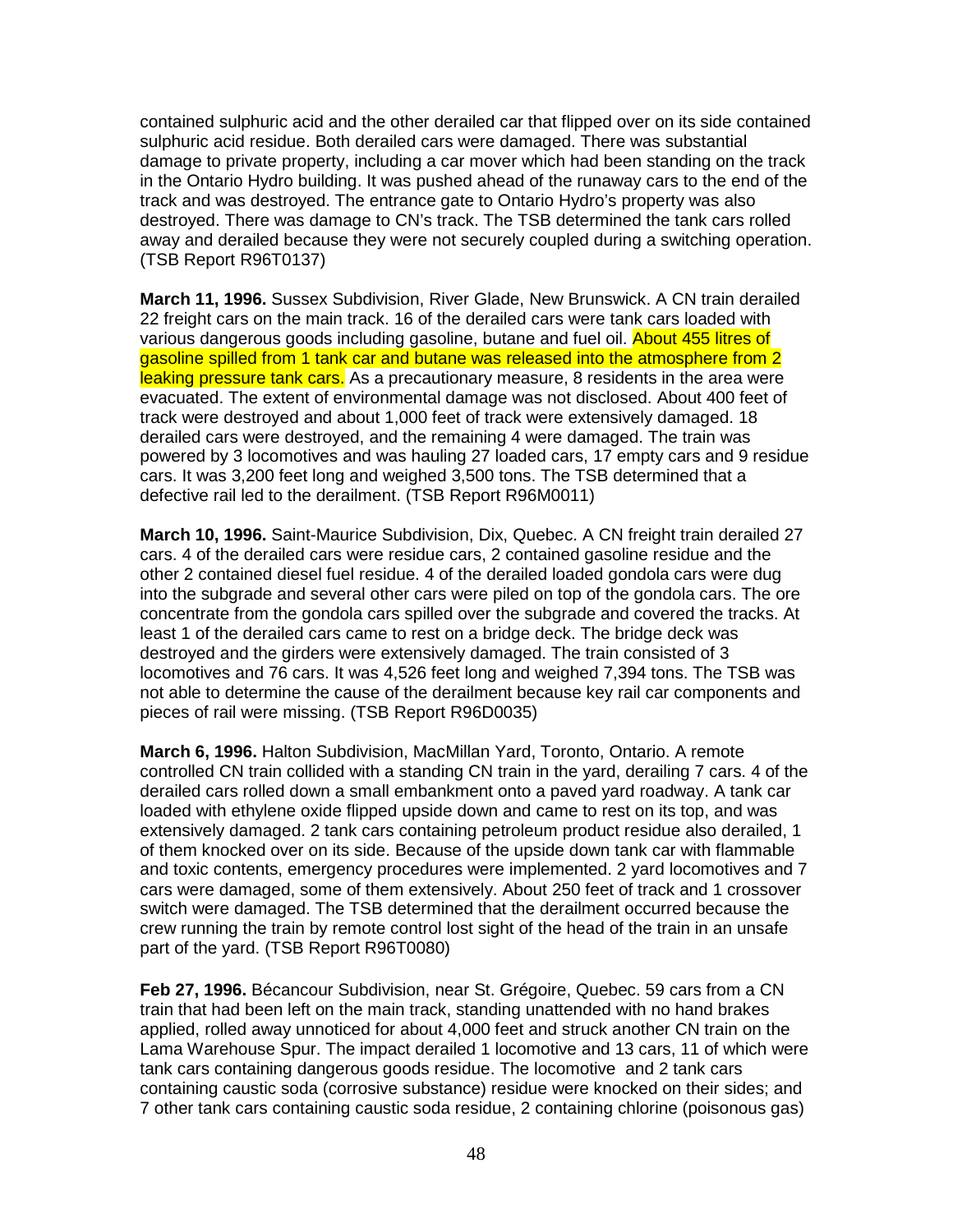residue and 2 box cars also derailed. A fuel tank on the overturned locomotive was punctured and spilled about 9,000 litres of diesel fuel. The extent of environmental damage was not disclosed. 1 box car was destroyed, 1 locomotive and 7 cars were extensively damaged, and 6 cars were damaged. About 200 feet of track were destroyed. 1 crew member was seriously injured. The runaway train weighed 3,600 tons and was 3,000 feet long. The TSB determined that the air brakes on the 59 runaway cars were accidentally released when the cars were uncoupled. Unfortunately, hand brakes had not been applied to any of the cars. (TSB Report R96D0029)

**Jan 31, 1996.** Joliette Subdivision, Charette, Quebec. 2 CN trains carrying dangerous goods residue cars collided. 2 box cars were destroyed, and 1 locomotive, 2 box cars and 1 flat car were extensively damaged. One of the trains comprised 2 locomotives, 60 loaded cars and 6 residue cars. The train was 3,980 feet long and weighed 6,770 tons. The other train consisted of 2 locomotives, 8 loaded cars, 28 empty cars and 3 residue cars. It was 2,200 feet long and weighed 1,830 tons. The TSB reported that the crew in the train that caused the collision and derailment should have used the automatic brake as well as the independent brake to stop their train. (TSB Report R96D0018)

**Jan 11, 1996.** Allanwater Subdivision, near Armstrong, Ontario. Opposing CN hi-rail vehicles collided in a curve. The driver of 1 of the vehicles sustained serious injuries in the collision. The driver of the other vehicle sustained minor injuries after jumping from the vehicle prior to impact. The TSB determined that the opposing hi-rails, travelling in an area of restricted sight-lines and frosty rail conditions, were operated at excessive speeds that did not permit them to stop before colliding. (TSB Report R96T0008)

**Dec 14, 1995.** Pelletier Subdivision, Edmundston, New Brunswick. A group of unattended freight cars recently uncoupled from locomotives in the Edmundston Yard rolled away uncontrolled for about 4,800 feet through a main track switch. They came to a stop with about 15 cars standing on the main track. A switch that the cars had rolled through onto the main track was damaged. The TSB reported the cars were not properly secured (hand brakes not applied) when the locomotives were uncoupled, which resulted in the cars running away downhill uncontrolled. (TSB Report R95M0072)

**Nov 5, 1995.** Sprague Subdivision, Symington Yard, Winnipeg, Manitoba. A remotely controlled CN train in the yard separated, which led to the derailment of 1 locomotive and 12 cars. The derailed cars fouled the adjacent track and were struck by another remote-controlled CN train, derailing 2 locomotives, 2 booster units and 6 cars from that train. 12 cars were destroyed, and 1 locomotive and 1 car were damaged from one of the remote controlled trains. 1 car was destroyed and 2 locomotives, 2 booster units, and 5 cars were damaged from the other remote controlled train. Some of the derailed cars toppled over on their sides and were piled on top of one another. About 600 feet of track were damaged. The TSB determined that, in both accidents, the remote control operating system did not provide the operators with safeguards and technology sufficient to ensure the safe operation of their respective trains. (TSB Report R95W0291)

**Aug 20, 1995.** Dundas Subdivision, Brantford Yard, Brantford, Ontario. A CN train derailed 3 tank cars loaded with dangerous goods (butane) in the yard. The residents of 9 nearby homes were evacuated as a safety precaution. The TSB reported the derailment was a result of the conductor not being positioned properly to control the train being shoved into the yard tracks. He also miscalculated the number of cars that would fit on a particular yard track. (TSB Report R95T0262)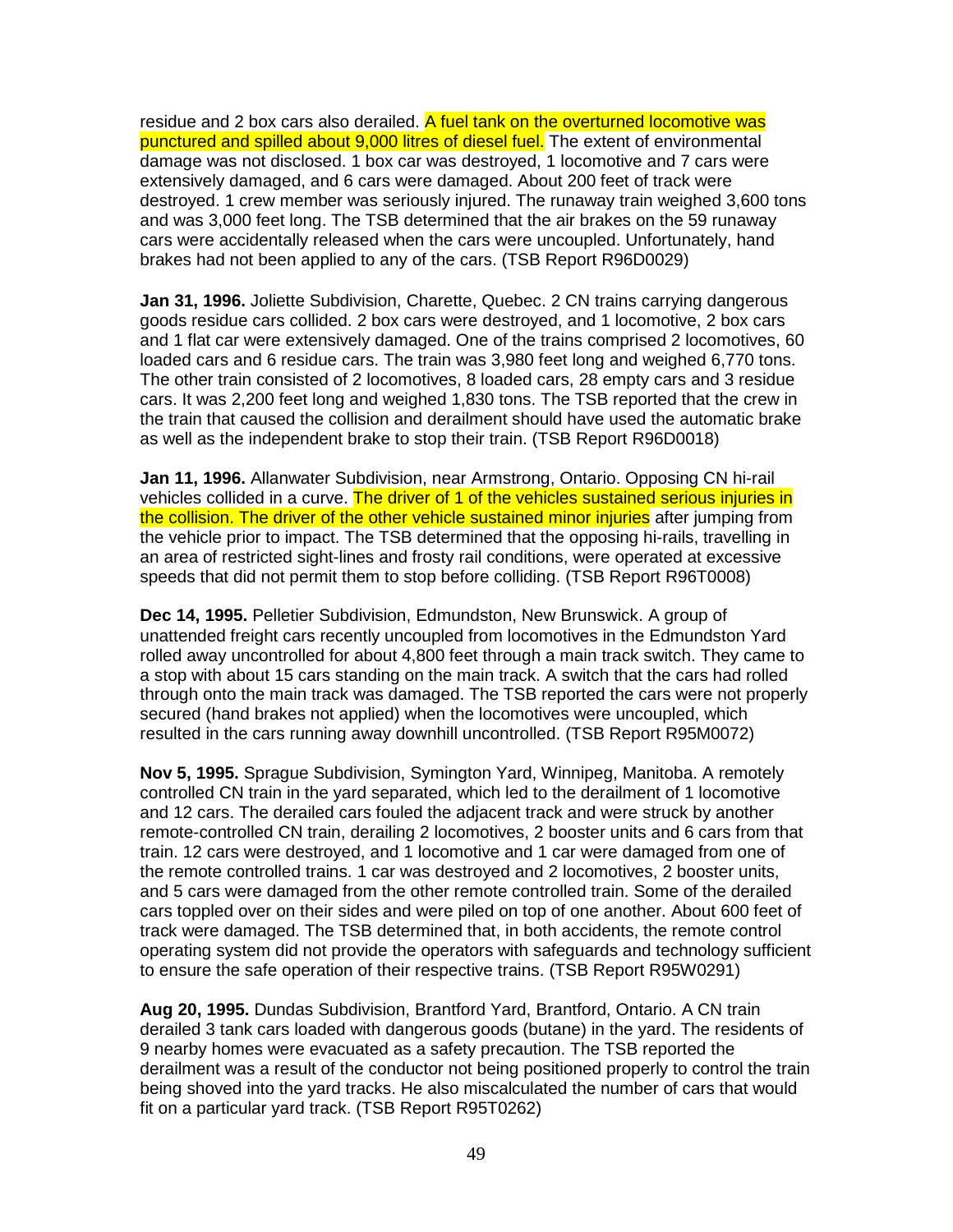**June 23, 1995.** Saint-Laurent Subdivision, Taschereau Yard, Saint-Laurent, Quebec. A CN train collided with another CN train in the yard. **1 employee was injured.** The TSB determined the collision was caused by the crews from the 2 trains receiving simultaneous permission to use the same track in opposing directions (toward one another). They were both operating at speeds that did not allow them to stop as they approached one another. The TSB has repeatedly suggested that the Canadian Rail Operating Rules build in a speed safety margin to account for trains that are approaching one another. (TSB Report R95D0097)

**June 21, 1995.** Cran Subdivision, La Doré, Quebec. A CN freight train derailed 4 locomotives and 8 cars at a washout. About 31,800 litres of diesel fuel were spilled from the derailed locomotives. The extent of environmental damage was not disclosed. 3 cars were destroyed, and 4 locomotives and 5 cars were extensively damaged. About 700 feet of main track were destroyed. The train consisted of 4 locomotives, 3 loaded cars and 57 empty cars. It was 3,800 feet long and weighed 2,300 tons. The TSB determined the derailment was caused by a washout of subgrade and ballast resulting from a sudden surge of water from a breached beaver dam at Sarry Lake. The train was also traveling above the maximum permissible speed just before the derailment. (TSB Report R95D0093)

**June 6, 1995.** Saint-Laurent Subdivision, Langelier Spur, Saint-Léonard, Quebec. A locomotive was pushing a tank car toward a public crossing when the train hit a tractortrailer. The conductor and trainman were riding on the platform at the leading end of the tank car. Although some hand gestures were made by the trainman as the tractor-trailer approached the crossing, no one got off the train to flag and stop the truck, as required. The conductor got caught between the train and the tractor-trailer and was fatally injured. The TSB reported the collision resulted when the train crew elected not to stop and flag traffic from the ground. The absence of a flagman at the crossing permitted the tractor-trailer to approach the crossing without stopping. Ambiguous hand gestures from the trainman interpreted by the tractor-trailer driver as an indication to proceed rather than stop also contributed to the accident. (TSB Report R95D0081)

**April 6, 1995.** Napadogan Subdivision, Napadogan, New Brunswick. A CN train derailed 8 freight cars. 2 of the derailed cars were tank cars loaded with dangerous goods caustic soda. 3 of the derailed cars were damaged. About 400 feet of track and a switch were destroyed. Rail ties were severely damaged for about 150 feet. The train consisted of 3 locomotives, 51 loaded cars and 15 empty cars. It was 4,200 feet long and weighed 6,100 tons. The TSB reported the train came off the main track at an excessive speed. Track irregularities induced oscillations, and a wheel climb derailment of a covered hopper car destroyed the track and derailed 7 other cars. (TSB Report R95M0027)

**Feb 23, 1995.** Montmagny Subdivision, Saint-François, Quebec. The trailing sleeper car derailed from a Via Rail passenger train at a switch and side-swiped an empty box car. The derailed Via car sustained extensive damage and the box car sustained minor damage. About 5,460 feet of track were damaged, and 2 switches were extensively damaged. The 7 passengers occupying the derailed Via car continued their trip in forward coaches. The train consisted of 1 locomotive, 4 coaches, 5 sleeper cars, 1 diner car and 1 baggage car. There were 195 passengers and 13 service personnel on the train. The TSB reported that a switch broke, which resulted in the last Via car being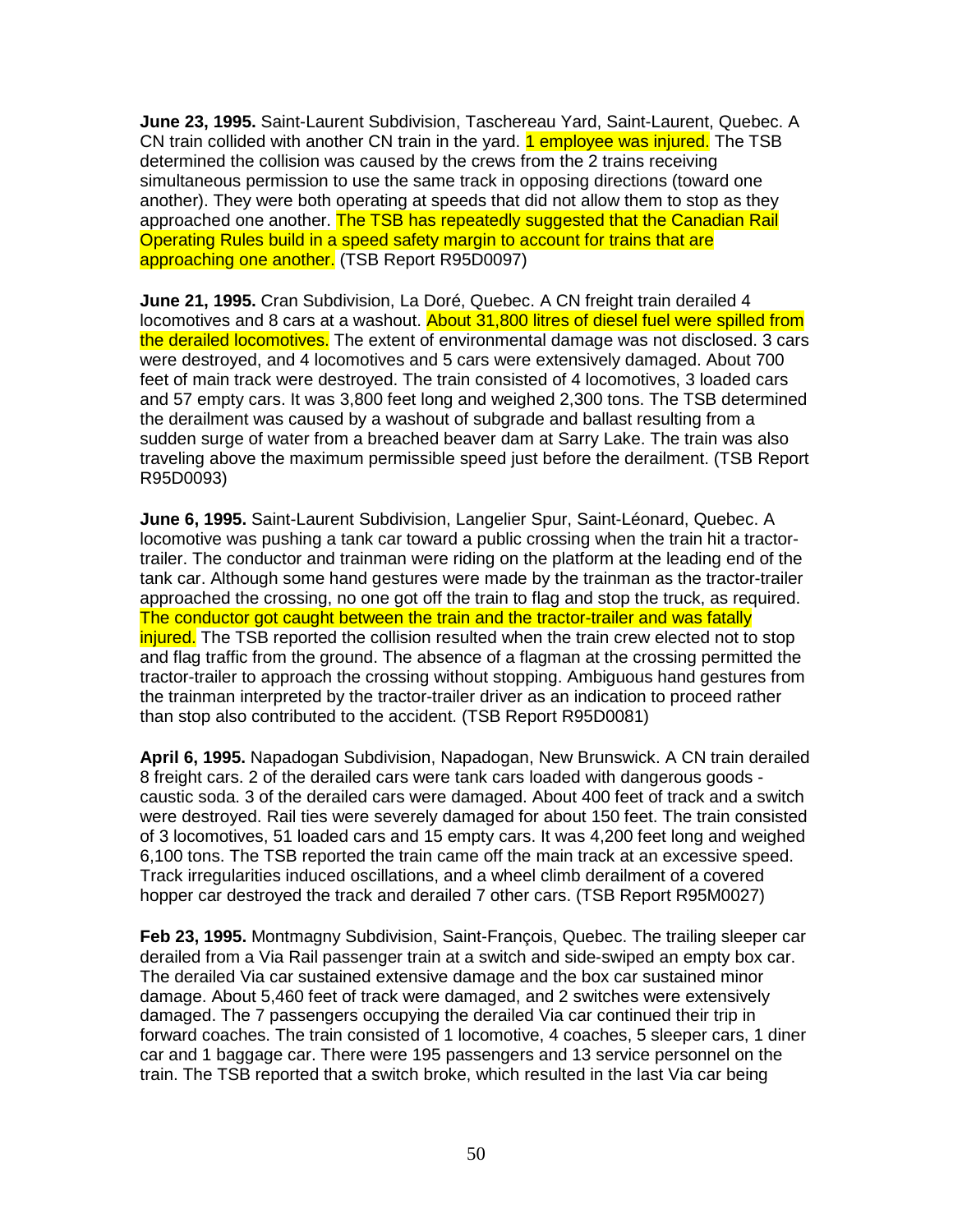diverted onto another track and derailing. Switch parts were worn. CN was responsible for maintaining the track and switches. (TSB Report R95Q0014)

**Feb 16, 1995.** Strathroy Subdivision, London, Ontario. A CN freight train collided with the rear of a stationary CN freight train. The force of the collision propelled the stationary train forward where it collided with another stationary CN freight train. The locomotive engineer and conductor in the train that caused the collisions sustained serious injuries. A total of 2 locomotives and at least 10 cars derailed. 2 cars were destroyed, 2 locomotives and 3 cars were extensively damaged, and 3 cars sustained minor damage. 400 feet of track were extensively damaged. 1 fuel tank was punctured, spilling about 500 litres of diesel fuel. The extent of environmental damage was not disclosed. The TSB determined the locomotive engineer of the moving train probably fell asleep and not only missed a signal, but did not appear to do anything to try and stop his train from colliding with the first stationary train. The conductor was not attentive to train operation and did not provide the necessary backup to the locomotive engineer. (TSB Report R95S0021)

**Jan 29, 1995.** Stamford Subdivision, near Netherby, Ontario. A CN freight train collided with the rear end of another CN freight train. The derailed units included: the 3 locomotives from the train that rear-ended the other train, and 3 covered hopper cars and the caboose from the train that was hit. The caboose and 2 hopper cars were destroyed. 3 locomotives and 1 hopper car were damaged. The train that hit the other one consisted of 3 locomotives, 53 loaded cars and 6 empty cars; and was 3,473 feet long and weighed 6,189 tons. The train that got hit consisted of 2 locomotives, 19 loaded cars and an unoccupied caboose; and was 2,011 feet long and weighed 1,793 tons. The locomotive engineer and a conductor, located in the lead locomotive of the train that was hit, were injured. The TSB reported that the collision occurred because the train that hit the other train was travelling much faster than the maximum speed permitted. (TSB Report R95T0023)

**Jan 21, 1995.** La Tuque Subdivision, Gouin, Quebec. A CN train derailed 28 cars at a curve in the track. The cars were loaded with sulphuric acid, which spilled from 11 derailed tank cars into Petit lac Masketsi and the Tawachiche River. 3 cars fell into Petit lac Masketsi, 14 lay inverted near the lake shore and 11 were lying on their sides near the track. 2 tank cars lost their entire sulphuric acid loads, 6 lost about 50%, and 3 others lost about 20%. About 230,000 litres of toxic sulphuric acid spilled and settled on the bottom of Petit lac Masketsi in about 33m of water. Provincial authorities instructed local residents not to use lake water until the contamination was "neutralized". It took over 3 months to bring the pH level of the water in the lake back to its normal level. About 725 tonnes of limestone were used to neutralize the acid. Although the TSB reported that the spill caused environmental damage, the extent of damage was not disclosed. It can be expected that the environmental damage was significant, considering the volume of toxic sulphuric acid that was spilled. This would have been devastating to fish, other wildlife and other aquatic life. (The lake is a popular fishing lake.) 22 of the derailed cars were extensively damaged and 6 were scrapped. About 2,000 feet of track were destroyed and 500 feet of track were damaged. A railway bridge was extensively damaged. The TSB determined the derailment was caused by lateral track movement, likely attributable to rotting rail ties. The Board also reported that sulphuric acid tank cars are usually loaded to the maximum allowable weight, which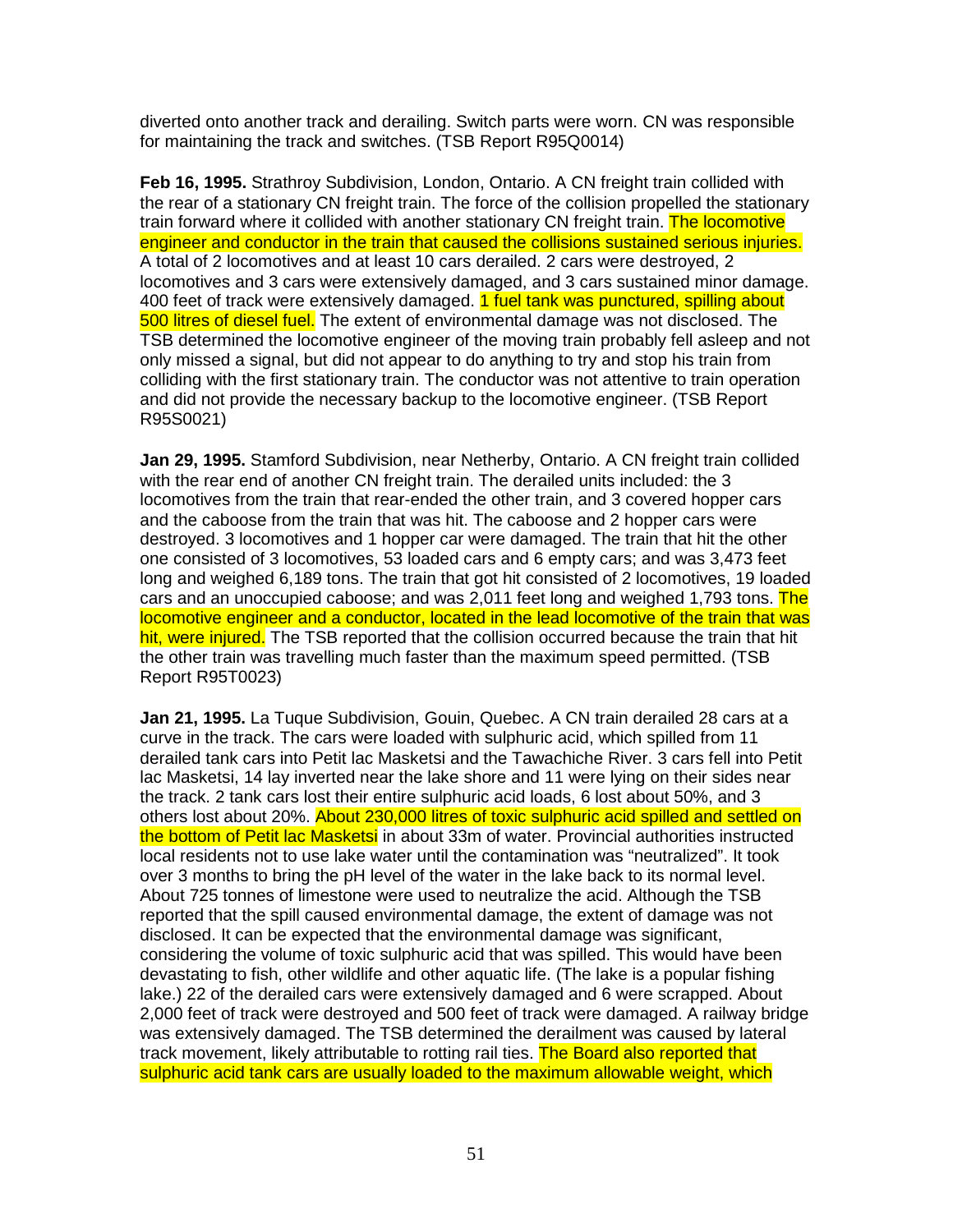causes severe weight stress over a relatively short length of track. (TSB Report R95D0016)

**Oct 28, 1994.** Halton Subdivision, Etobicoke, Ontario. A CN freight train collided with the rear of a stationary CN freight train on the main track. The lead locomotive of the moving train and 2 empty hopper cars in the stationary train derailed. The TSB determined the moving train was traveling much faster than the prescribed maximum limit, and the crew was fatigued. (TSB Report R94T0334)

**Oct 19, 1994.** Lac-Saint-Jean Subdivision, Lac Edouard, Quebec. A CN freight train derailed 12 cars at a curve in the track - 7 box cars and 5 gondola cars. 6 cars were extensively damaged and 6 sustained minor damage. The train consisted of 3 locomotives, 50 loaded cars and 1 empty car. It weighed 4,976 tons and was 3,482 feet long. The TSB determined that a misaligned track rolled over and caused the derailment. (TSB Report R94Q0054)

**March 6, 1994.** York Subdivision, Markham, Ontario. As a CN freight train passed through a curve, it derailed 21 cars. 18 rail cars sustained extensive damage and 3 were slightly damaged. The contents of 1 car loaded with clay were spilled throughout the derailment area. Other derailed cars carried paper products and 2 tank cars were loaded with caprolactam. About 1,700 feet of main track were destroyed and a railway bridge was damaged. The train consisted of 2 locomotives, 42 loaded cars and 50 empty cars. It was 5,320 feet long and weighed 6,600 tons. The TSB determined the derailment was a result of a rail that failed. The Board reported that the rail at the accident site was nearly worn to condemning limits, and was scheduled for replacement. (TSB Report R94T0072)

**Jan 30, 1994.** Ruel Subdivision, near Westree, Ontario. A CN freight train derailed 23 cars as the train passed through a curve. 3 tank cars containing dangerous goods spilled their product. 1 tank car full of vinyl acetate had been punctured and spilled its entire load. Another tank car loaded with vinyl acetate was damaged and was leaking. A total of about 79,000kg of vinyl acetate were spilled. A tank car loaded with methanol was damaged and spilled product. Most of the spilled vinyl acetate and methanol flowed into the adjacent bog area. No attempt was made to recover the spilled products. The extent of environmental damage was not disclosed. A tank car loaded with liquefied propane gas was extensively damaged. In total, 21 cars were destroyed and 2 cars were damaged. 500 feet of main track were destroyed and 600 feet of track sustained substantial damage. The train consisted of 2 locomotives, 65 loaded cars and 17 empty cars. Dangerous goods hauled included: liquefied petroleum gas, anhydrous ammonia, methanol and vinyl acetate. The train was 5,300 feet long and weighed 8,000 tons. The TSB reported that the derailment was a result of a failed rail. (TSB R94T0029)

Feb 8, 1986. East of Hinton, Alberta. One of the most lethal rail disasters in Canadian history occurred when a CN freight train ran a stop signal and collided head on with a Via passenger train. The accident killed 23 passengers and crew, and another 95 people were injured. A Commission of Inquiry indicated several human errors at the root of the accident, and investigations revealed serious flaws in CN's employee practices. (Wikipedia)

**Sept 1, 1947.** Dugald, Manitoba. A Canadian National Railway excursion train known as the Minaki Campers' Special loaded with hundreds of cottagers returning to Winnipeg